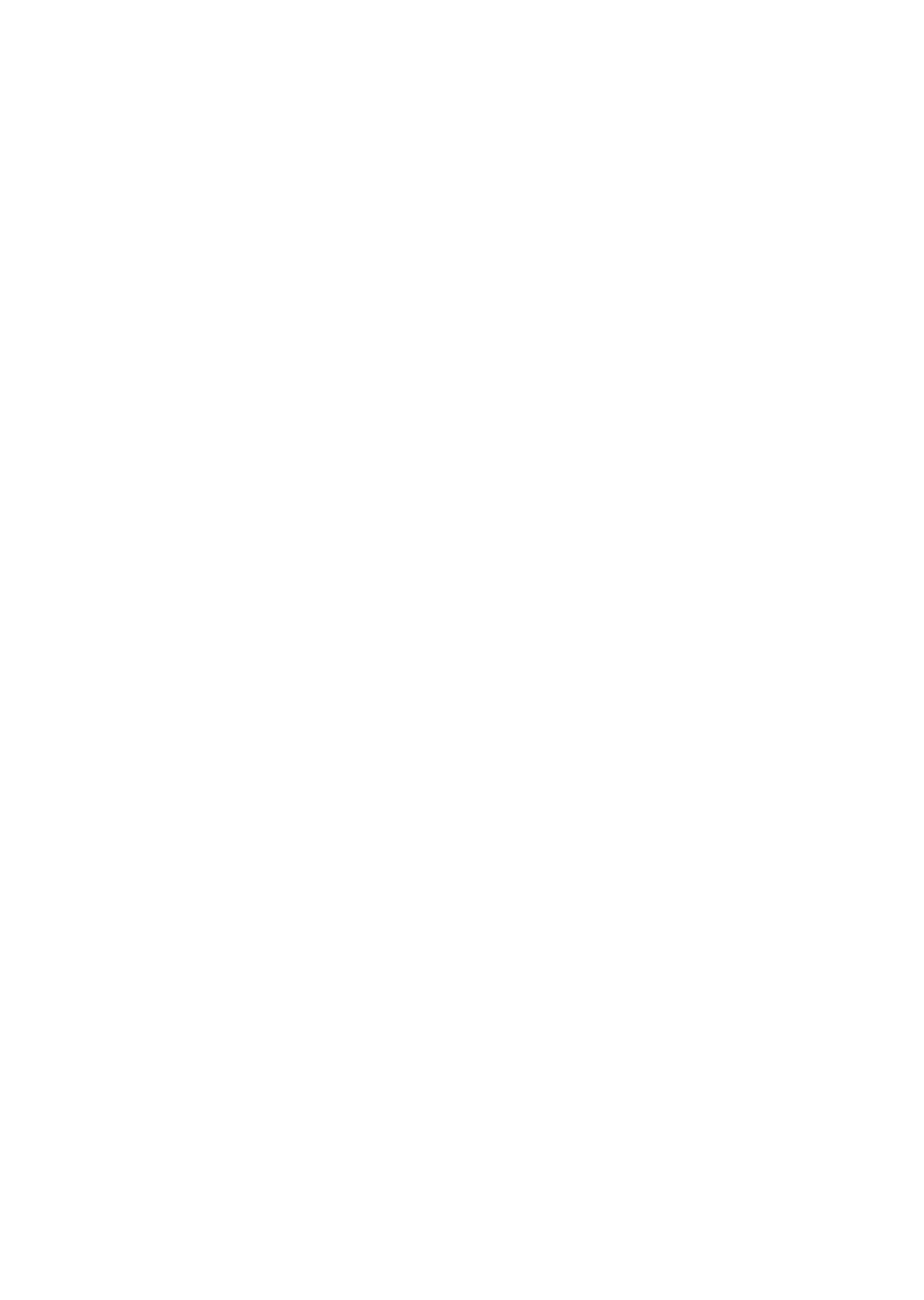## **Air University**

## **AIR FORCE RESEARCH INSTITUTE**



## **Reflections of a Middling Cold Warrior**

## *Should the Army Air Corps Be Resurrected?*

Dr. David R. Mets Defense Analyst, Air Force Research Institute

Research Paper 2009-5

Air Force Research Institute Maxwell Air Force Base, Alabama 36112–6026

December 2009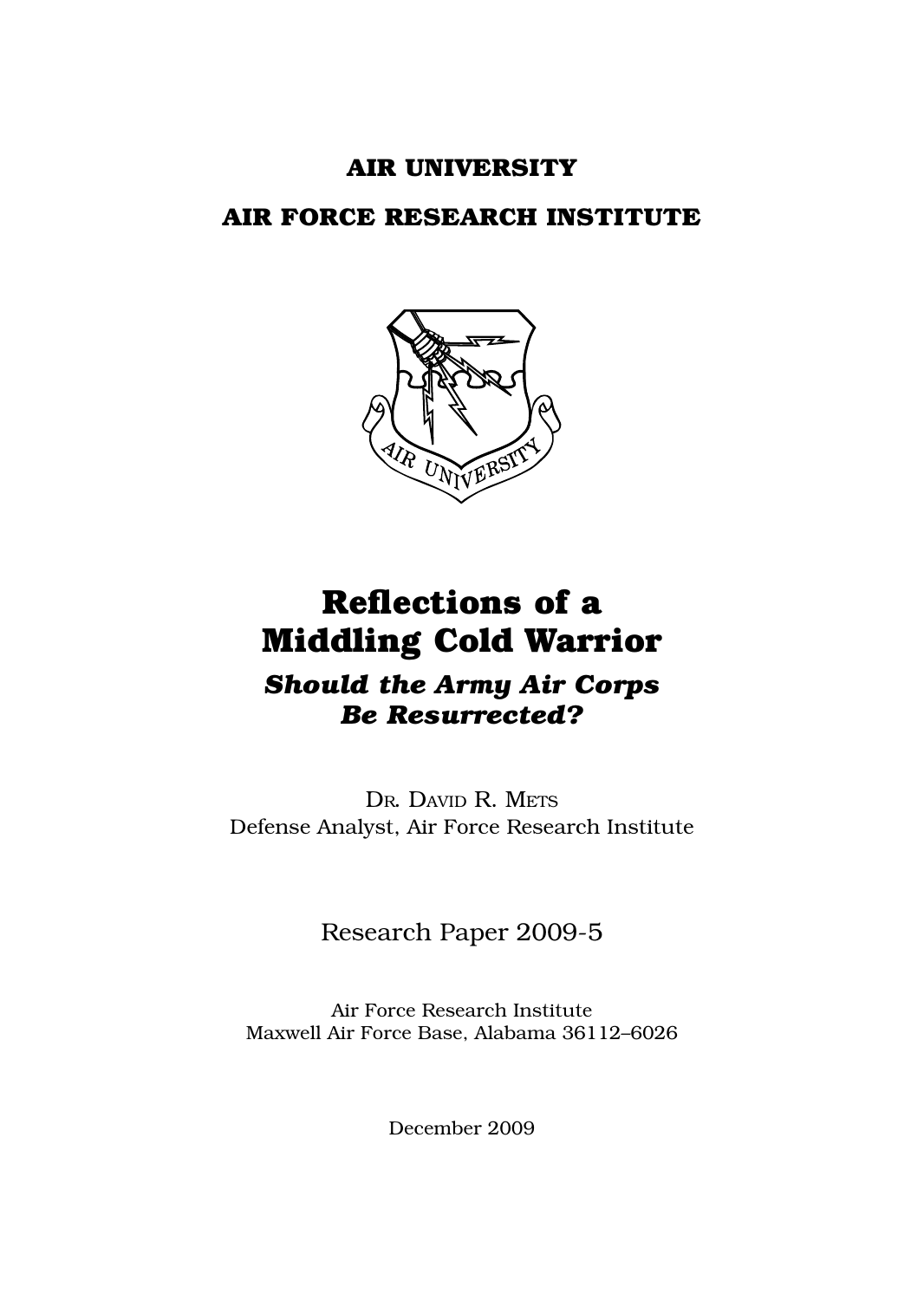#### **Disclaimer**

Opinions, conclusions, and recommendations expressed or implied within are solely those of the author and do not necessarily represent the views of the Air Force Research Institute, Air University, the United States Air Force, the Department of Defense, or any other US government agency. Cleared for public release: distribution unlimited.

Air Force Research Institute (AFRI) papers and Air University Monographs are occasional studies written by Air Force researchers at large and military defense analysts assigned to AFRI and beyond. The purpose of this series is to provide useful ideas and independent analysis of issues of current or potential importance to Air Force commanders and their staffs. This monograph and others in the series are also available electronically at the Air University Research Web site at https:// research.maxwell.af.mil and the *Air and Space Power Journal* Web site at http://www.airpower.au.af.mil.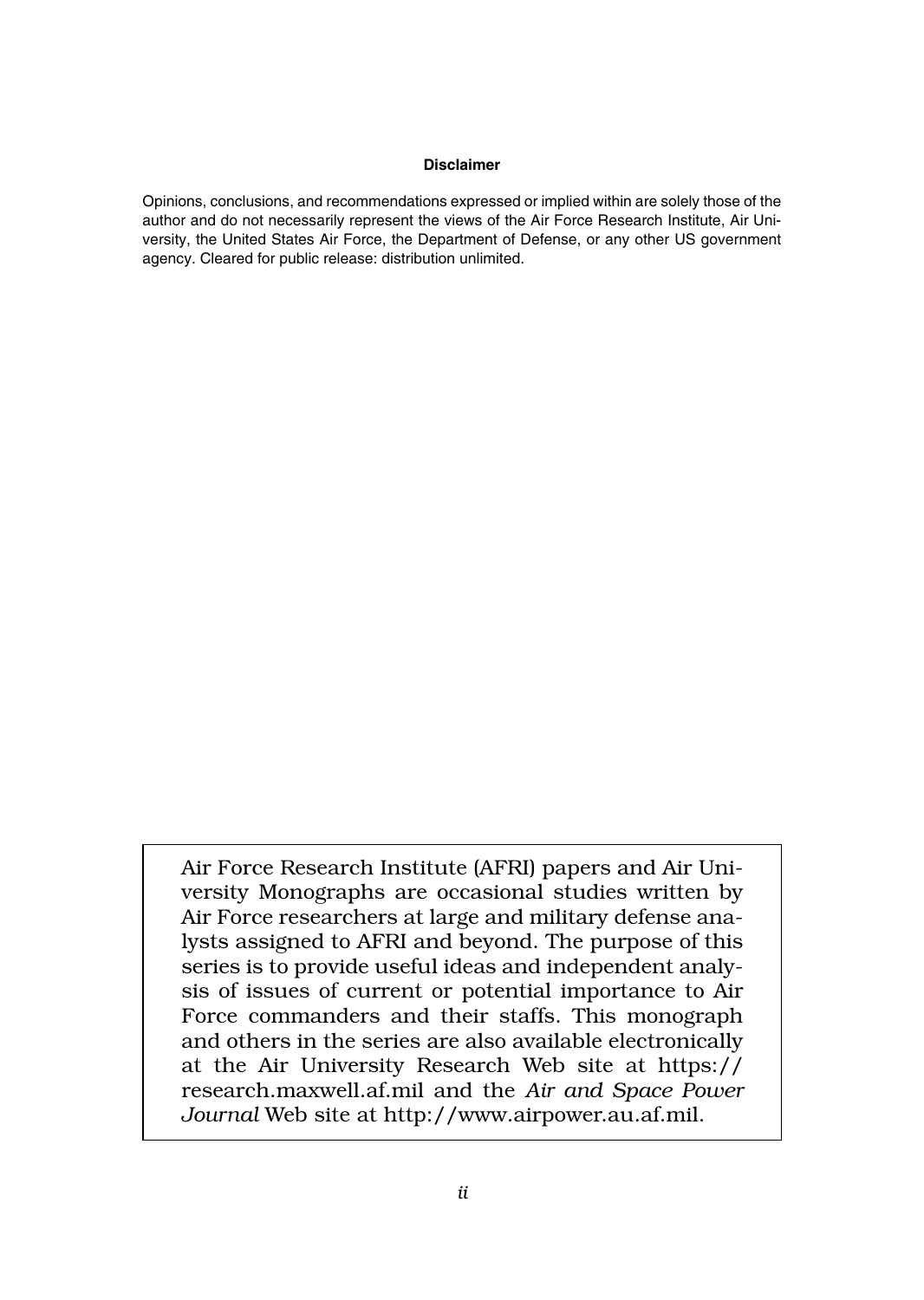#### **Foreword**

With the ending of the Cold War, the apparent conclusion of many political leaders of states that war is hardly a practical tool of statesmanship, and the recent preoccupations of the American military on counterinsurgency, some people have wondered whether the original reasons for the founding of a separate air force are any longer valid. Dr. David Mets is well qualified to write this monograph to comment on this perception. He enlisted in the Navy before there was a United States Air Force and was a petty officer with an aviation rating at the time of the air arm's founding and can remember the times well. But more than that, he has been a student of the history of airpower for 50 years—first at Annapolis as a midshipman, and later as an Air Force officer teaching at the Air Force Academy and at West Point. He was thus exposed to the arguments and counterarguments about independent airpower from the perspectives of all three services. He has witnessed the exercise of independent airpower as a Strategic Air Command pilot as well as in supporting operations at the tactical level with two tours in Southeast Asia. One of his books is a biography of Gen Carl Spaatz who was the first chief of staff of the Air Force and his research for that work included an interview with Stuart Symington who was the first secretary of the Air Force. Mets argues that all the other services have competent pilots in their ranks. Thus, that cannot be the foundation for a continued separate air force. Rather, he concludes that the Airmen in the Navy necessarily are focused on maritime affairs and those in the Army must be equally focused on the local land battle from the beginning of their service. The original argument for the autonomous air force was that its Airmen would be the only ones whose perception was concentrated on the global level. The conclusion is therefore that the argument remains valid that a service with consistent culture focused on the problems of global vigilance, global reach, and global power is a fundamental requirement for United States national secu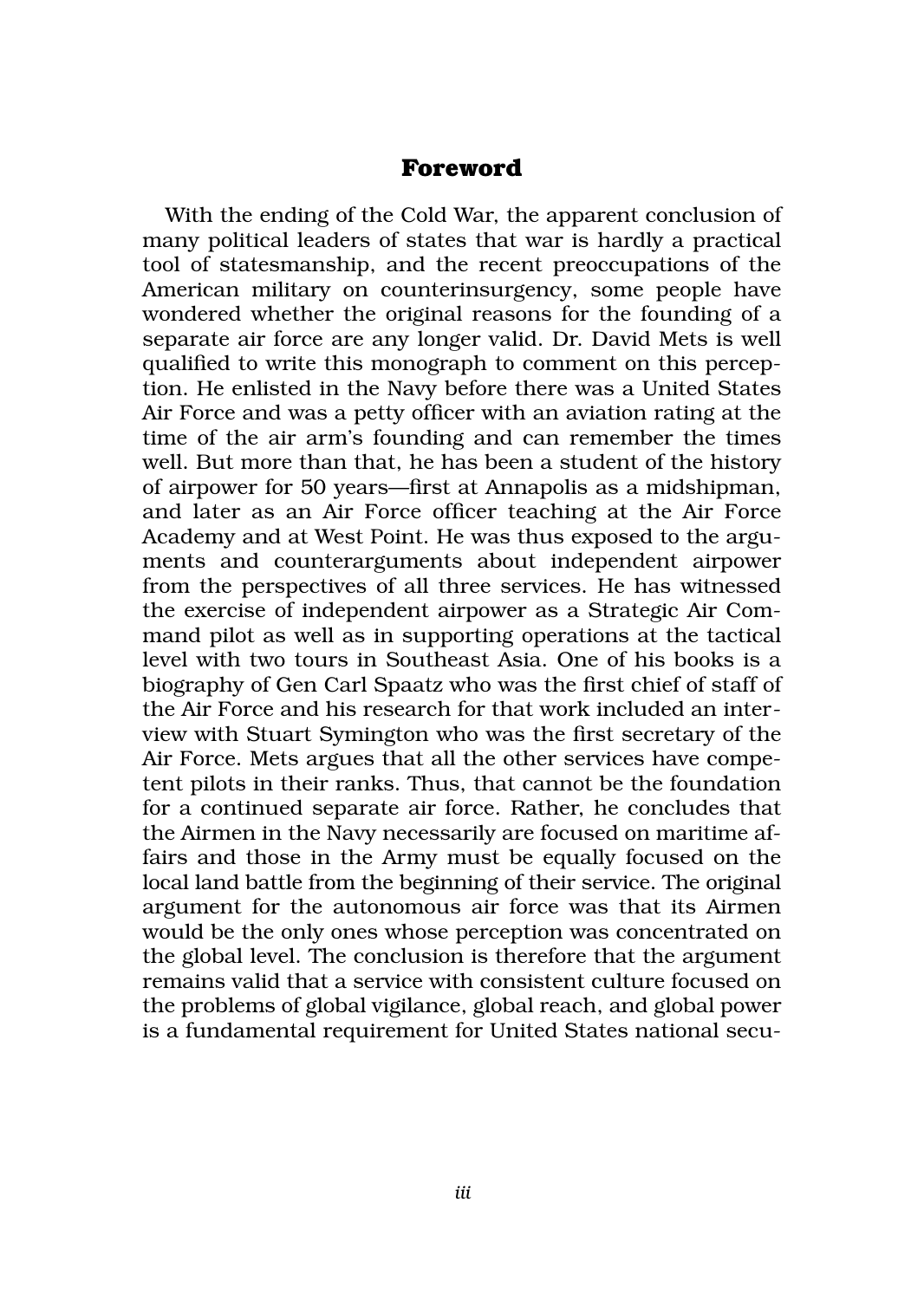rity. Only an organization made up of Airmen whose indoctrination from the start of their service is concentrated on a global outlook can satisfy that requirement.

JOHN A. SHAUD

General, USAF, Retired, PhD Director, Air Force Research Institute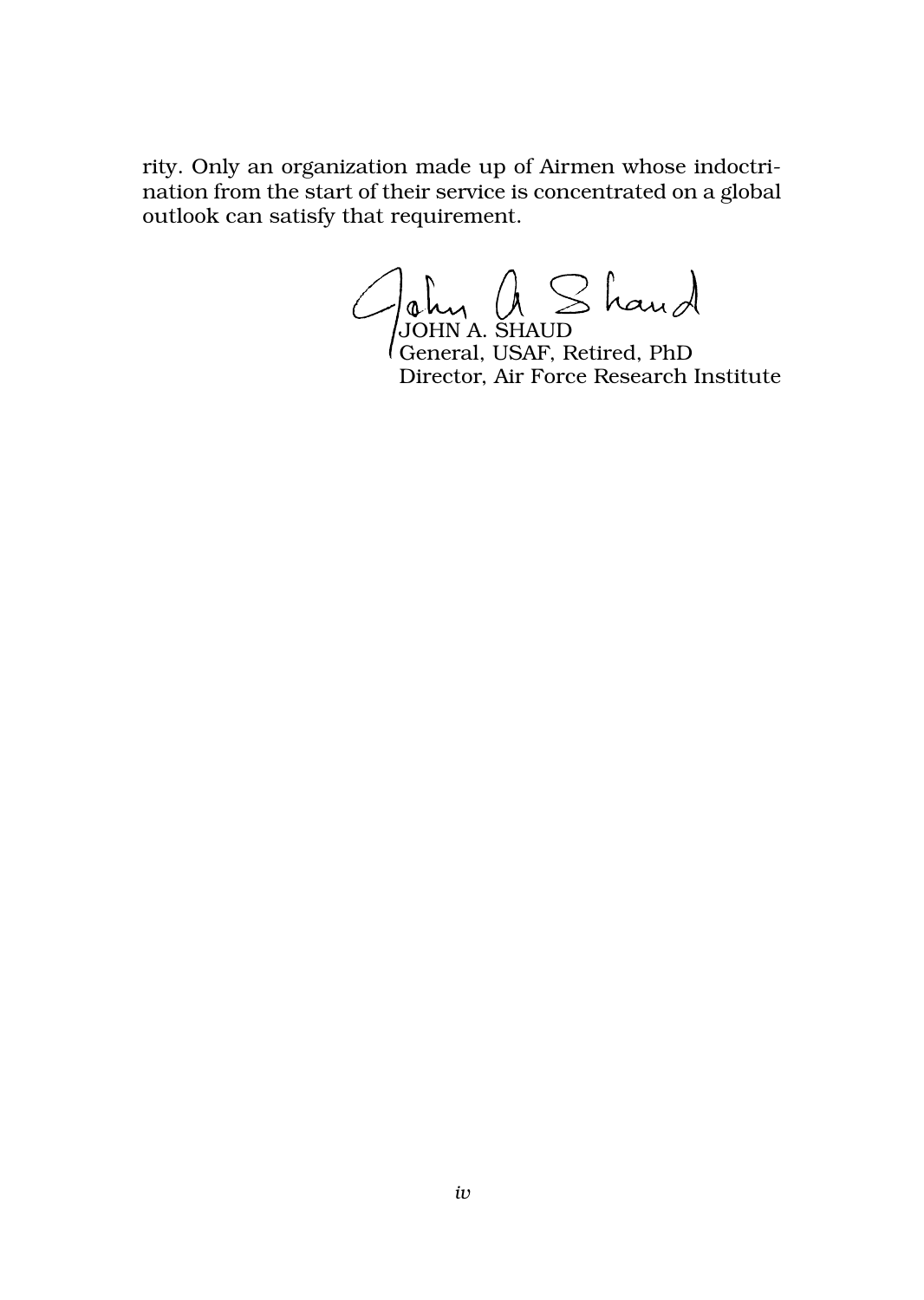#### **About the Author**

Dr. David R. Mets (USNA; MA, Columbia University; PhD, University of Denver) is a professor emeritus at Air University's School of Advanced Air and Space Studies and a military defense analyst at the Air Force Research Institute, Maxwell AFB, Alabama. He studied naval history at the US Naval Academy and taught the history of airpower at both the US Air Force Academy and the United States Military Academy at West Point. During his 30-year career in the Navy and Air Force, he served as a tanker pilot, an instructor navigator in strategic airlift, and a commander of an AC-130 squadron in Southeast Asia. During a subsequent tour there, he was an aircraft commander for more than 900 tactical-airlift sorties. A former editor of *Air University Review*, Dr. Mets is the author of *Master of Airpower: General Carl A. Spaatz* (Presidio, 1988) and more recently *Airpower and Technology: Smart and Unmanned Weapons* (Praeger, 2009).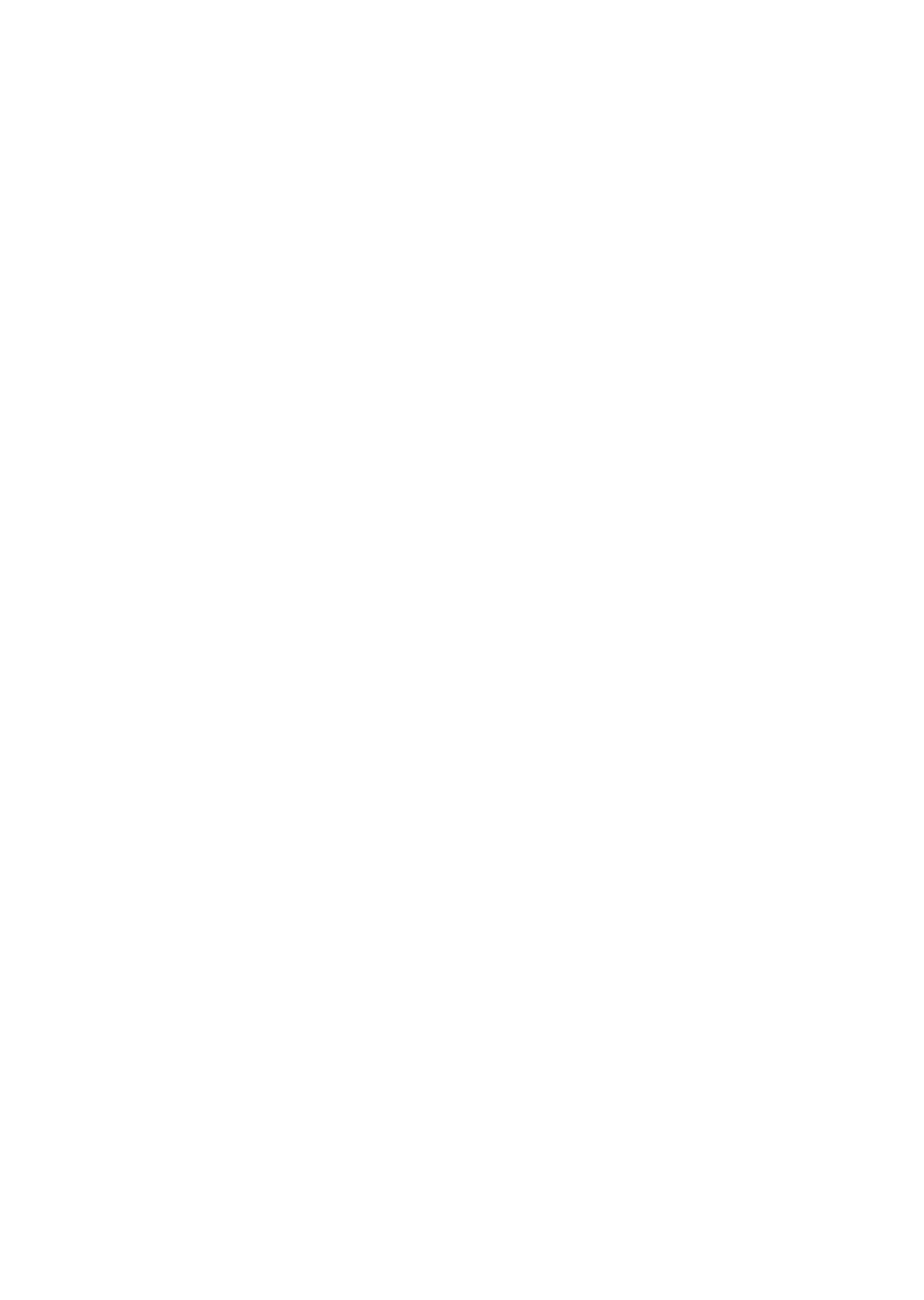#### **The Case for an Autonomous Air Force**

The need for the justification of the autonomous USAF seems to be increasingly questioned. This article will argue that the issue arises from a bad case of "presentism," making it inevitable that in future conflicts the Air Force will again be accused of having prepared for the last war. Part of the case is built upon the assumption that military value is dependent upon the number of combat deaths suffered. The whole country has grieved those deaths ever since the American Revolution, but as a great *soldier* once remarked, "The object is not to die for one's country, but rather to make the other guy die for his."1 In fact, it seems likely that the victorious side in war and battle is *usually* the one that suffers the fewest casualties. It is even better if the objective can be gained without any casualties at all. This essay explores the original reasons for creating the separate USAF in 1947, the ways in which the environment has changed since then, and whether or not America should revert to the old ways or bring about still further change.

#### **Why Was the USAF Founded in 1947?**

The First World War was a watershed event for western civilization if there ever was one. It was an endless agony in the trenches that had traumatic effects on several generations in Europe and America. It followed glowing memories of the Victorian era in Europe, and the emergence of America as a great power and an economic engine of the first order. The agony in the trenches wiped out entire generations of young people. Ninety percent of the French military academy's class of 1914 was dead by the time of the Armistice. This was followed by the worldwide flu epidemic that carried away additional millions. The old optimism of the ninteenth century seemed trashed forever.

Many different efforts followed that were utterly dedicated to preventing the agony of the trenches from ever happening again. That was the dream of the League of Nations, and the purpose of the naval disarmament treaties of the 1920s. Various peace movements were also mounted everywhere. In England, the Oxford Movement vowed it would never again fight for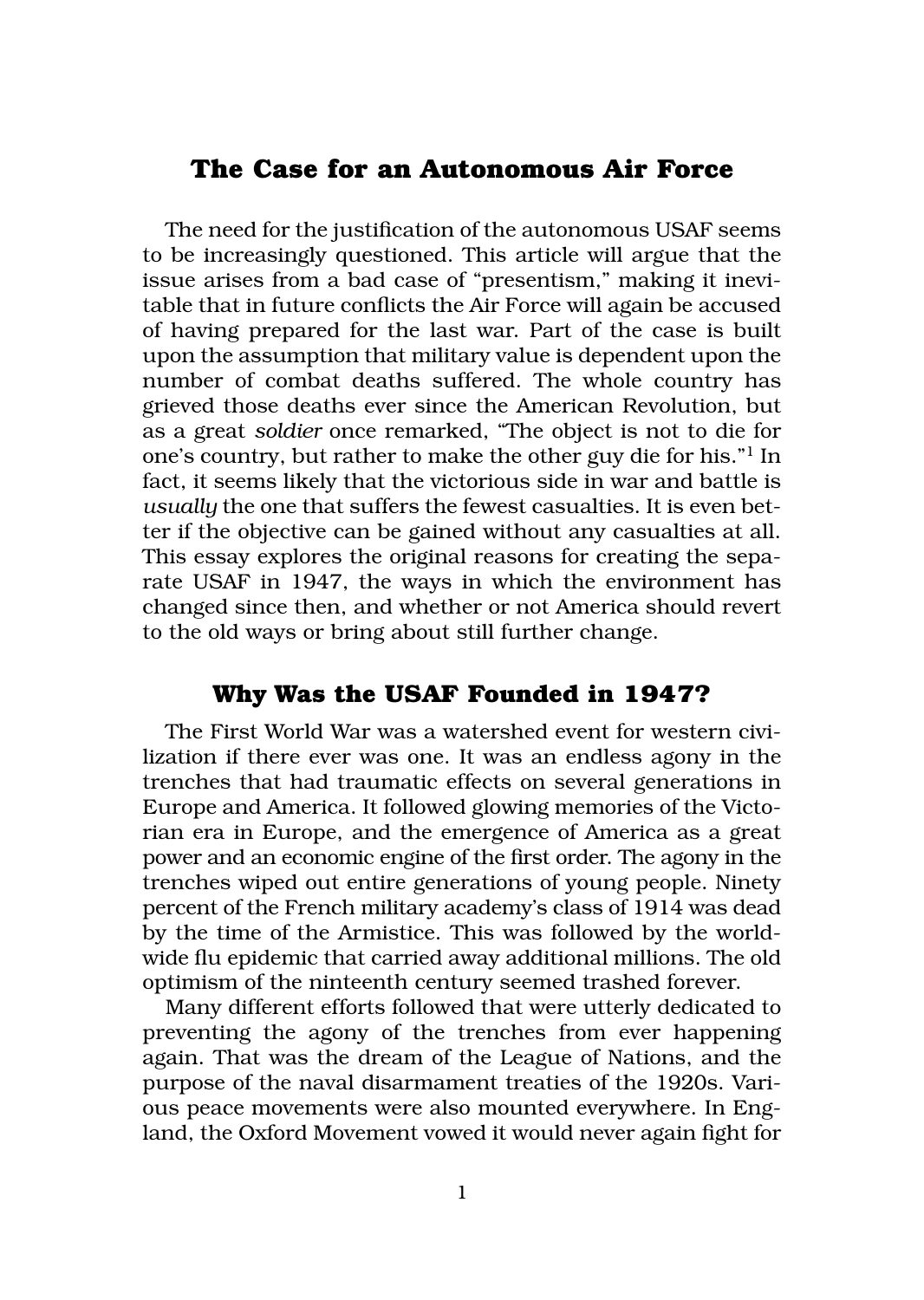king and country. Some army folks in England and Germany began to move toward mechanized and armored warfare hoping to restore the mobility to fighting and thus avoid long stalemates and the stationary trench ordeal. Airmen like Giulio Douhet and William Mitchell began to think the same thing via



**Figure 1. Brig Gen William Mitchell**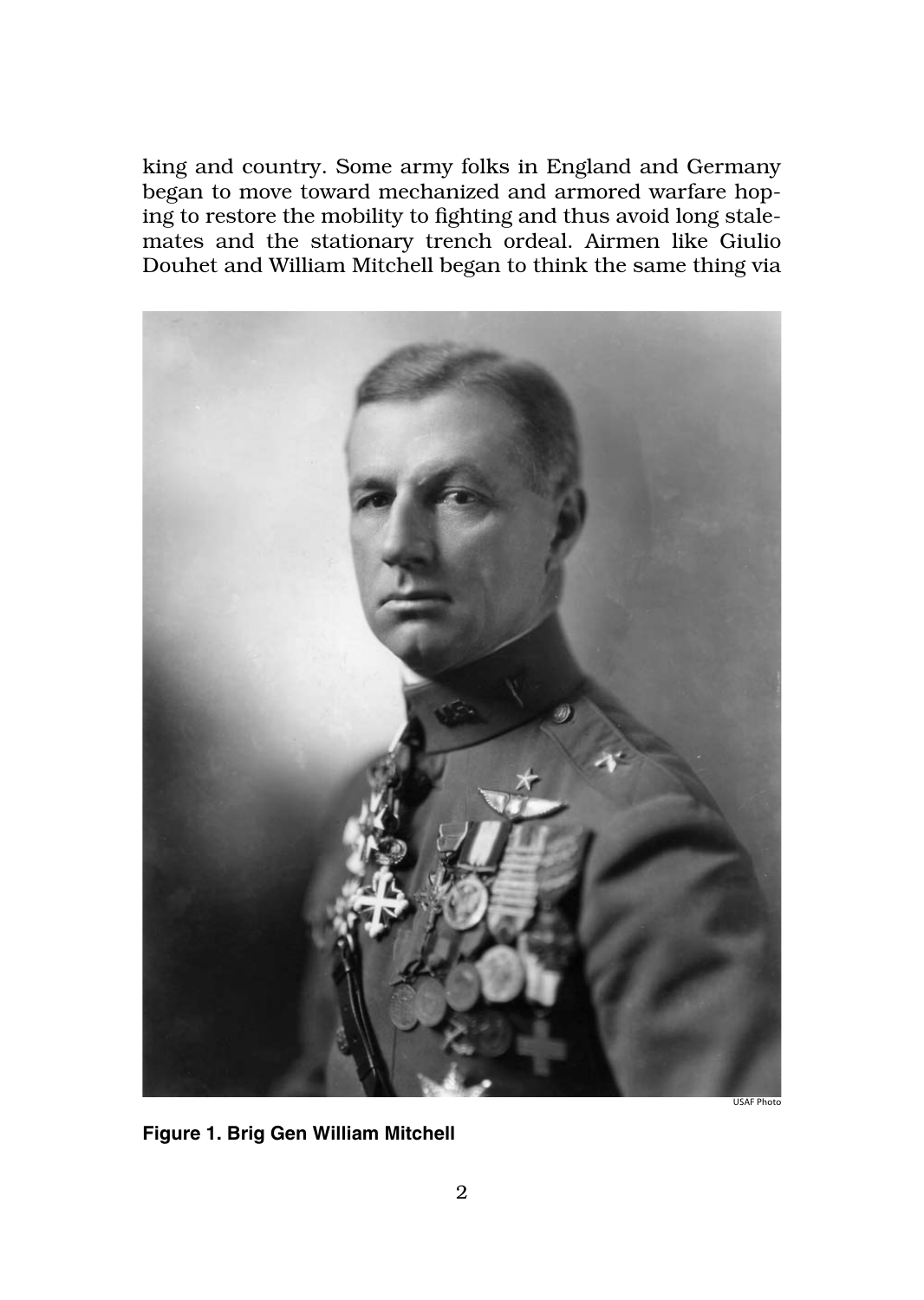strategic bombing of either people in cities or industrial resources supporting militaries in the hope of quickly bringing any war to a quick end and avoiding the trench mayhem of 1914–18. Thus, a powerful moral argument said that millions of young people's lives would be saved by a quick and decisive attack on the very roots of enemy military power.2 It did not turn out that way, but later it was argued that even the atomic attacks saved millions of lives that would have otherwise been lost in the invasions of the Japanese home islands.<sup>3</sup>

#### **RAF Precedents**

The Royal Air Force (RAF) has been an important influence on the thinking of American Airmen and Sailors, positive for the former and negative for the latter. The RAF became a separate service in the midst of World War I largely as a result of the attack on the British homeland, first by airships and later by Gotha bombers. The air defense of the homeland then was its primary mission. The bombings did not have that much material effect on industry or morale, but did cause a substantial weakening of airpower on the Western Front when the British brought back flying units to protect the homeland. The political leadership decided that airpower had to be unified in a separate service in the spring of 1918.<sup>4</sup>

The RAF soon had developed a strategic bombing idea and actually deployed forces to the front with the intent of attacking Germany before the Armistice.<sup>5</sup> Mitchell had visited for a time with Hugh Trenchard who was to head the RAF through the 1920s, and Carl Spaatz spent some time flying with British air units as well. The Royal Navy, especially, and the army as well, was bitterly opposed to the creation of the RAF, fighting to undo the decision throughout the 1920s. Thus, both the American army Airmen and the RAF flyers felt beleaguered, which built a connection among them.

#### **WW II Experience**

Mitchell and his circle (especially Henry "Hap" Arnold, Spaatz and Ira Eaker) at first were more interested in developing a separate Air Force, coequal to the Army and Navy with all three subordinate to a department of defense (DOD).<sup>6</sup> They realized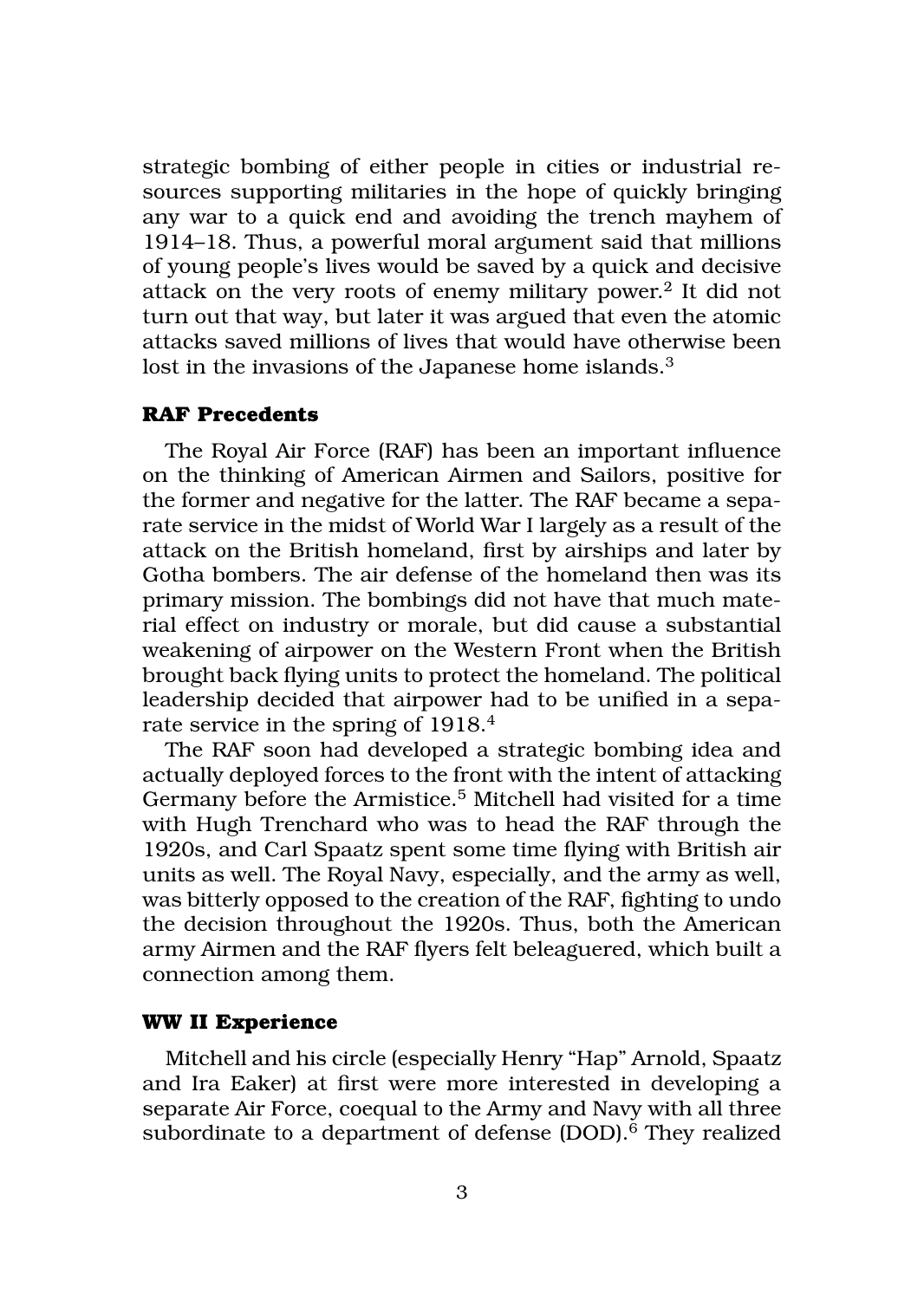that this would not likely happen as long as the air arm was deemed an auxiliary or tactical supporting force—it needed an independent mission. Initially, Mitchell thought this could be coastal defense: one Air Force could defend both coasts but would require two navies.7 Further, he used Alfred Mahan's idea that the battle fleet had to be kept unified seeking the great and decisive sea battle. That had some appeal to some navy men. But, especially after the early 1930s, that did not turn out to be a winning issue.

The Airmen therefore became increasingly committed to the idea of strategic bombing the key industrial and transportation nodes of an advanced industrial enemy. That was not an argument that could be made publically in isolationist America, but was a major theme at the Air Corps Tactical School (ACTS) even before it moved to Montgomery, Alabama in 1931. 8 The ideas of the Air Corps chiefs, such as Mason Patrick and Benjamin Foulois, had much in common with those of the Mitchell people and the ACTS though their methods were not as confrontational.

By the eve of Operation Overload, Gen George Marshall, chief of staff, had in large part bought the Airmen's program, and in so doing opted for the formation of 90 ground divisions rather than the much larger figure many soldiers thought would be needed to invade Europe. In 1941, some thought that as many as 213 divisions would be required to defeat Germany. Later, when the requirement to invade Japan was added, some estimated the need at 350 divisions.9 Marshall decided that building up strong airpower would more than compensate for that perceived shortfall and thus save American lives. Even before Pearl Harbor, Airmen built a plan that would result in a force of 2,300,000 people and tens of thousands of airplanes with a huge emphasis on heavy bombers for strategic bombing.10 At least secretly, some of them (like Spaatz) hoped that the strategic bombing would be decisive and would eliminate the need for landings. That was not to be the case. Tactical airpower supporting the drive across Europe turned out to be more clearly effective than the strategic bombing. Still, the crippling of the German petroleum supplies and ultimately the ground transportation system *inside Germany* turned out to be great facilitators and the 90 divisions turned out to be sufficient. The US Strategic Bombing Survey's (USSBS) European report was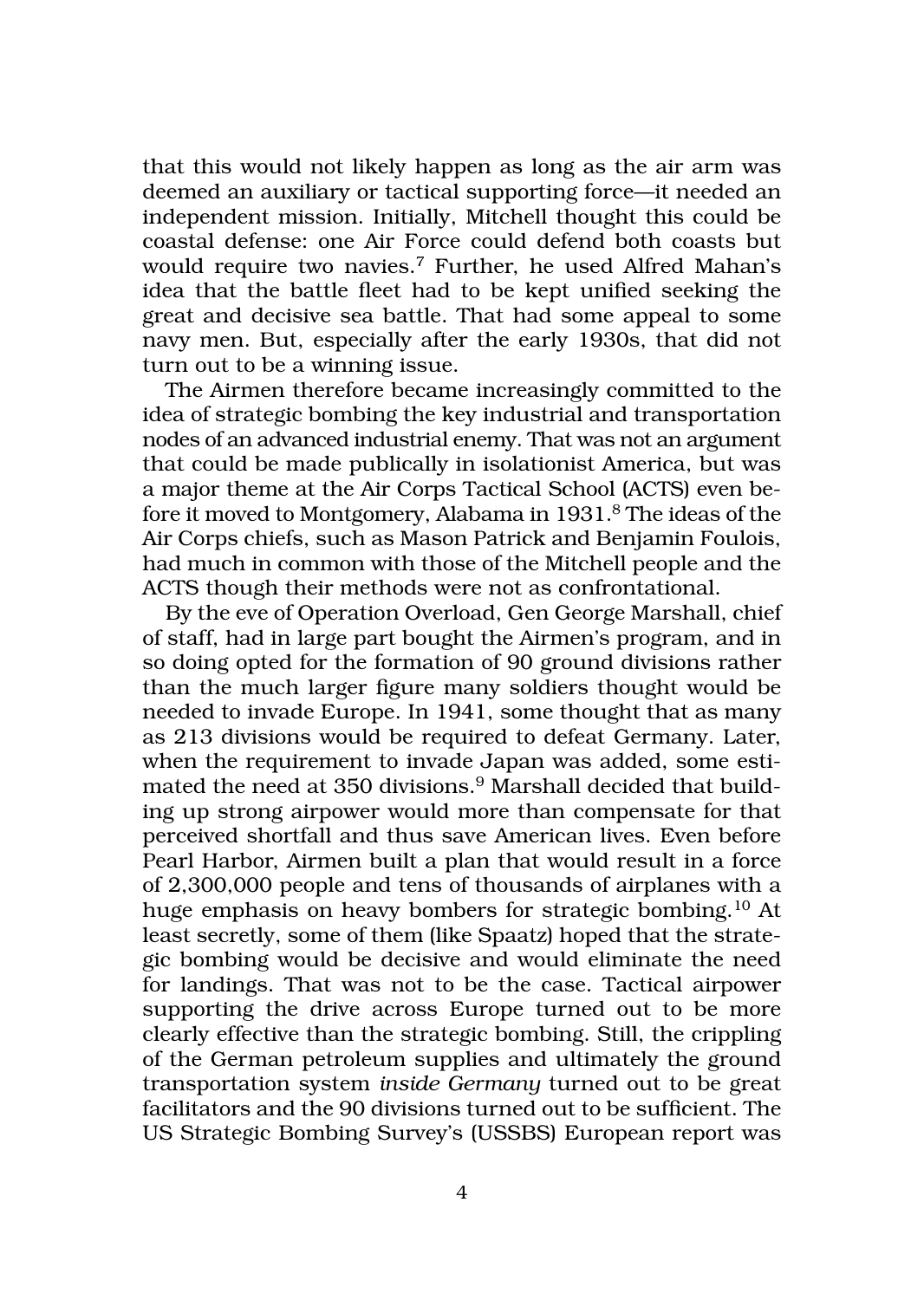disappointing to Arnold and Spaatz because it merely said that airpower (not strategic airpower) had been a (not the) decisive factor in the victory over Hitler. Perhaps in anticipation of the report, Arnold had pulled all the stops on developing the B-29 force for the Pacific in the hopes that it would be *the* decisive factor there. In the end, the Pacific report of USSBS declared that the combination of the submarine blockade and the strategic bombing *in all probability would have been decisive* by November 1945, if the nuclear weapons had not been dropped and if the USSR had not intervened.<sup>11</sup>

#### **Nuclear Weapons**

Somewhat fortuitously from Arnold's point of view, the nukes *were* dropped and were widely deemed an Air Force weapon and ones that could instantly settle wars in the future. Authority Bernard Brodie soon wrote that the nuclear weapons had removed all of the defects in Douhet's theory of strategic bombing, which was a pretty strong endorsement of a separate Air Force with the mission of strategic bombing.<sup>12</sup> The prospects for postwar military organization had been under investigation for some time before Hiroshima, and even in the Navy (until Adm Ernest King quashed it) there was some sentiment for a DOD and separate Air Force.<sup>13</sup> There was little or no thought that nuclear weapons could be miniaturized to permit carriage on naval aircraft any time soon.

#### **Aviation Technologies**

The technology for strategic bombing had advanced enormously by the end of World War II, and Mitchell's dream of bombers with intercontinental range seemed within grasp. The largest engine in World War I had been the 400 horsepower (hp) Liberty; the Pratt and Whitney R-4360 engines developed for the B-36 would ultimately produce  $3,500$  hp.<sup>14</sup> The payloads hauled by B-17s to Berlin were about 4,000 pounds; the Fat Man nuclear weapon hauled twice as far by the B-29 to Japan was 10,000 pounds. Fighter speeds in World War I had been barely over 100 miles per hour (mph); by the end of World War II, they were four times that—and still more with the emerging jets. However, General Arnold and most other senior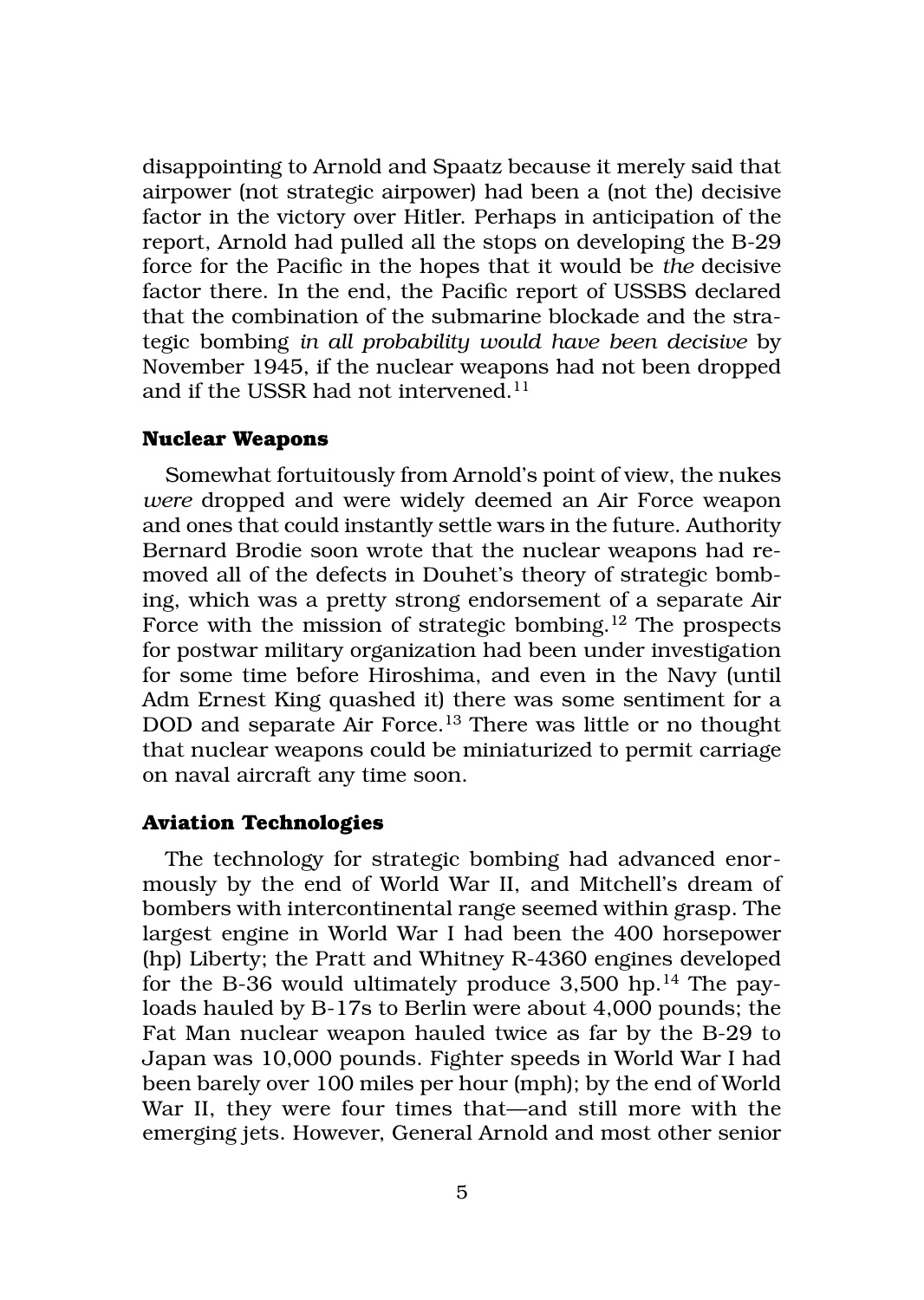

**Figure 2. Gen Carl A. Spaatz presenting the Distinguished Service Cross to Col Paul Tibbets after the Hiroshima bombing, August 1945**.

Airmen in the immediate postwar period did propose a balanced Air Force with ample tactical and airlift aircraft along with the strategic bombers. All concerned knew, though, that the bread and butter mission was to be strategic bombing; and the Airmen thought they would have a monopoly on the delivery of atomic weapons.15

#### **Political Arguments**

In 1917, Vladimir Lenin had argued in *Imperialism: The Highest Stage of Capitalism* that the imperialists would engage in one last Armageddon over the last scrap of available territory and from the resultant ashes would emerge the socialist paradise.16 Amidst the ashes of Germany, the modern communists were saying the Armageddon was at hand, capitalism was collapsing, and the imminent depression will bring on the workers' paradise.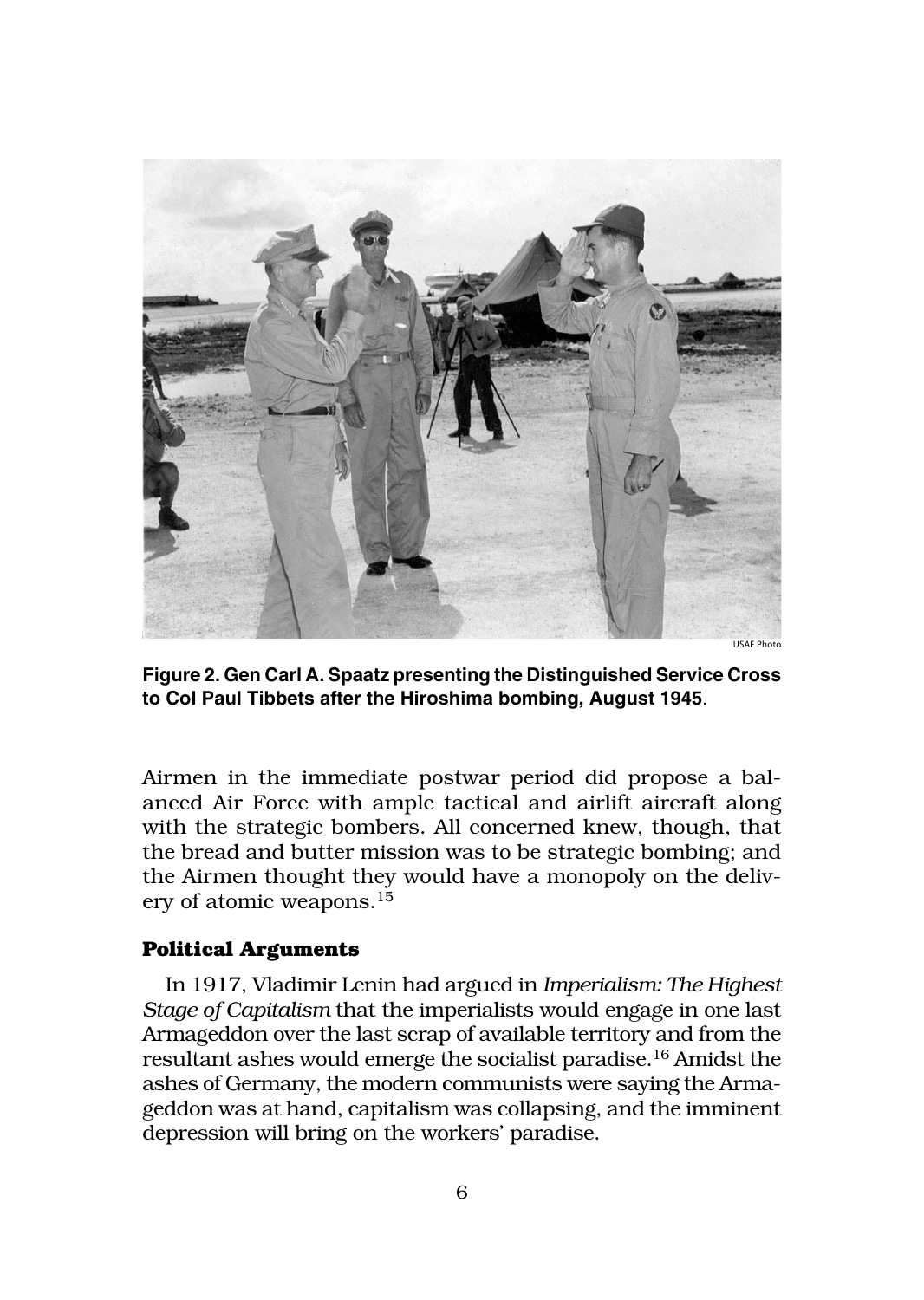In America, the national debt dwarfed all previous experiences. Pres. Harry S. Truman was absolutely determined to prevent a collapse, needing to balance the federal budget to do it. As he perceived it, since depressions had soon followed most of our previous wars, it *was* a danger he needed to prevent. Armies, navies, and tactical air forces are very expensive. Truman sought to rely on nuclear armed strategic airpower for national security, and cut the rest to the bone with a strict cap on military expenditures. Thus, the Army and Navy were to suffer a drastic reduction, and the Air Force would have to give up many units of the 70-group Air Force it had been planning. Naturally, as much as possible of the strategic bombing capacity would have to be preserved as that was the justification for the separate Air Force. Most of the units that had to go would be airlifters and tactical fighters and tactical bombers.<sup>17</sup>

#### **Economics**

Close to half of the gross national product went into World War II, and entailing severe restrictions on consumption. Thus there was a huge pent-up demand for consumer goods. Atop that, the country had adopted price controls. Ending them was to be a difficult problem for fear that inflation would follow with tough economic consequences. As successor to Franklin D. Roosevelt, Truman had a tough act to follow. Increasing taxes in that environment would have been a hard sell. That was all the more reason to economize on national security, and to rely on strategic airpower and an independent Air Force for the purpose.

#### **Media Attitudes**

Spaatz was the first chief of staff of the US Air Force, and had a congenial relationship with the press. After he retired in early 1948, he became the National Press Club's master of the bar and for many years afterward was a military correspondent for *Newsweek* magazine—assisted by journalist Kenneth Crawford.18 As with most of World War II, the press did not have its usual adversarial relationship with the military, and especially so with the Air Force in part because of its glamour and possibly because the reporters thought it less formal and forbidding than the other services. Thus, in the immediate aftermath of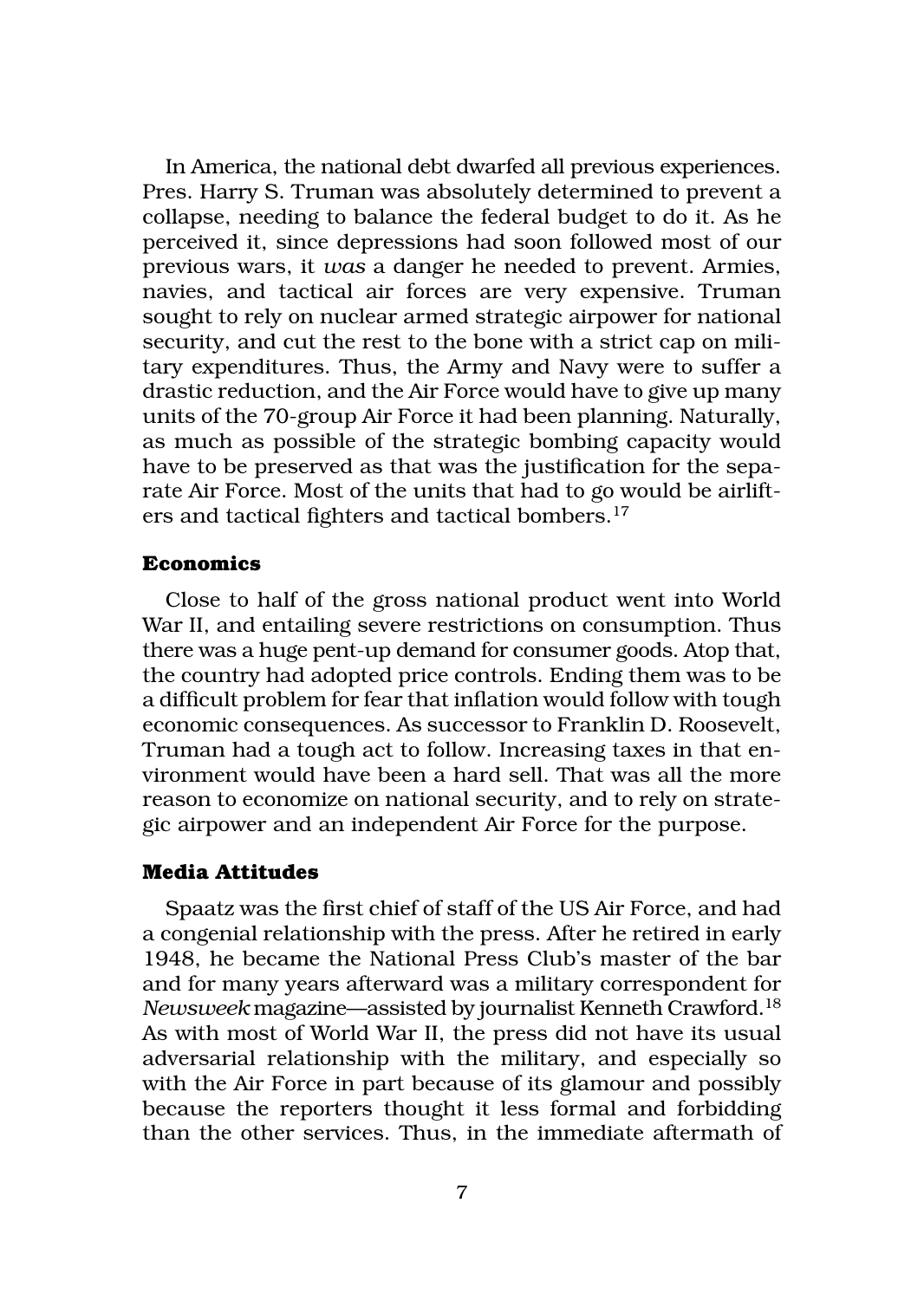World War II, the Airmen had important allies in the media favoring an independent air arm.

#### **Personalities**

Gen Jimmy Doolittle once suggested that he and most other senior officers thought that Mitchell did more harm than good to the cause of airpower because of his confrontational methods.19 I think I favor that, but there were many personalities involved with the creation of a separate Air Force who did have vital roles. One was Stuart Symington. His first father-in-law had been an advocate of airpower from the 1920s onward,<sup>20</sup> and Symington himself was a stalwart from an early time. At least two soldiers were stout supporters of an independent Air Force, George Marshall and Dwight Eisenhower.<sup>21</sup> All three people remained political high rollers throughout the first decade of Air Force independence, and this was a major benefit for the infant service. Symington had a direct line to the Truman White House.

The first chief of staff, Spaatz, had been Eisenhower's Airman throughout World War II and both were West Pointers. Spaatz was a fairly frequent guest at the White House when Eisenhower was president, and in fact he had been grand marshal of Eisenhower's first inaugural parade.<sup>22</sup> Spaatz was succeeded by Hoyt Vandenberg in 1948 and the latter served until 1953. He was a power in his own right, and it did not hurt that in his youth he had lived in the home of his uncle Senator Arthur Vandenberg for a year.<sup>23</sup>

James Forrestal who was the first secretary of defense also played a crucial role in the creation of the Air Force. While still secretary of the Navy, he decided not to oppose the president and General Eisenhower who were behind the Airmen's position. Instead, he maneuvered the Navy and Marine Corps to limit the powers of the DOD and indirectly the new Air Force as well. His lobbying succeeded in inserting the requirement for three marine divisions into the law. It also limited the powers of the new secretary of defense to "coordination" and capped his staff to 100 persons. Also crucial to the legislation were Gen Lauris Norstad and Adm Forrest P. Sherman. They hammered out the agreement in private that was to compromise the Navy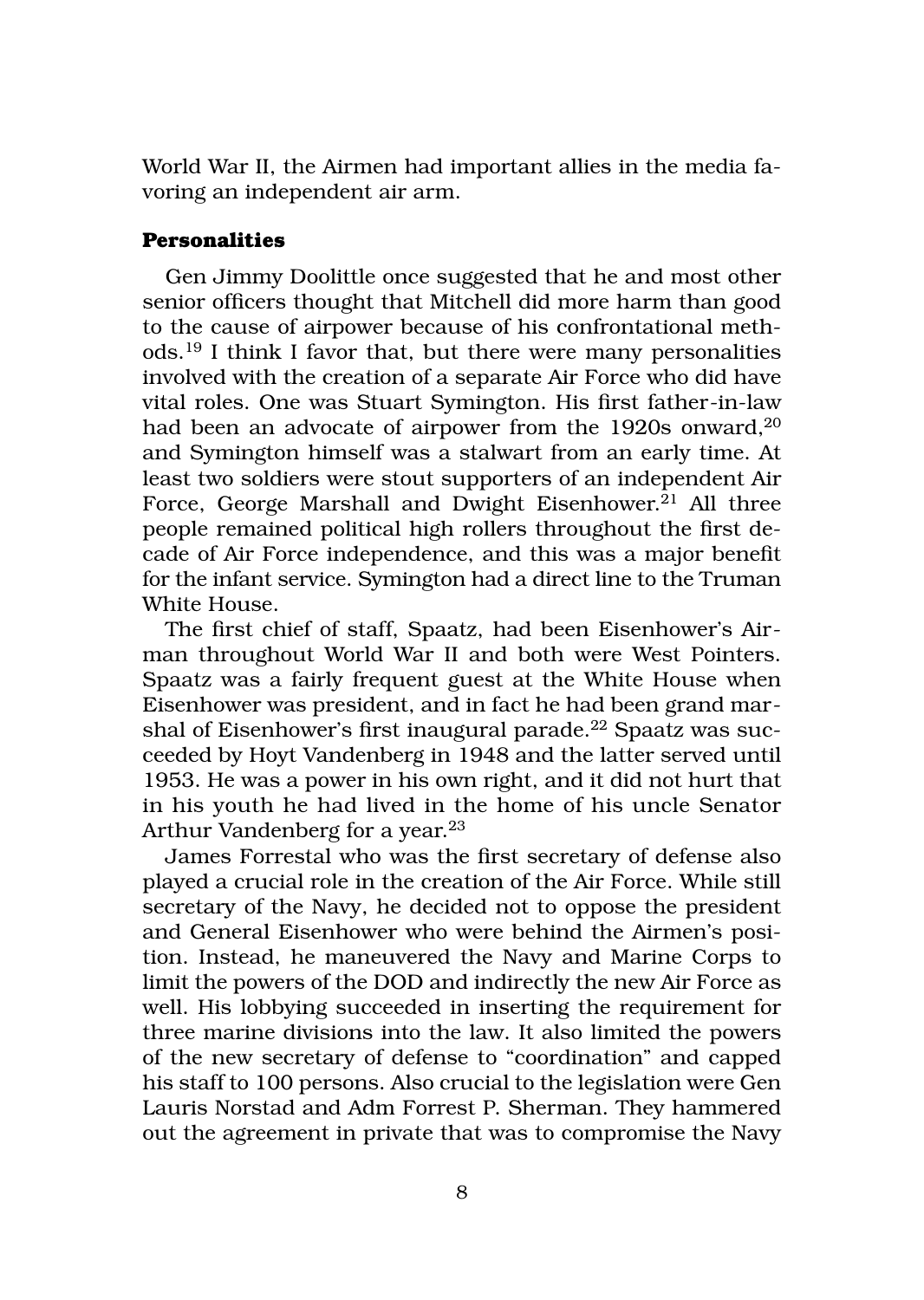and Army Air Forces positions that opened the way to the passage of the legislation for the autonomous Air Force.<sup>24</sup> It helped that Sherman soon became the first naval aviator (Admiral King had wings but never served at the squadron level) to become the chief of naval operations, serving until he died in 1951. He was in office during the crucial early years of the infant Air Force.25 Norstad went on to become the first Airman to command the North Atlantic Treaty Organization.

#### **Service Cultures: Army, Navy, Air Corps**

There have been many studies examining the reasons why the Navy retained its aviators while the Army did not. Much had to do with culture. Practically all admirals were US Naval Academy (USNA) graduates until after World War II, and that commonality was an important foundation of the entire naval culture. USNA then (and still) strongly asserted that a graduate had to be a naval officer first and foremost, and only secondarily an aviator, submariner, or battleship sailor.

That was not the case with the Army. Many Army generals were not West Pointers, and there were deep divisions between the combat branches and the rest of the officer corps. In the days of John J. Pershing and for some time afterwards, it was almost an article of faith that the Queen of Battle was the infantry branch and everything else (including the Air Corps) existed to support it. Thus, it was almost axiomatic that none of the other branches could have a function independent of what the infantry was doing. Thus, when in 1935 the General Staff of the Army conceded to the creation of a General Headquarters (GHQ) Air Force and to the notion it could have an independent role prior to the engagement of the ground armies, it was deemed a major concession. Some in the Air Corps saw it as a way station on the road to an independent Air Force.<sup>26</sup> The GHQ Air Force had control of all the Army's combat aircraft except observation airplanes, and that was seen by some to be a precursor to the fundamental USAF doctrine of centralized control.

As to the Air Corps culture, Spaatz himself proclaimed that Airmen were a "different breed of cat."27 I suppose that he meant that they were more individualistic and informal than Army officers. Arguably, they thought themselves more prag-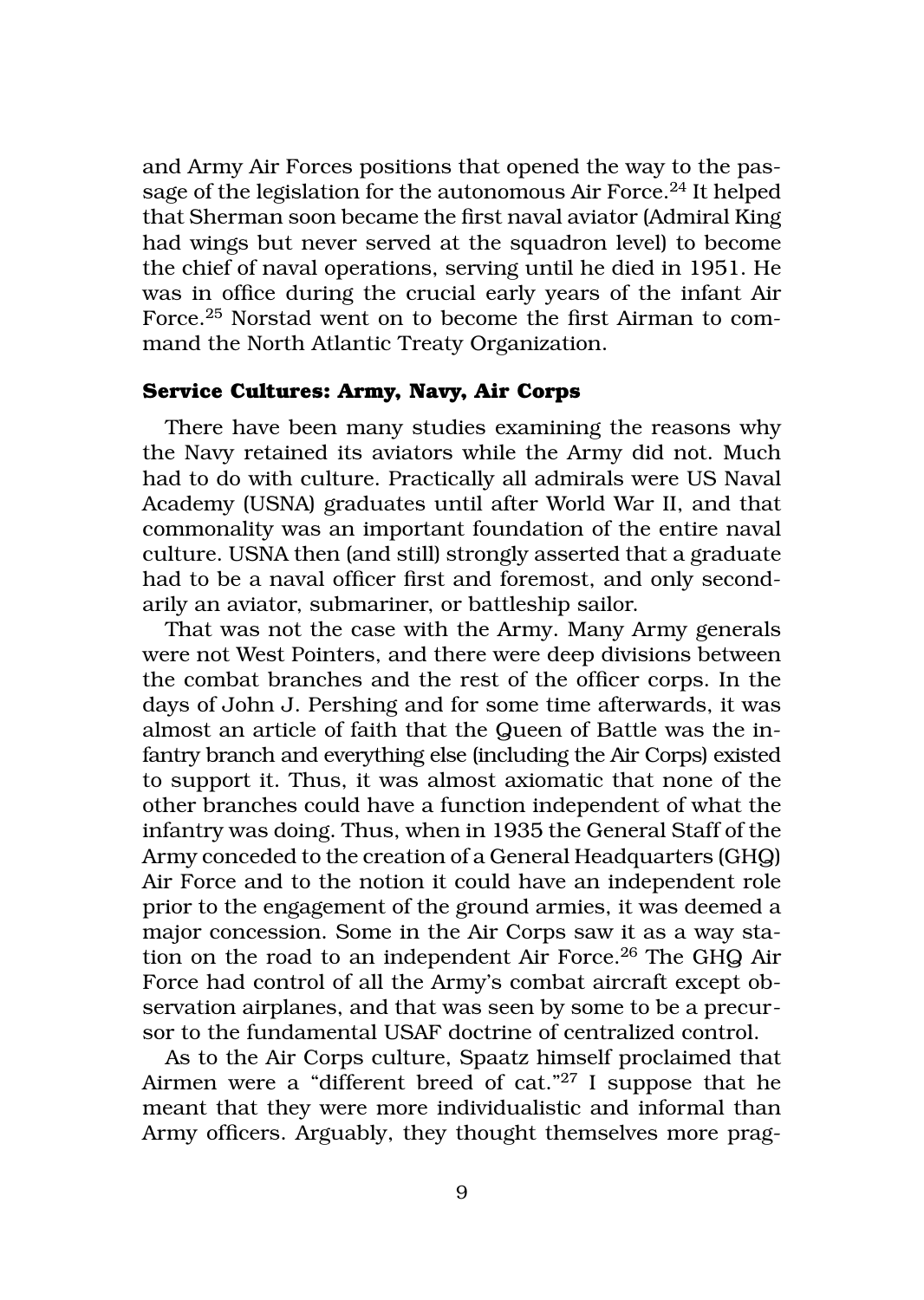matic and logical than their brothers in the other branches where the officers were deemed more doctrinaire and "regulation" than the Airmen. Perhaps institutional paranoia was not altogether abnormal in the RAF for the other armed forces indeed were "out to get them." Maybe there was less justification for paranoia in the Air Corps, though, because *it was far better funded* than any other branch of the Army throughout the 1930s.28 One cannot make sweeping generalizations here, though, because there were some Airmen like Oscar Westover and Frank Andrews who were more "regular Army" than others. Usually, they had enjoyed a longer period of service with the cavalry or one of the other ground arms than did the likes of Spaatz, Eaker, James Doolittle, and others. It does seem that that service with other branches made them more acceptable with the officers of the General Staff.

Promotions between the wars were slow in all parts of the military. But the aviators were generally younger than other officers, and as advancement was almost entirely dependent upon seniority in those days, the Airmen felt left behind because they thought their responsibilities were greater than those of officers of the same rank in other branches. Mrs. Spaatz once remarked that the flight pay enjoyed by the flyers was a source of resentment as well—but fatal accidents *were* far more frequent those days



**Figure 3. Maj General Frank M. Andrews**

than they have become. The Air Corps was not alone with these discontents. The aviators in the Navy who had been in flying from the beginning had their own resentments of people like William Halsey and Ernest King who worked their way into flight training as captains (colonel equivalents), won their wings, and in so doing preempted carrier and naval air station commands from the ground-up pilots who had done the dan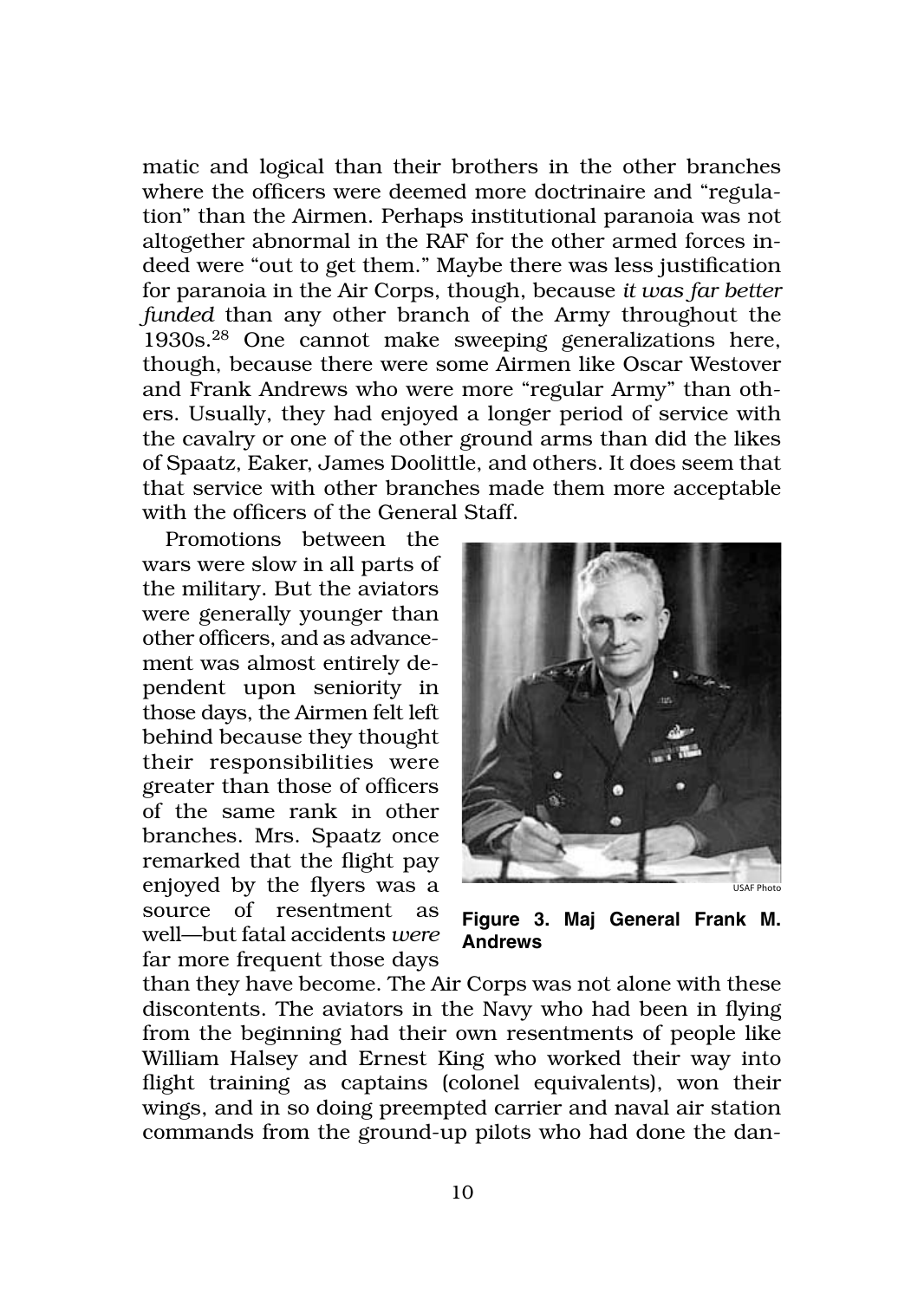gerous work of carrier development in the 1920s.29 Still the puzzle remains as to why the Air Corps lusted for separation, but the naval aviators did not.

#### **Fortuitous Events**

As Karl von Clausewitz taught, war is the province of uncertainty and accident. Two of the giants of the Air Corps aviators were Oscar Westover, chief of the Air Corps, and Frank Andrews, commanding general of the GHQ Air Force. Both had substantial service in other branches of the Army. Westover had several years experience with the infantry, and Andrews had several with the cavalry. Both were held in high regard by the General Staff. Both graduated from West Point in 1906. Both were senior to Spaatz and Arnold. Both liked to fly their own airplanes. Westover on 21 September 1938 was flying his own aircraft, an A-17, on a trip to California to award a flying safety trophy to a unit at March Field. That afternoon, he flew up to Burbank, and pulled it too tight turning final to stall out. Both he and the sergeant in the back seat were killed.<sup>30</sup> Andrews, flying a B-24 en route to Iceland on 3 May 1943, reported in to the radio ground station at Prestwick, Scotland. He was told the weather was bad at Keflavik, but he elected to proceed nonetheless. He was never heard from again and the remains were found with the airplane wreck on the Icelandic cliffs.31 Further speculation would be unreliable counterfactual history.

#### **How Has the Environment Changed?**

**Memories of trench warfare have faded:** In the 1930s, city boys in New York could not escape the memories of the trenches. Mutilated people walking around the streets with faces and limbs blown away were too common. Those memories have faded now. The horrors had stimulated many movements for political and military reforms, but the scarcity of such veterans on the streets, among journalists, and on the floors of Congress makes a huge difference.<sup>32</sup>

**Assumptions of total war gone:** To the high school senior in the United States in August 1945, the assumption he had lived with all his life was one of total war—that wars were *not* a thing of the past and they would always escalate to total levels.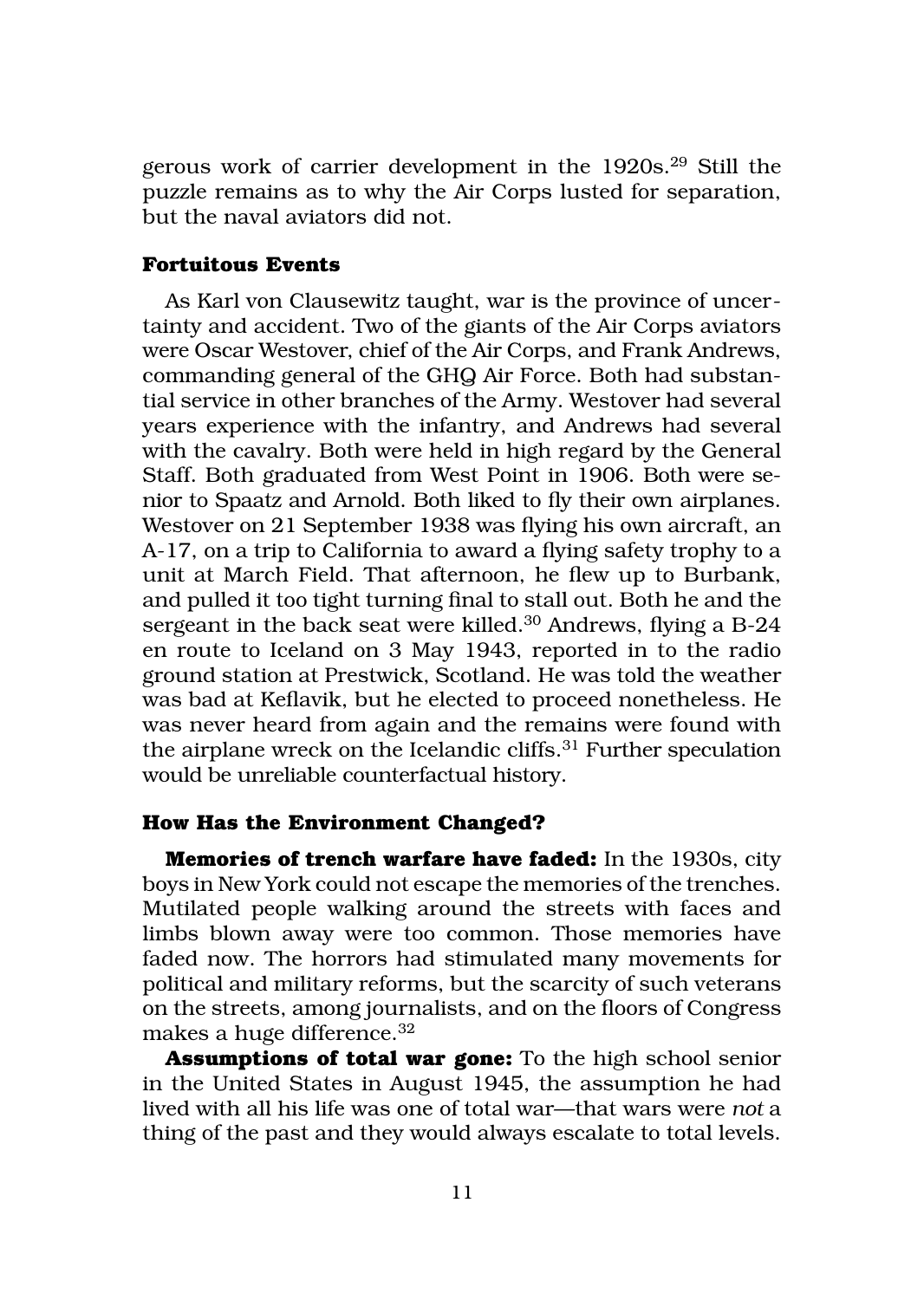Arms control and international organizations were hopeless dreams. When the nuclear weapons (nukes) were detonated, Winston Churchill declared they had been a "miracle of deliverance" and hardly anyone of draft age would have disagreed.<sup>33</sup> Not only did they end the war, but soon the notion was afoot that they made it *so* horrible that they would end all war. Not only would nuclear energy bring the benefit of peace through terror, it also was widely assumed that it would amount to a free source of power, making the entire world so prosperous that a major cause of poverty and war would be removed. The assumption of total war was not an easy one to give up, but the incentive to do so was strong. The generations that followed knew nothing of total wars, and they became jaded to the threat.

**Half-century non-use of nukes:** The consequence was that nuclear weapons were not used in the Berlin Blockade of 1948, nor the Korean War of 1950–53, nor in the Cuban Missile Crisis of 1962, nor in the Vietnam War from 1965–75. Though they did not bring universal prosperity or universal peace, to many it seemed that they would never be used and for whatever reason limited war would be the only war.

**Coming of intercontinental ballistic missiles (ICBM), submarine launched ballistic missiles (SLBM), space, Internet, choppers:** In 1947 there was a powerful assumption that only the Air Force would be able to deliver nuclear warheads for some time to come. However, that notion was quickly undermined. The miniaturization of warheads came far sooner than anticipated so that Navy and Army systems could handle them, along with the fighter aircraft of the Tactical Air Command. At first, the result was a proliferation of nuclear weapons, but gradually their limited utility and the coming of other methods of delivery in the ICBM and SLBM tended to reduce the need for strategic bombers (and their crews.) Though Marshall and Eisenhower were in favor of a separate Air Force with the mission of strategic bombing, there were many other soldiers who were not. Many came away from Korea envious of the Marine Corps methods of close air support (CAS) and unhappy with the apparent Air Force obsession with strategic bombing. They could not overtly go about building a new air corps within the Army with Eisenhower, Marshall, and Symington still prominent, but they began thinking of workarounds at Fort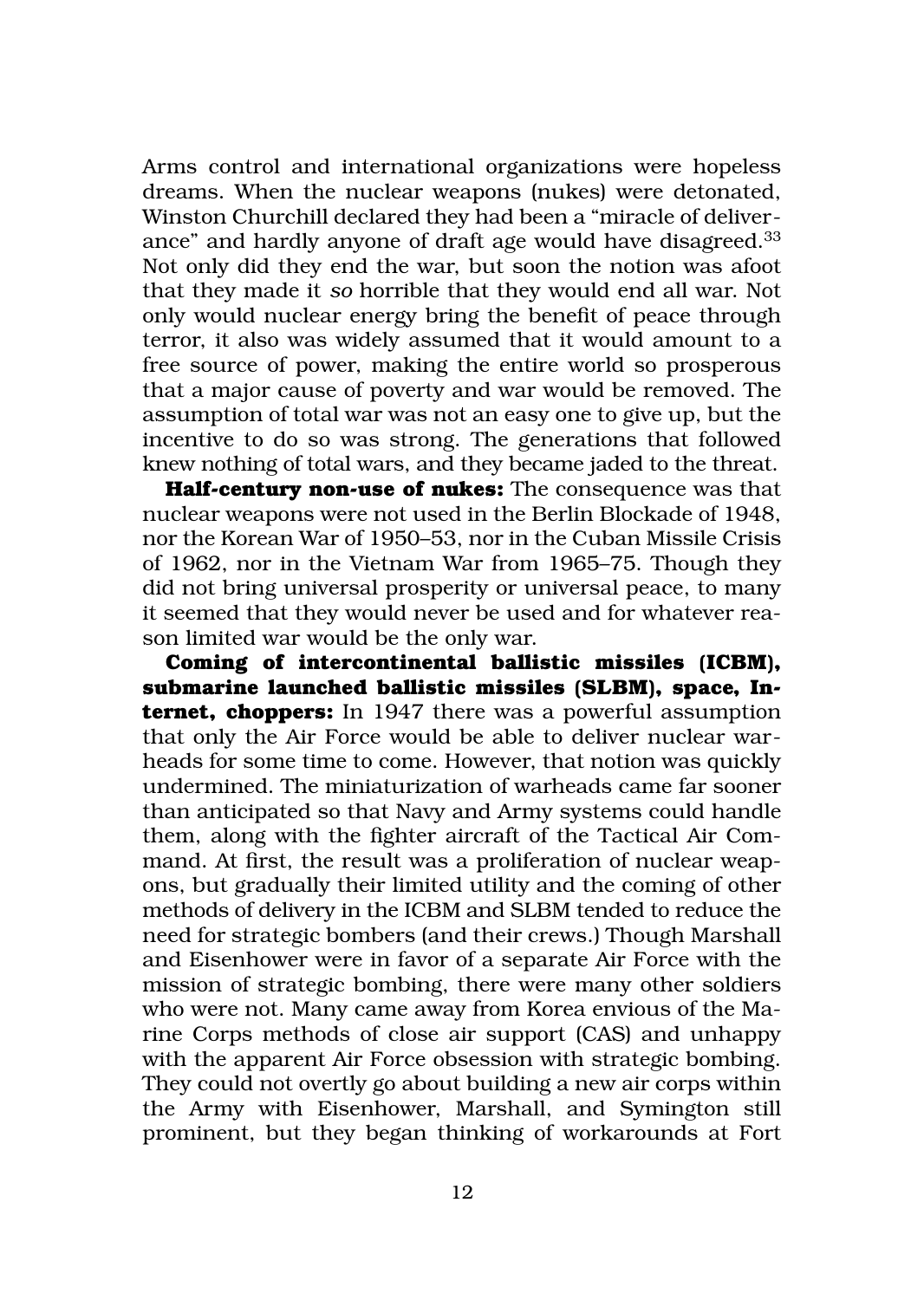

**Figure 4. Army UH-1 Huey airlifting troops in Vietnam**.

Rucker, Alabama very early. They built their ideas around the helicopters that came on strong after 1947, and amply demonstrated their utility in medical evacuation in Korea. When the principals of the unification trauma of 1947 had passed from the scene, the helicopters were applied to a wider variety of missions like tactical airlift and CAS (though another name was

invented for that). Thus another of the Air Force missions of 1947 was brought into question.

**Diminished military experience in politicians:** All the US presidents from 1945 to 1993 had military experience in or near combat. None since then has done that. As late as 1970, about two thirds of the congressmen had military experience of some sort, but in 2009 the proportion is down near a quarter.<sup>34</sup> Such experience is likewise diminished among the journalists and population. In part, that has been due to the disappearance of the draft in the early 1970s.

**US no longer economic hegemon:** World War I did much to transfer the banking capital of the world from London to New York. World War II badly bent the economies of all the European powers and nearly destroyed that of Japan. But though the United States had multiplied its national debt, its economy had a received a major boost in many ways. She was still an exporter of petroleum, and her industries were dominant in other world markets. American human resources had suffered much less of a blow than those of other industrial powers, and they had acquired many skills that had not existed theretofore. However that could not last forever. Now the United States has a great economy, but there are many others that have risen since 1947. It has also become a major importer of petroleum.

**USSR gone:** The collapse of the USSR was a surprise to many Americans. From 1947 at the latest, it had been perceived as the most likely and most serious threat to national security. It did not have a blue-water navy in 1947, and the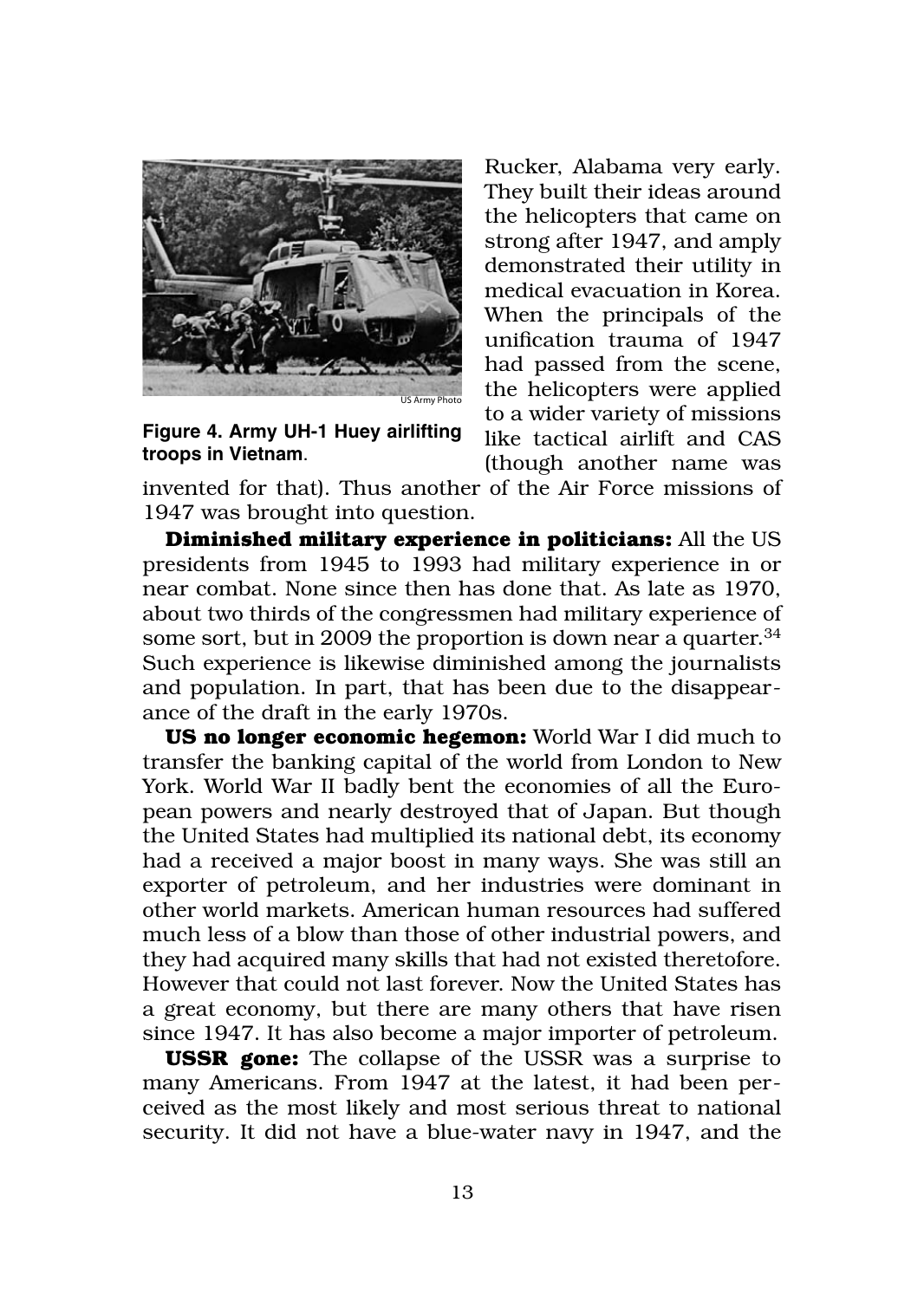thought of sending the US Army against its hordes was suicidal. Thus, at first the principal instrument that could possibly deter the Soviets was the USAF with its strategic nuclear bombers. All involved knew that the US nuclear monopoly could not last forever, but most were startled when the USSR exploded its first nuclear device only two years later. Still, as the years went by, the growth of the USSR nuclear capability was fearsome, but the deterrent value of US nuclear forces remained. The Soviets in the meantime built up a formidable submarine fleet of both attack boats and missile launchers, and even the beginnings of a blue-water surface fleet. It could threaten not only the US homeland but also the line of communications between the United States and her allies. When the USSR collapsed, both functions of the US submarine fleet and the strategic nuclear forces of the USAF were thought to have lost much their utility. Insofar as the US allies valued her for the "nuclear umbrella" that also was diminished.

**Media love affair with aviation gone/presentism/TV:** A review of the news reports and editorials before the Spanish– American War and those just prior to the Vietnam War will convince many readers that the need for long-term consistency is a much greater requirement for political and military leaders than it is for the media. In the first case, American "jingoism" dominated the journals, but as the Philippine Insurrection wore on, the anti-imperialist movement grew to serious proportions. In the latter case, Pres. John F. Kennedy's plea to "Ask not what your country can do for you. . . ." resonated loudly everywhere, but disappeared once the tax bills and body bags began to mount. From the First World War until the eve of Korea, in general the romance of aviation had a strong pull for the public and the media. But, nobody ever won the Pulitzer Prize for journalism by declaring that a government agency did about as good a job as could be expected. Clearly, in the usual circumstances scandal sells better than virtue. Yet, no politician or commander wants to make his own party or service look bad. Thus, there is the usual tension playing an increasing role with the coming of the electronic media after 1947. The need for brevity in electronic media programs makes oversimplification an issue, and sensation is even more important there than in the print media. In Thomas Jefferson's day it was only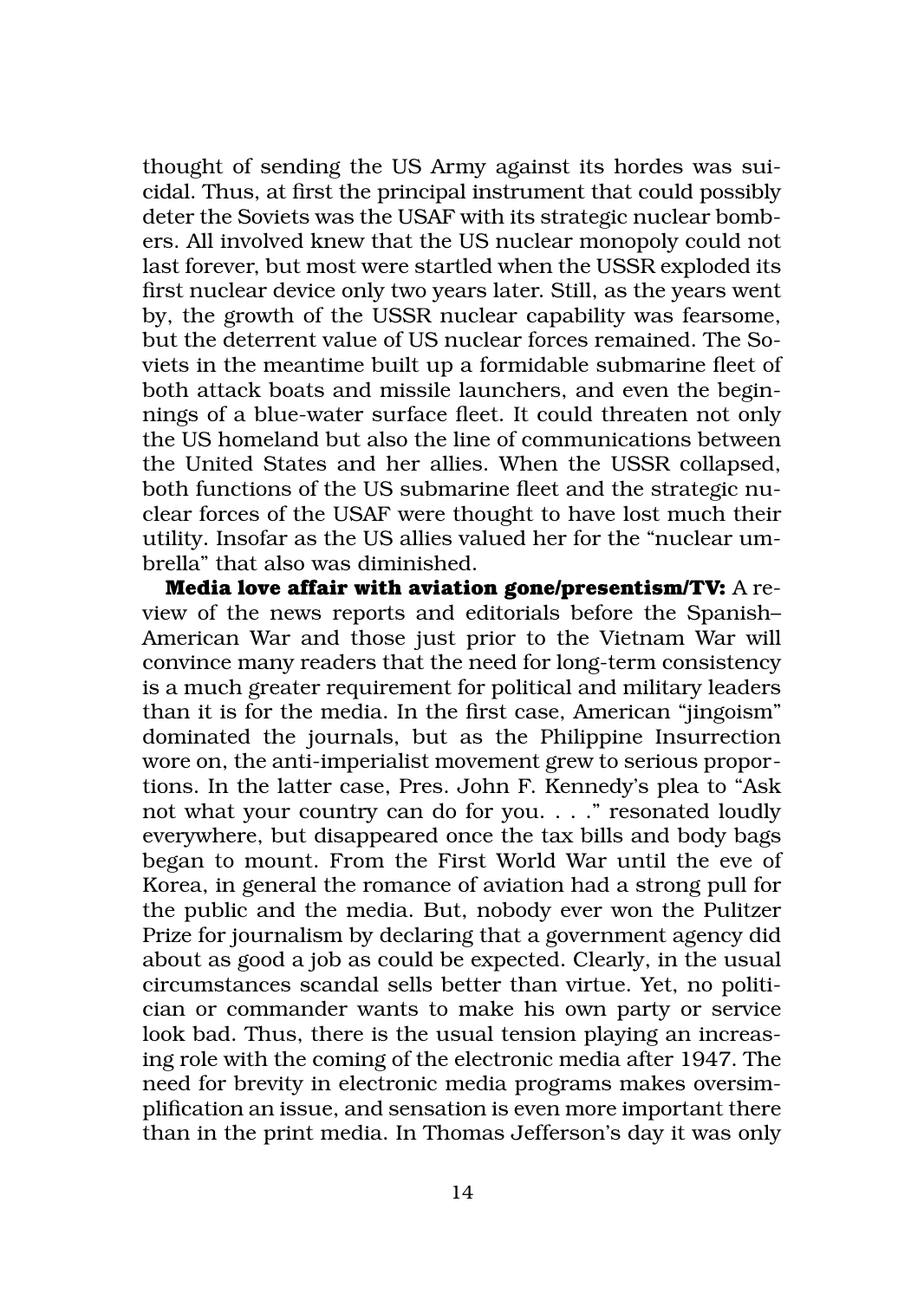the upper reaches of society that could read. But the coming of universal literacy and the cheap linotype methods of printing and later the television reached ever wider circles of the public and made presentism and drama a growing phenomenon in reporting. In the 60 years after 1947, then, the Airmen lost much of their favored place in the hearts of journalists.

**Bureaucracy versus personalities:** Many would argue that in the years that have passed since the creation of the USAF, the huge complexities of the growth of technology along with much improved communications have reduced the role of "heroic leadership" and increased that of "bureaucratic managers." In the First World War, a new airplane could be designed and constructed in a matter of weeks. The P-51 was first built for the British in a few months, but now a new fighter takes many years of development and testing—and there has been a quantum leap in the costs of weapons systems as well. Therefore the numbers have come down greatly and huge organizations have become necessary to manage development and production.

**Military cultures much changed: Educational levels much higher; great advances in technological career fields.** The Air Force culture has changed dramatically since 1947. As late as 1953, only 32 percent of the officer corps had college degrees. The majority were rated as pilots or observers. Only pilots were deemed qualified to command flying units, and only a small minority held regular commissions. Academy graduates were even rarer in the early Air Force than they had been the Air Corps. People with graduate degrees were even scarcer. Officers were heavy drinkers and smokers, and most were more interested in flying than officership.

Flying safety in 1947 and for the next decade was taken much less seriously than it is now. Buzzing was common. Now all officers have college degrees as do many enlisted men. By the time the former reach the field grades, the majority have acquired graduate degrees. Physical conditioning is taken much more seriously than in earlier decades. Flying is clearly more disciplined than it was in the 1950s. The accident rate is radically lower.

The Air Force Academy has been producing about 1,000 lieutenants every year for many years past. More than half the general officers in 2009 are Air Force Academy graduates. Navi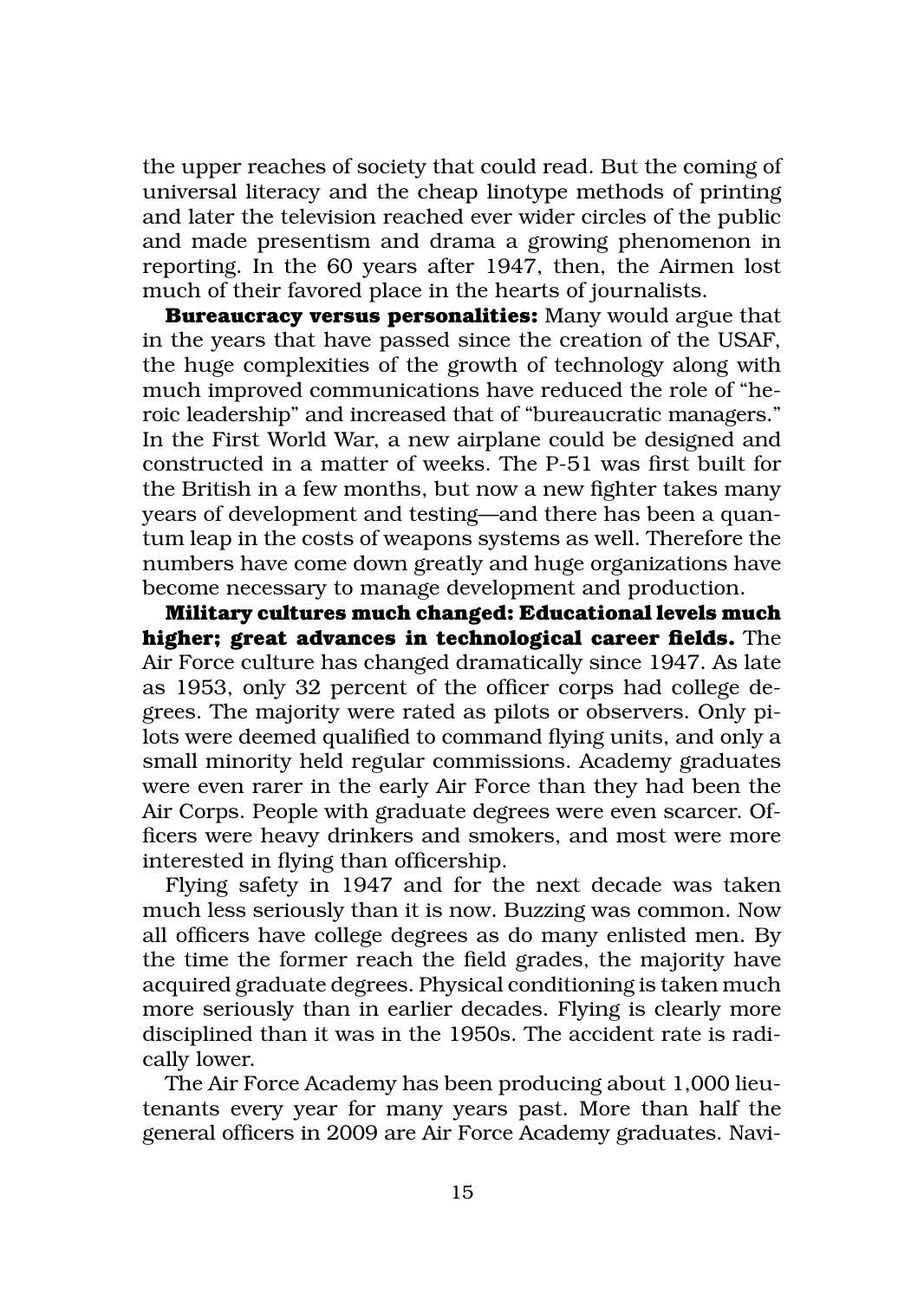gators now can and have commanded large flying units. Many of them have reached senior ranks. A whole new set of space officers has appeared all the way up to the senior most levels. Fewer than 20 percent of officers are rated at all. An Air Force career is not as frequently a family proposition as it used to be. Many spouses have careers of their own, on-base quarters are not nearly as sought after as they were, and officer's club membership is no longer a requirement. Few if any active officers can remember the times when the "Bomber Barons" of the nuclear units were said to dominate the Air Force. For the first time in the history of the Air Force, the chief of staff is neither a bomber nor a fighter pilot. A recent four-star vice chief of staff was a space officer without an aeronautical rating at all. At one time in the 1990s, neither he, nor the commander of Air University nor the superintendent of the Air Force Academy was a rated officer. Inevitably the institutional world view had changed greatly. Finally, the transition from a drafted force to an all-volunteer system has changed the culture in important ways. It is now significantly older, more married, and more professional that it used to be.

**9/11 unpredicted event: presentism focus:** Decision theory teaches that more recent traumatic occurrences affect our thinking more than older events. Those that happen in our own lifetimes are more meaningful than those known only from history. Events in our own environment have a much greater impact than contemporary affairs elsewhere. Arguably, these phenomena have more effect on young people, journalists, and politicians than others. Doubtless the horrific events of 11 September 2001, tended to strongly focus our thinking on terrorism and counterinsurgency—both not having much obvious relationship to the main reason for the original founding of the Air Force. A case could be made that the second order effects of 9/11 made it the single most effective economic strategic bombing raid in history. However, the main plank of the original argument for an autonomous Air Force was its potential as a decisive instrument in independent strategic attack. Since al-Qaeda offers neither industrial targets nor population centers that can be held at risk, the main mission does not seem to apply.

The next most important mission of the original argument was tactical support of the ground battle through interdiction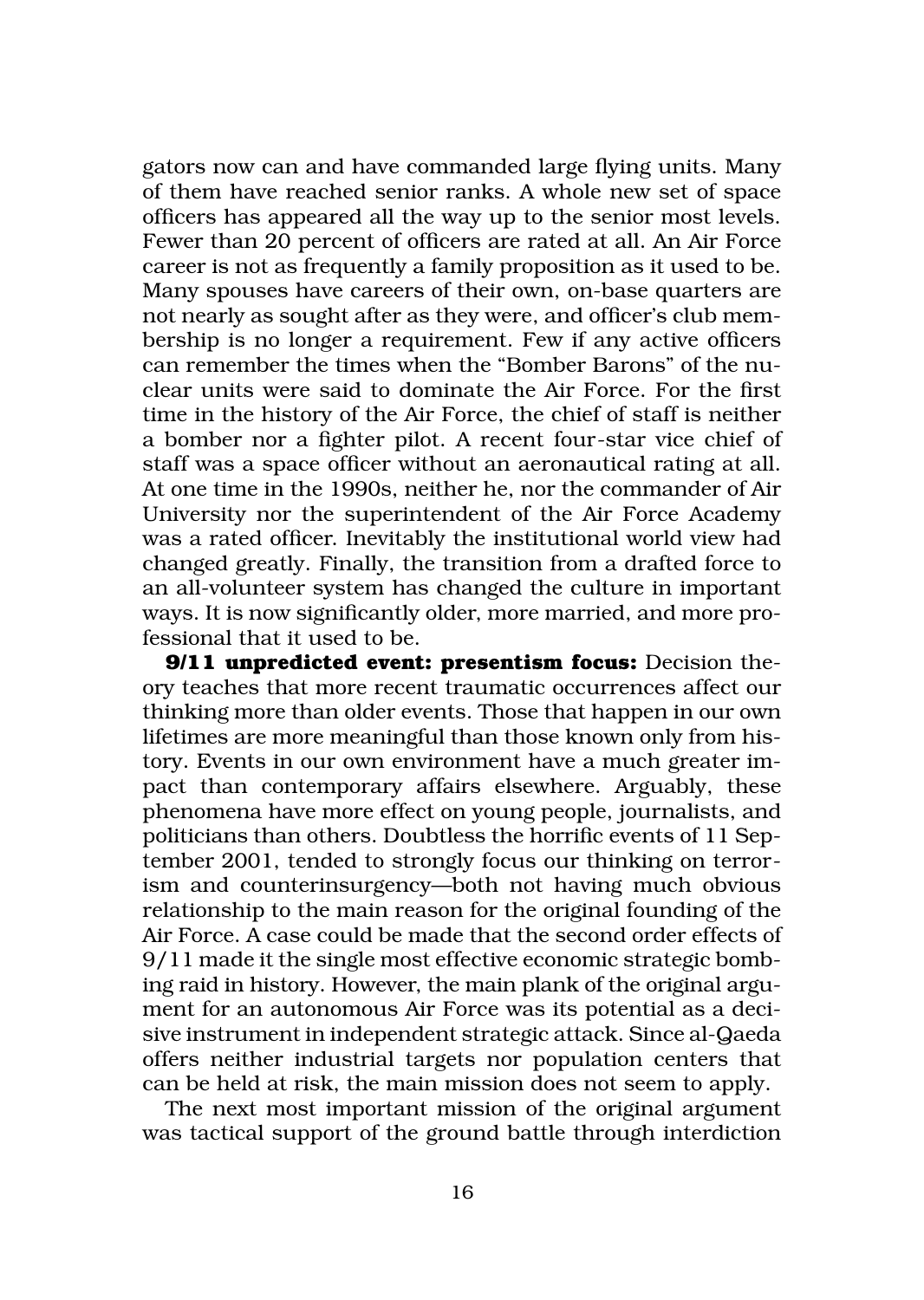

**Figure 5. Atlas Launch. Early models of the rocket carried the Mercury astronauts into space**.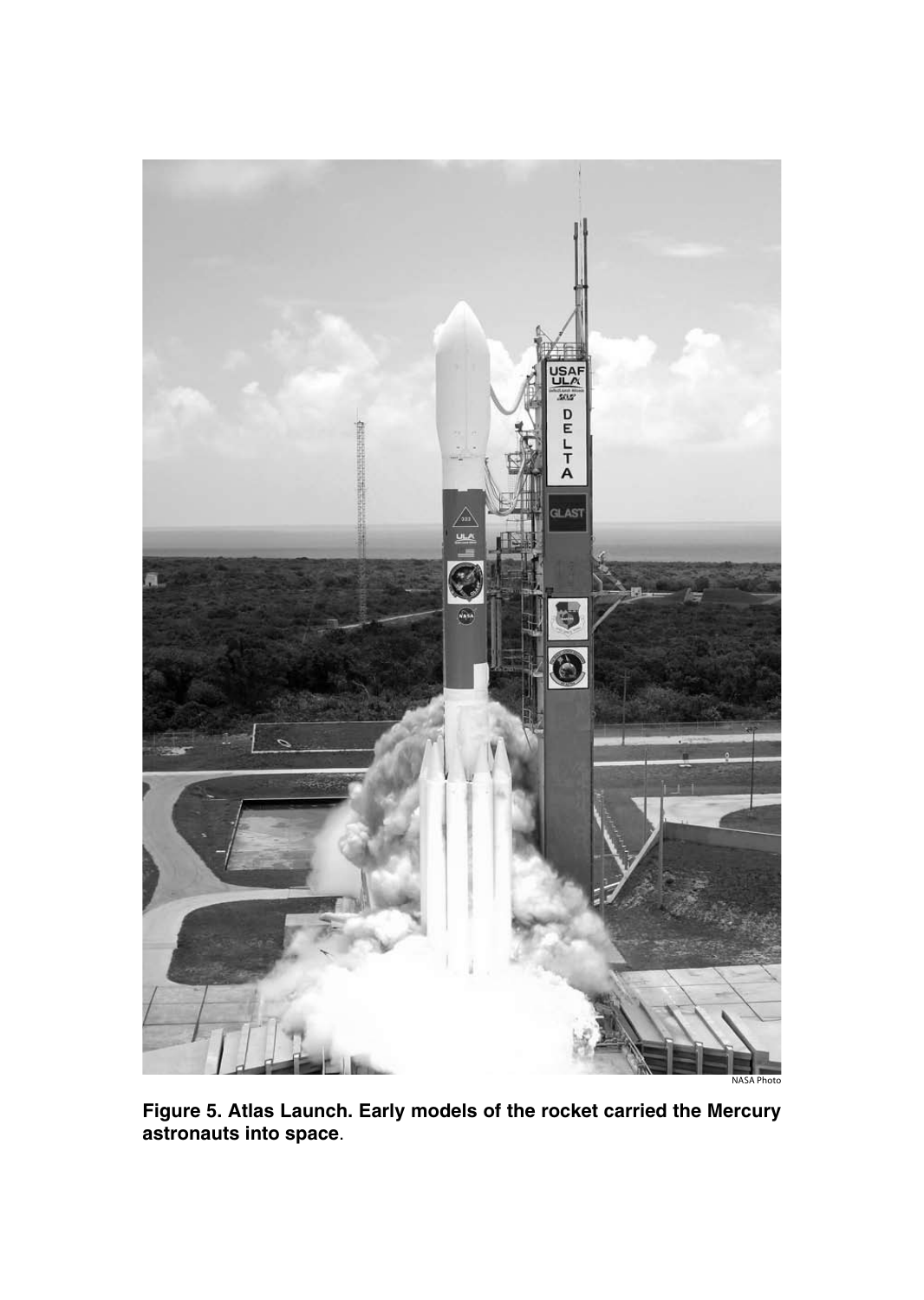and CAS. That seems to require discrete, concentrated military units or lines of communication vulnerable to air attack neither of which seems to exist in Afghanistan. Much of the counterinsurgency literature seems to hold that airlift and intelligence, surveillance, and reconnaissance (ISR) are the main utilities of airpower in that kind of conflict.35 All are support missions that hardly justify the case for an autonomous Air Force.

**Public sensitivity to casualties even greater:** The worth of the individual has always been greater in the Western culture than in other societies. Nowhere in the West has individualism been stronger than in America, and that phenomena has existed since Colonial times. One of the reasons America was one of the leaders in mechanization of agriculture was because the high value of labor made such expenditure wise. It is also the reason why so many have asserted that the United States has been ever ready to attempt to substitute bucks for bodies. Americans have always been sensitive to casualties; since the passing of the total war era (and the foundation of the USAF) that seems to have increased. That has been one of the great appeals of precision guided munitions and remotely piloted aircraft (RPA)—to try to make the other guy die for his country rather than to die for our own. The coming of modern psychology and its ideas of the necessity of self-esteem have only emphasized this, and some say have caused us to approach narcissism in the younger generations. The concern about the annihilation of whole generations of the young in trenches seems to be but a distant memory.<sup>36</sup>

#### **Case against Twenty-First Century Autonomous Air Force?**

**Been no nuclear strikes in 64 years/mission now shared:** The USAF is obsolete because it was created for strategic attack, eventually with nuclear weapons. The strategic attack on Germany failed in both the British and American versions. It did not defeat the *Wehrmacht*, and the other outcomes were not worth the cost. German industry did not stop until well after the armies were across her borders, and the public never quit work whatever the effects on its morale. In the case of Japan's surrender, the USSBS said that it *would have been* a combina-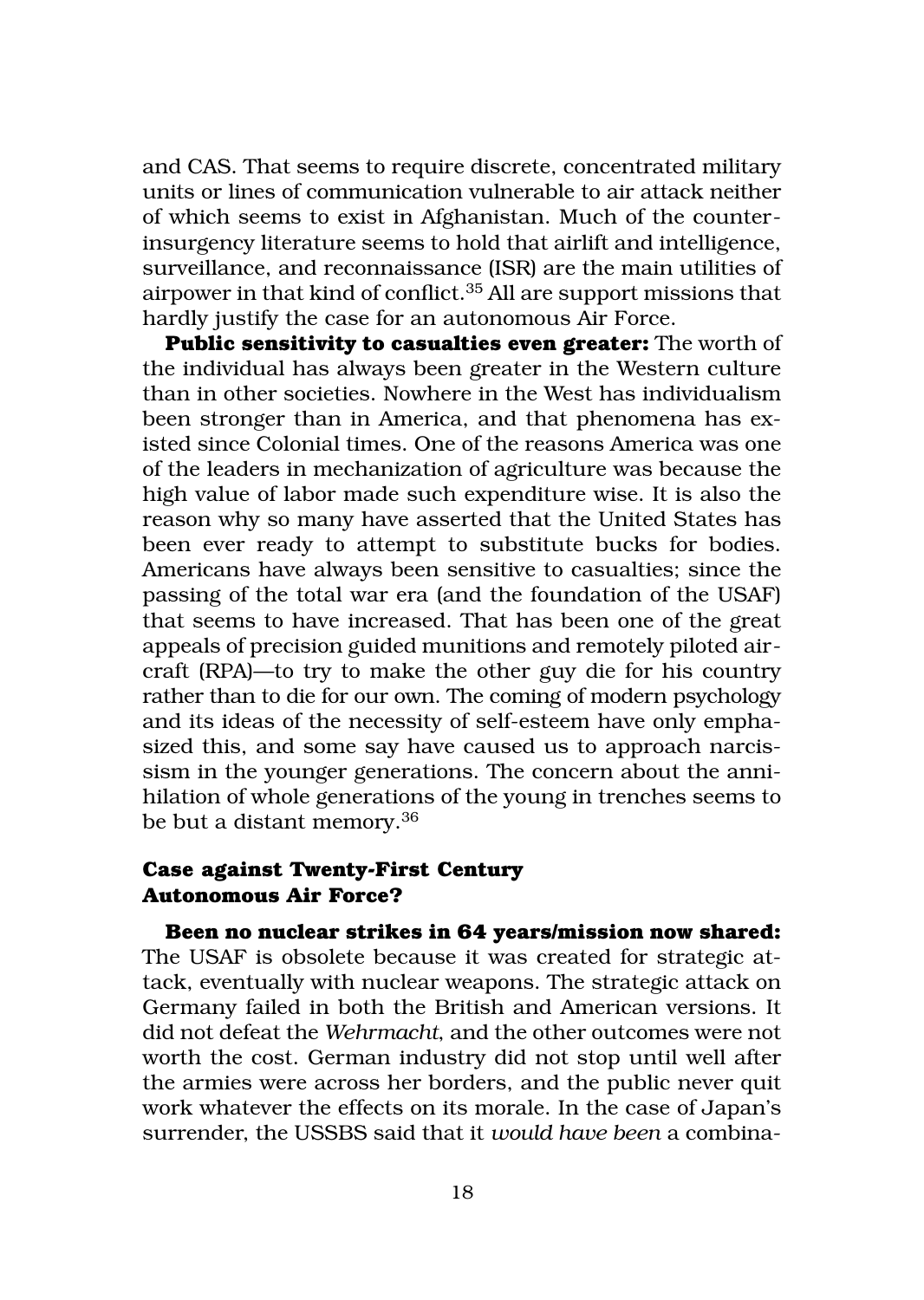

**Figure 6. B-17F, a pillar of the daylight strategic attack on Germany**.

tion of the bombing *and* the submarine blockade *if it had not been* for the nuclear attacks and the Soviet intervention. Those were the only two nuclear strikes and have not been repeated for more than a half century. In any event, the mission is now shared with the Navy who can perhaps do it better because of the mobility and stealth of the missile submarines, a superior foundation

for deterrent stability than vulnerable bombers and stationary missile silos.

**Long-range strike absent in Korea and failed in Vietnam:** There were no nuclear attacks in the Korean War, and there were no really substantial strategic targets within the country that could be destroyed with conventional bombs. Unhappily, the B-29s were used to burn down Pyongyang in an inhumane way for no commensurate military purpose. Otherwise these "strategic" bombers were used against such tactical targets as bridges and airfields, and then not effectively. In Vietnam, the United States was afraid to use the strategic bombers against the air defenses of North Vietnam, so they were used against tactical targets in the south and then only with conventional bombs. Their effectiveness was widely proclaimed, but folks on the ground argued that principally they were used to kill monkeys in the jungles because the enemy was forewarned and had evacuated the principal Arc Light target zones.

Before 1972, the only losses of B-52s came from collisions with each other. When they were finally sent against the North Vietnamese, they used an inexpert plan and did not coordinate well with the supporting fighters. The result was that they suffered 15 losses to the ground defenses in only 11 days of bombing. The Strategic Air Command public relations people proclaimed loudly that they had achieved a victory. However, the United States only got back her prisoners while the North Viet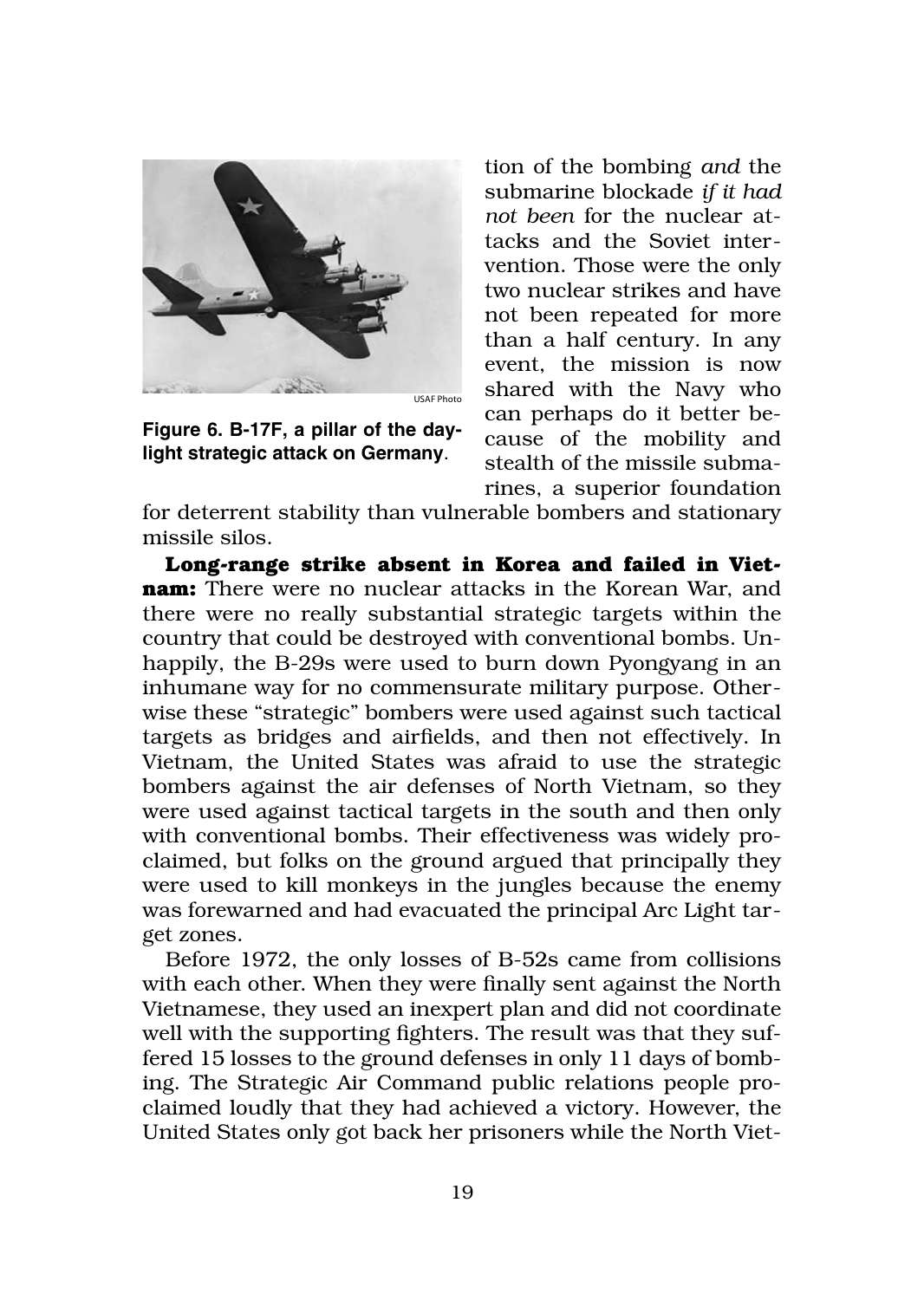namese got South Vietnam. Recovering one's prisoners, if it is the *only* war aim, is a pretty poor objective.

**Homeland air defense not used for many years:** The only other Air Force independent mission is air defense of the homeland that is shared with the ground-based defenses of the Army. That mission has done no good at all for more than a half century because it has been built against a nonexistent threat. Even if it did exist, in a nuclear age a defense system would have to be leak proof because one nuclear weapon getting through is too many. Perfection in a cordon defense is an impossibility, as the abandonment of the Strategic Defense Initiative of the Reagan years demonstrates.

**Practically all USAF work in Iraq/Afghanistan is support:** Practically all of the USAF contribution in Iraq and Afghanistan has nothing at all to do with the primary reasons for its initial foundation—rather it is all auxiliary to what the Army and Marine Corps are doing on the ground. It has consisted mainly of CAS, tactical airlift, convoy escort, and ISR—all to enhance the effectiveness of the troops in ground operations. Its utility has been great in "armed overwatch" which is a direct contradiction of the original USAF tactical air doctrine. Armed overwatch is practically identical in concept to the combat air patrols that Lt Gen Lloyd Fredendall demanded for his divisions in the early phases of the North African campaign. Beyond that, the Air Force has supplied considerable ground augmentation to the jobs that soldiers do.

One Air Force captain wrote in *Naval Institute Proceedings* (December 2007) of her impressive work as a convoy commander in Iraq.37 She is an Air Force Academy graduate, but Billy Mitchell would roll over in his grave at the thought that after that fine education she was used in such operations with no apparent objection.

**Air Force dependent upon permissions for overflight and to use foreign airfields:** The Air Force weakness in its dependency on foreign air routes and airfields has been repeatedly demonstrated (Yom Kippur War, 1973/Libya, 1986/Afghanistan, 2001). It shows that in many situations long-range strike can be better delivered from aircraft carriers that do not need foreign permissions nor prepared airfields to operate.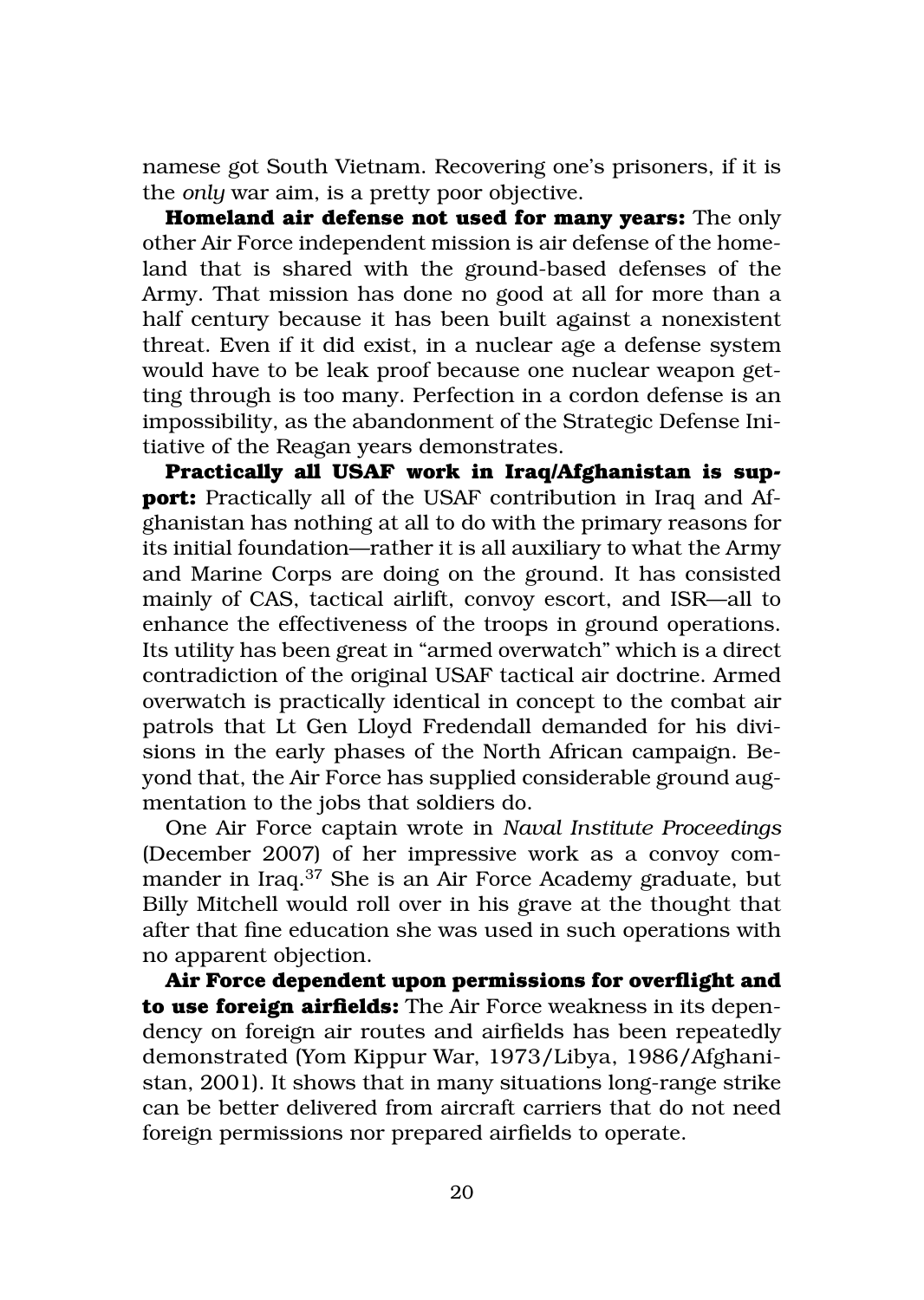**USMC CAS superior to USAF CAS:** The legislation of 1947 assigned CAS for the Army to the Air Force, but the Marine Corps has stimulated the envy of soldiers because of the superiority of its organic airpower in the CAS role. Air Force officers have continually demonstrated their preference to go chasing MiGs in the wild blue yonder over the need to support the troops. Marine aviators are, however, first and foremost riflemen who understand the problems of the troops on the ground and who consequently have known the proper priorities and techniques. Moreover, the Air Force has repeatedly demonstrated that its people do whatever they can to avoid forward air control or air liaison officer work for a variety of reasons and thus the most effective officers have seldom been found in that work; in the Marine Corps there is the opposite effect.

**Choppers/RPAs provide Army's own CAS and airlift:** Since the founding of the Air Force, helicopter technology and force structure has come on to the degree that it can be more responsive to the needs of the infantry than can the jets. Too, manned as they are by soldiers and Marines, they can do the work better than USAF officers in any event. As the helicopters cannot be swung to an air battle or long range bombing role, they can be better counted upon for support when the ground commanders need them. Too, the unit costs of helicopters is less than it is for jets, and the CAS and much of the tactical airlift can be provided by the Army at a lower price than the Air Force can deliver. The coming of RPAs has progressed to the point that ISR and CAS can be provided for ground troops at a much lower price, and can be done in a much more responsive way than can the same functions from manned USAF aircraft.

**Peer state-on-state wars improbable/counterinsurgency (COIN) wave of the future:** The experience of the two world wars and the last half century proves that the political leadership of the world has realized the futility of state-on-state war. Therefore such wars are impossible or highly improbable. Too, Desert Storm and Phase III of Operation Iraqi Freedom (OIF) demonstrate to the world that it is suicidal to take on the US armed forces in a conventional war. Therefore, the huge resources invested in long-range strike and air superiority are wasted. On those rare occasions when long-range strike is required, the aircraft carriers can do it better. They do not need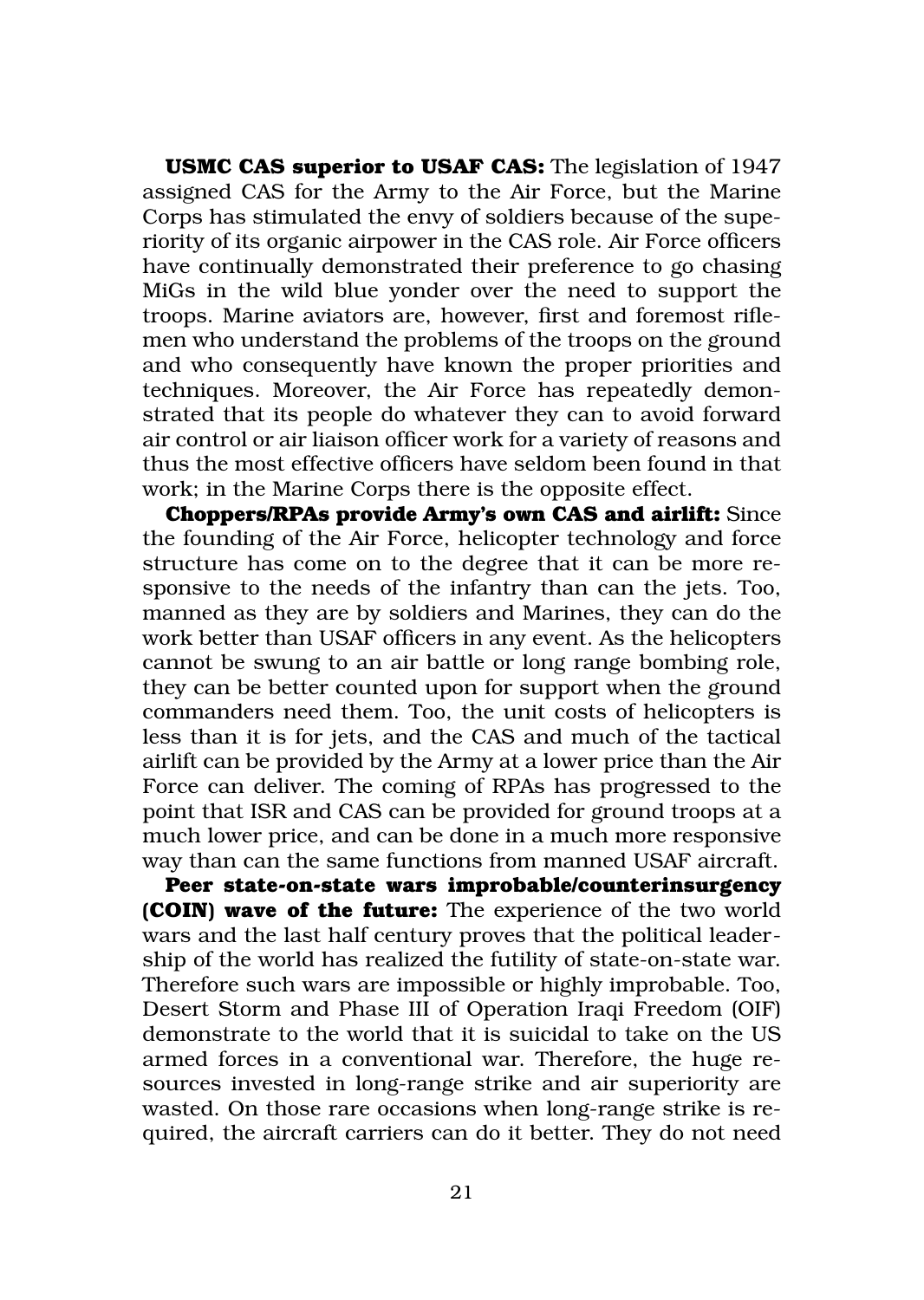diplomatic permissions, carry their own logistical support with them, and can be inserted and withdrawn into troubled regions much more easily than can ground-based aircraft. Thus COIN is the wave of the future and our investments in that mode of conflict should increase.

**Piloting skills and attitudes of diminished importance:**  Insofar as piloting skills ever were the essence of the USAF contribution, they are not so anymore. The USAF pilot force is less than 20 percent of the officer corps, with the majority of them not assigned to lethal weapons systems. But RPAs are quickly increasing in numbers and competency, and the role of the pilot of manned aircraft is quickly disappearing. In any event, there are plenty of people in the other services who have piloting skills, and those talents have little to do with campaign planning or strategic leadership. The utility of Air Force officers in the strategic leadership of joint forces is a demonstrated weakness because so few have ever been appointed as joint force commanders and still fewer as combatant commanders (COCOM).38

**Air Force elitism inappropriate for democratic society:** In both the alleged eras of the "Bomber Barons" and "Fighter Generals," the Air Force officer corps has demonstrated an elitism that is inappropriate for a modern democratic society. The Soldiers and Marines are far less pretentious and have clearly shown they can do and are doing the dirty work (and dying) of the Republic in an unpretentious way—as true public servants and professionals. Carl Builder was right in saying that Air Force officers are obsessed with their toys, and their massive flight to the airlines when they are hiring demonstrates where their heart has been.39

#### **Case for Twenty-First Century Autonomous Air Force?**

**Reason for absence of nuke war = USAF:** The very absence of any nuclear attacks since 1945 tends to prove the effectiveness of the USAF in its strategic attack role. To deter, it is necessary to have and demonstrate both the capability and the will to use it. It is impossible to prove a negative, but it is at least clear that the USAF strategic capability *did not fail*.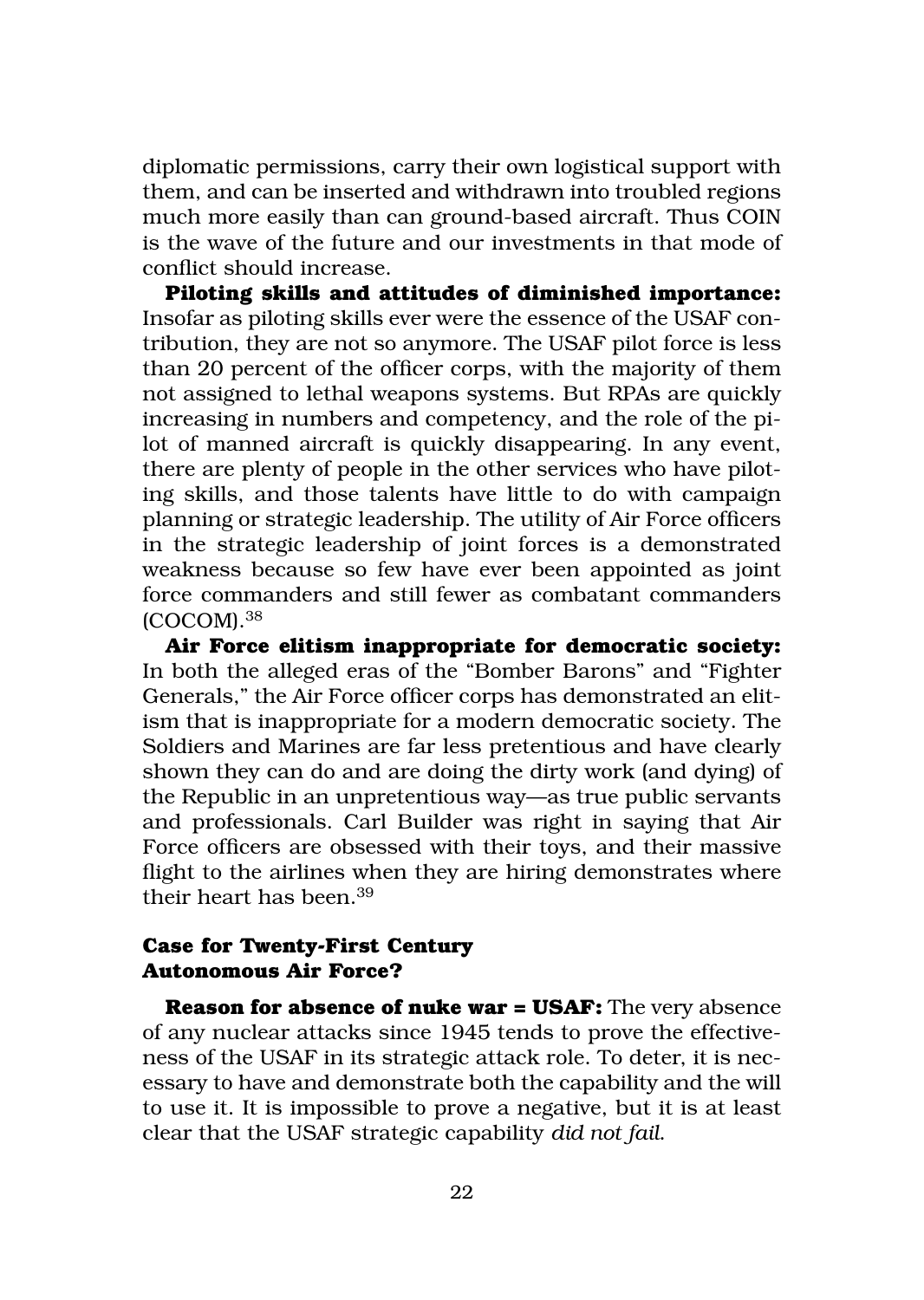**Whatever it was, the air campaign in Vietnam was** *not* **strategic bombing because the vital targets were not there:** In any event, neither the Korean nor the Vietnam Wars proved anything about the primary mission of the USAF because the vital targets were not within those countries, but rather in the People's Republic of China and the USSR. The very fact that [Joseph] Stalin strictly held his MiG pilots to the immediate region of the Yalu, and at the same time would not help the Chinese and North Koreans establish jet fields near enough to the front to contest our air superiority, demonstrated restraint. As Curtis LeMay held his B-50s and B-36s on alert in the continental United States and refused to deploy them to Korea, it is arguable that they very well might have been the cause of Stalin's restraint.

**9/11 suggests continuing need for air defense:** It may well have been that Stalin never intended to attack the American homeland or that the strategic nuclear capability of the USAF deterred him from trying it. It may also have been that the USAF and Canadian air defenses were enough to promise him unaffordable losses so that he would not try.

**USAF space capability global effects:** Clearly there are competent pilots in all the services, so that cannot be the essence of what the USAF provides to the Republic. It also seems clear that the flyers in all the other services see their roles as auxiliary to either sea power or land power—their perspective is limited largely to the maritime or the tactical environment. The USAF is the leader among the services in the American space effort, possibly because it has *from the beginning seen more of a global view* of human conflict. Orbital physics automatically makes space a global asset though it does have more local utility as well. Arguably, through self-selection or some other factors, members of the USAF have automatically taken more of a global perspective or a strategic view of conflict. From the beginning level in the ground forces especially, the focus is almost necessarily on the battle immediately in front. Many soldiers have demonstrated the capability to grow from the operational to the strategic levels and beyond, but their minds are initially conditioned by the focus on the immediate front of their company or platoon. As the air and space both blanket the *sea and the land*, and because the USAF has a leading role in both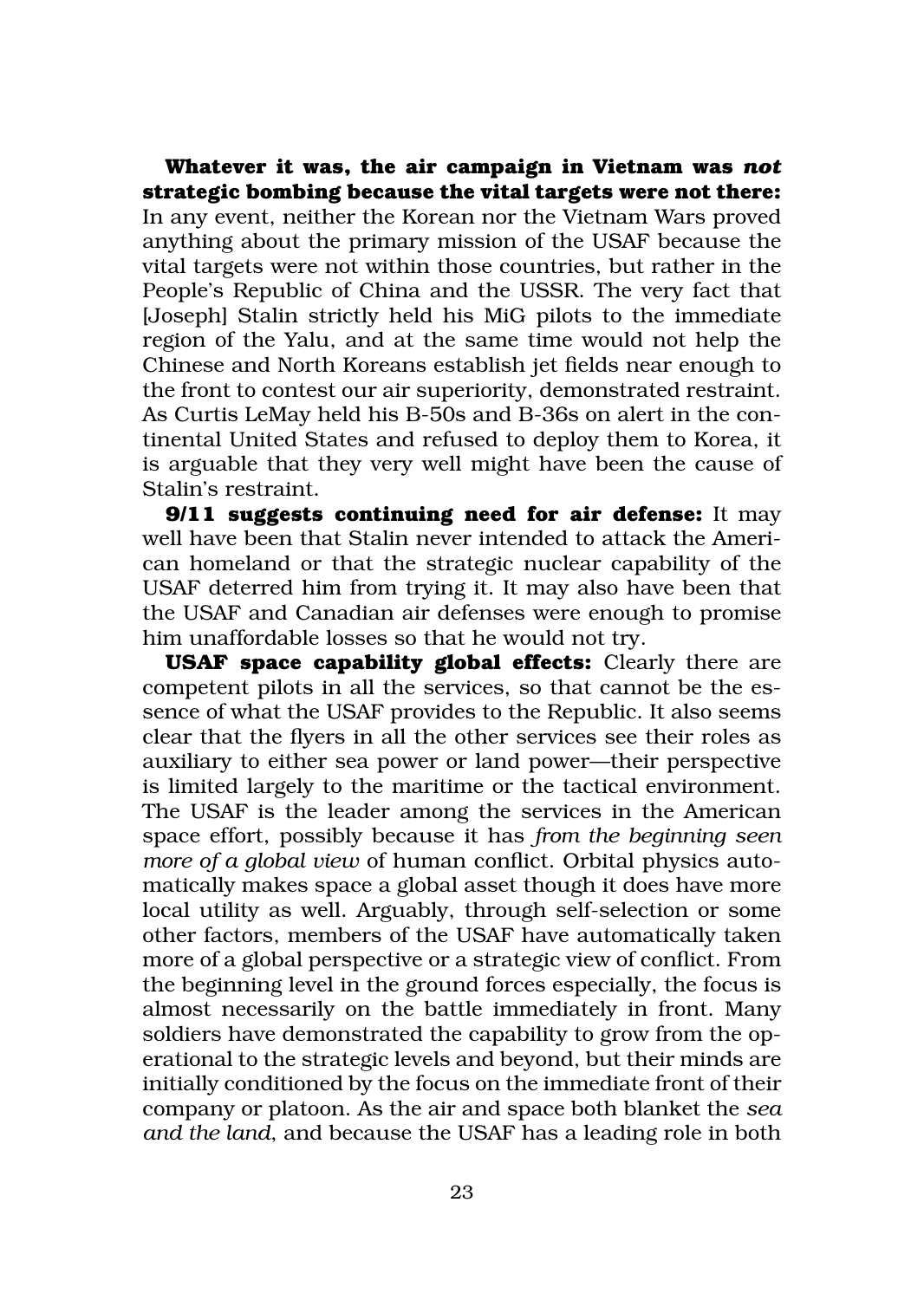domains, it follows that it should be one of the main national instruments for the sustenance of our vital interest in maintaining free access and stability in all the "Global Commons."

**USAF strike assets/tankers global effects:** Even granted that in rare circumstances the absence of available airfields may make aircraft carriers a better choice for long-range strike, even nuclear carriers steaming at full speed take several days to make it from Norfolk to the Middle East. Some may be closer than that, but their scarcity necessarily leaves many potential trouble spots several steaming days away. With crews of more than 5,000 and huge investments in fleet defense, the loss of even one carrier would be a national disaster. On the other hand, the most capable USAF aircraft supported by tankers can strike any given spot on the globe within a matter of hours.

**USAF airlift assets/tankers global effects:** Similarly, the unmatched USAF strategic airlift fleet is long ranged in its own right, but it is also plumbed for air refueling. The hundreds of USAF tankers give it the additional range to reach any spot on the globe, and to do so with large payloads that can be offloaded either by air landing or parachute delivery.



**Figure 7. KB-29 refueling B-45 after World War II, developed to extend the reach of jets to ultimately reach a Global Strike Capability**.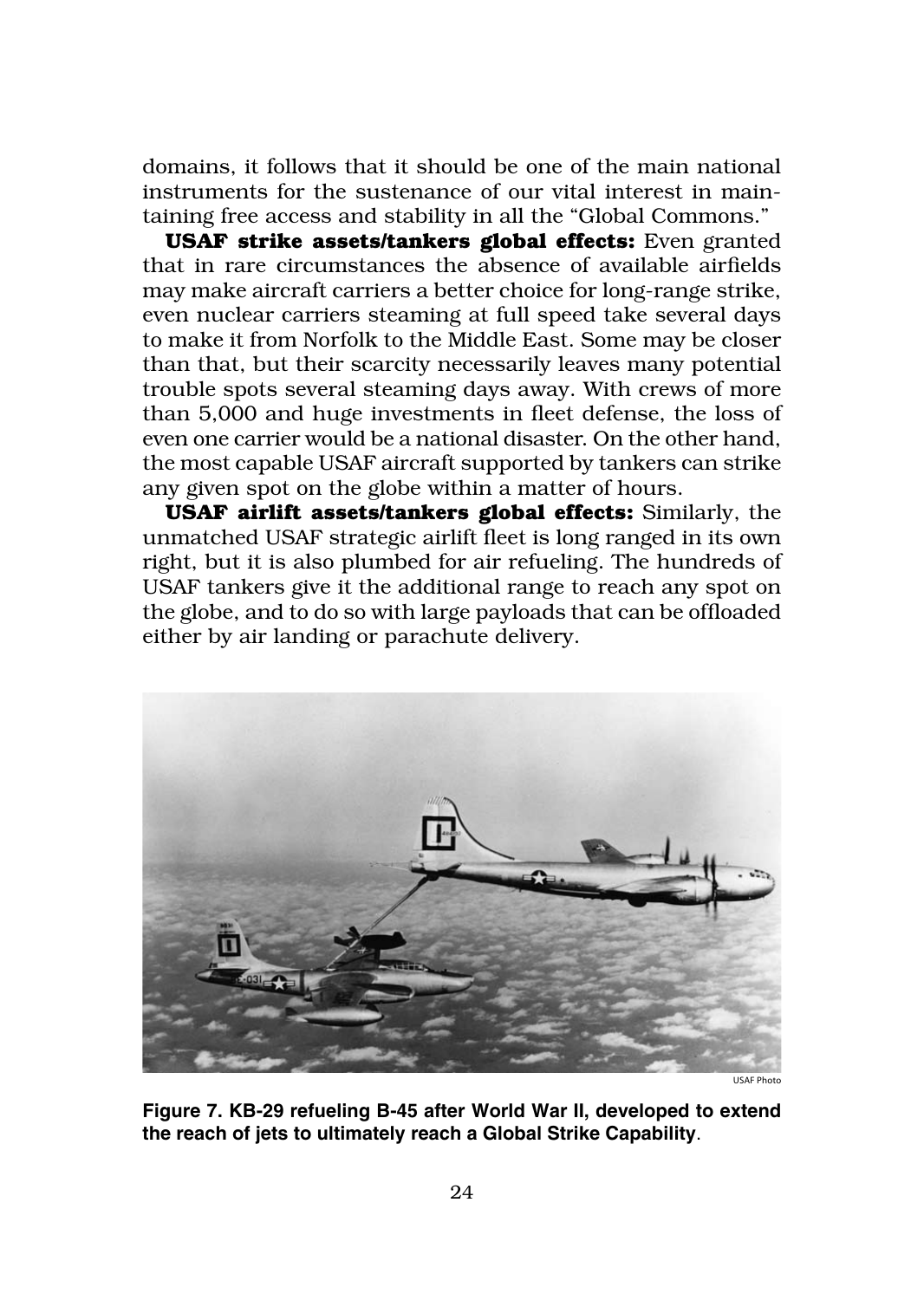#### **Only Air Force Can Deliver Early Global Effects**

**Early response = less force required:** Crisis theory has demonstrated time and again that in the case of lethal delivery, the sooner it is delivered, the less force that is usually required. Too, in the usual circumstances, naval airpower cannot reach very far inland without the aid of USAF tankers. Even with that, its payloads are necessarily rather limited. In the case of response to natural disasters, early delivery can reduce the total damage and the scope of human suffering. Naval forces can also accomplish much, but arrive at a slower rate and cannot reach very far inland.

**Army necessarily more focused on tactical level:** Because no strategy can work if it is based on tactical failure, the Army must first and foremost focus on the tactical battle. It has made major recent efforts to lighten its forces so that it can load up and move more rapidly. But there is just so much that can be done in that regard. Too, the organic airlift and firepower provided by helicopters is limited in range and payload, and making it somewhat limited in its ability to quickly concentrate at crisis points. Thus, when speaking of the local level, it is true that organic resources can sometimes be more responsive than those provided by the other services. However, either the forces are going to be spread widely, or the responsiveness to distant crises will be less than optimal.

**Air Force rapid mobility and reach** *can* **mass tactical effects flexibly:** The Air Force, when its airlift and CAS assets are controlled at the theater level, can mass them quickly at any spot in the theater—even in the case where they are dispersed at the outset. Thus they can add an important element of flexibility and security to Army theater operations and even enable some more risky operations for the ground forces. The ground forces can practice economy of force in inactive areas of the theater if they can count on rapid reinforcement from distant places aboard fixed-wing aircraft or quickly supplied massive fire support at whatever points are threatened.

**USMC mission different from USAF on CAS:** It is true that the Marine Corps' delivery of CAS is different from that of the Air Force. In part that arises from the size of the forces. The Army has many more divisions usually spread over a wider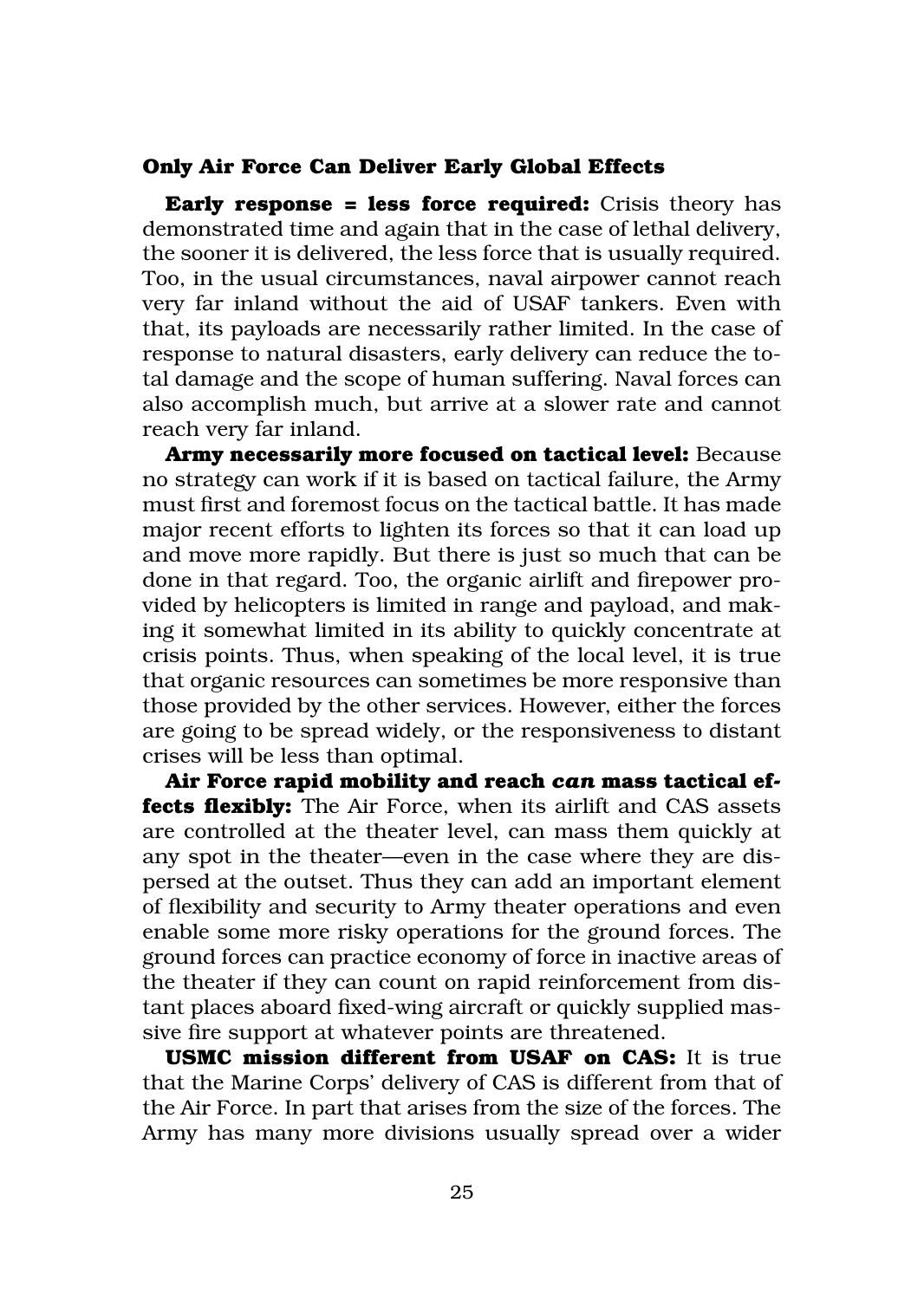area than the Marine Corps. Too, in theory at least, the Army is designed for sustained operations while the Marine Corps was envisioned for forcible entry to be early relieved by the heavier forces of the Army and the Air Force. Thus, the Marine Corps is lighter on organic artillery than is the Army, and more fire support from its own aircraft and those of the Navy is therefore necessary. Further, the organic Marine Corps aviation's principal and almost only mission is CAS for its divisions. Air superiority over the battlefield, airlift, interdiction, and distant ISR are among the other functions of naval aviation and the USAF. If the USAF provided dedicated air support to *all* the divisions in the Army *all* the time, it would either bankrupt the treasury, be unable to cover some of its other missions, or focus on the divisions most in need of the CAS.

**Excellence in COIN will stimulate enemy asymmetric response:** One is tempted to say that intelligent enemies will *always* opt for asymmetric responses. Were the United States to focus all of its thought and other assets on developing its COIN capabilities, then it will likely be prepared for the wrong war when that intelligent enemy finds yet another asymmetric response. British military historian R. J. Overy has attributed the Allied victory in the air war over Germany to the practice of generalized airpower as opposed to the more specialized airpower of the Axis.40 Thus, in his mind, developing as wide a set of competencies as is practical is a virtue so as to avoid being prepared for the wrong war.

**Piloting skills not essence; cultural strategic outlook is:** Clearly there are great aviators in all the services, and those in the Army, Marine Corps, and Navy are rightly focused on the support of their own form of warfare. Ideally, what the Air Force brings to the fight is not its piloting skills, but rather more of a global outlook on conflict. Those global capabilities, especially in the "Global Commons," are the principal contribution, but they also entail the capability to help the other services in a supporting role. A C-17 can deliver a load of medical supplies to a location thousands of miles away; if part of its load of fuel is replaced with ammunition, it can bring early help to ground units anywhere from a few hundred miles distant to about any spot on the globe.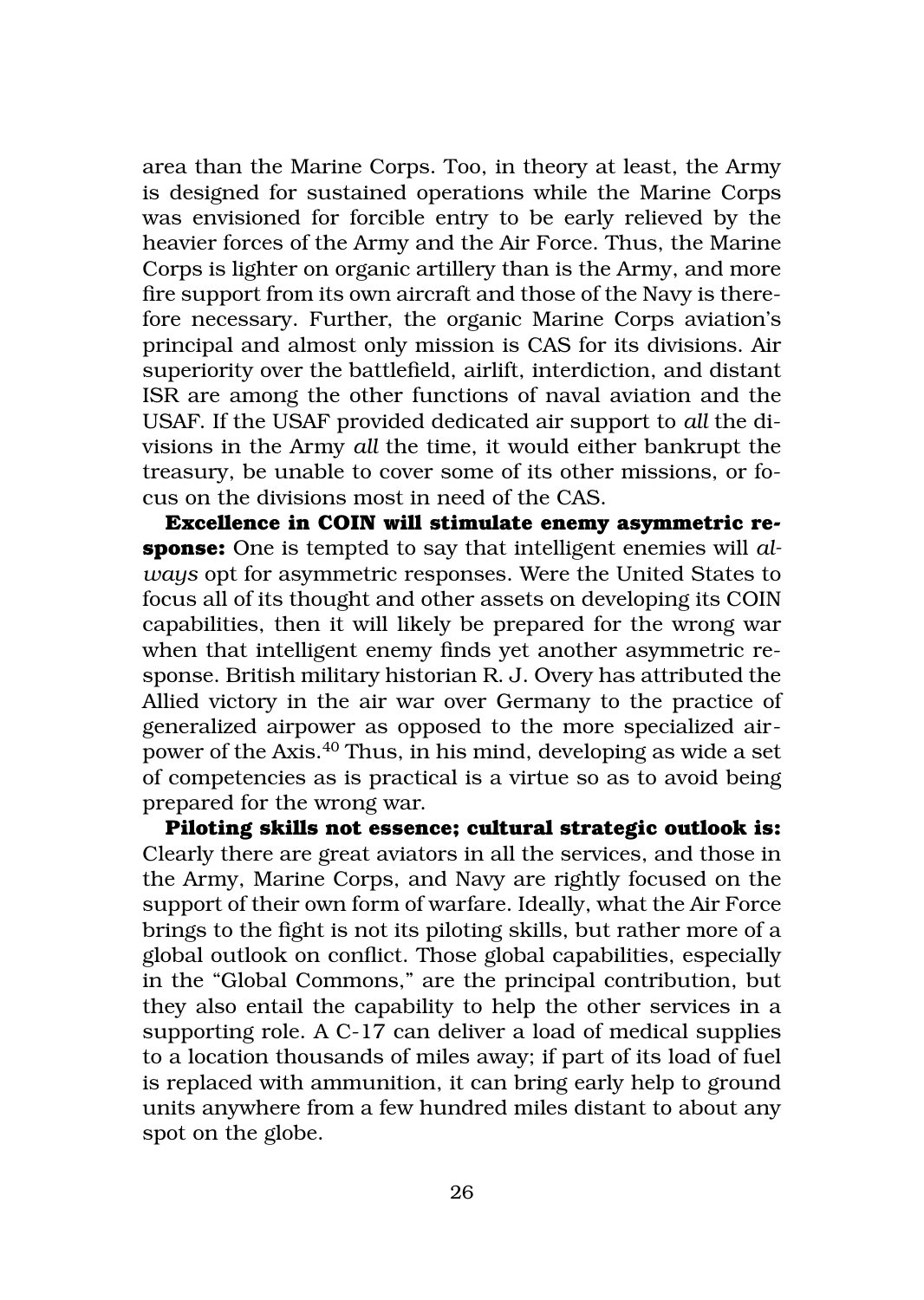

USAF Photo

**Figure 8. Two of the pillars of Global Reach, the C-17 airborne and the C-130 in the background**.

**Democratic military: USAF led the way on minority and gender integration:** As for any notion of elitism, compared with others the relative informality of the Air Force is sometimes seen as a vice—but it does suggest that notions of elitism are inept. Further, while the armed forces have been proclaimed the institutions leading the rest of the society in both racial and gender integration, the USAF arguably has been second to none in that endeavor. Like the rest of the armed forces, it has been the engine for the training and education of many generations of humble people climbing out of poverty-stricken lives into better situations  $41$ 

#### **Should American Air Forces be Unified?**

**Arnold and Eaker both thought 1947 only a start:** Both recognized that insofar as airpower was concerned, the unification legislation was really "triplication." Spaatz argued that the compromise had been the best that could be achieved, and further consolidation would have to be achieved down the pike, if ever. Former secretary Stuart Symington later declared that the outcome should not be viewed as a shortfall, but rather a triumph for the Airmen. $42$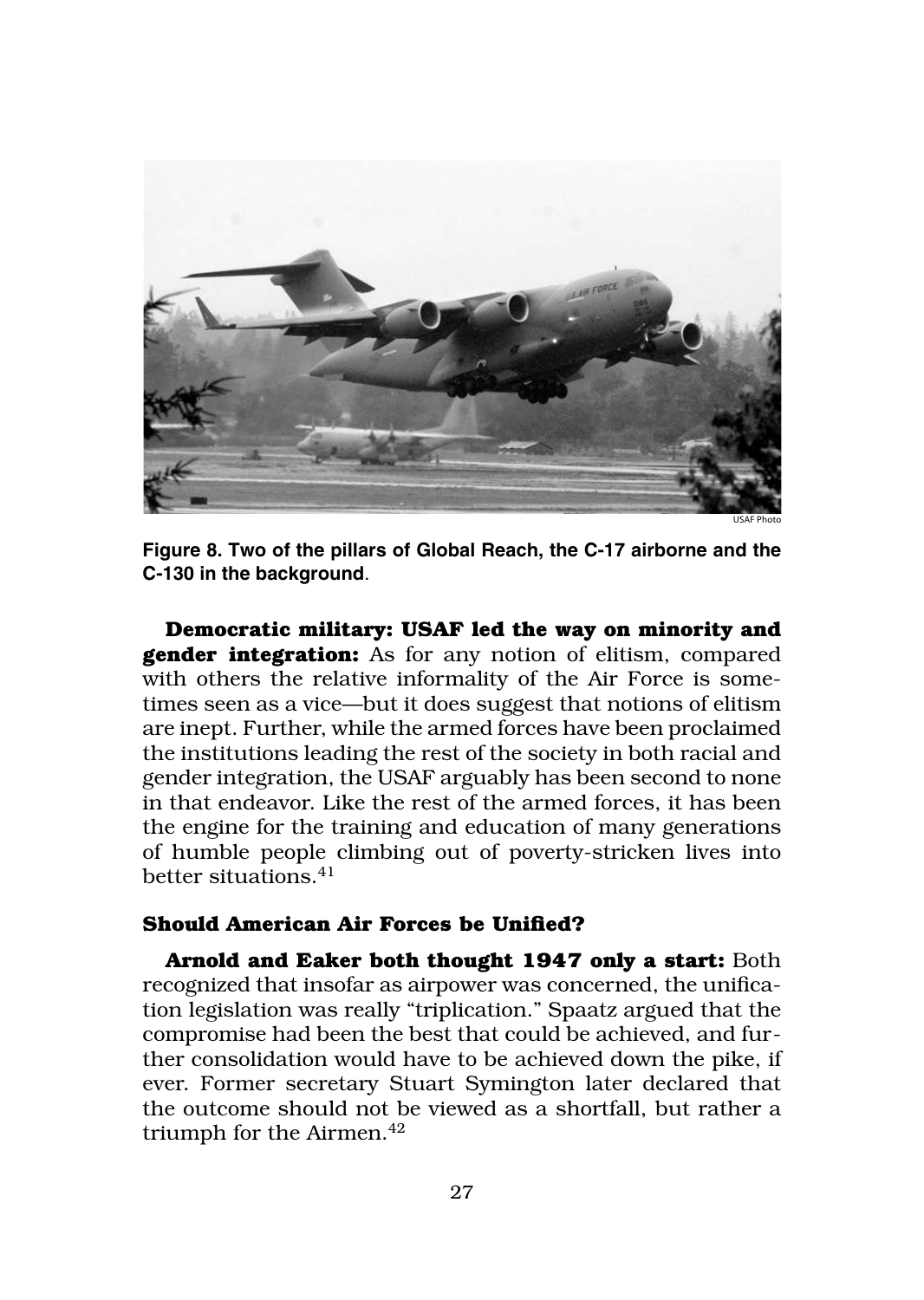**Mitchell argued for everything that flies:** General Mitchell at first was not particularly focused on strategic bombing. His main interest was to achieve a separate Air Force coequal with the Army and Navy. His vision was that this autonomous Air Force should include everything that flies: bombers, fighters, ground attack, reconnaissance, and transport. On occasion he even asserted that aircraft carriers should belong to this new Air Force—at least until aircraft acquired intercontinental ranges. Douhet focused on an Air Force that would be almost entirely composed of bombers; even its escorts would be built on bomber airframes carrying guns and ammunition instead of bombs. Not so with Mitchell who appreciated the need for an air-to-air battle for air superiority and for ground attack and reconnaissance in support of the ground forces.<sup>43</sup> Partly because of him the initial post-World War I air organization included: 1st Pursuit Group, 2nd Bomb Group, and 3rd Attack Group.44 The United States was one of only two nations that maintained ground attack specialist organizations throughout the interwar period.

**Lately no one seems to argue that all the air forces should be unified:** The Mitchell vision seems to have faded away, and currently we are dealing with the assertion that the USAF should be abolished, not expanded to include all airpower.

**Navy has its private army and air force:** In 1947 the US Navy was the principal opponent to what was called unification. It already had its own air force and infantry. In the compromise that emerged, it managed authority for three Marine divisions carved into stone through legislation. It also retained land air stations and the authority for long-range airpower described as maritime reconnaissance.

**Luftwaffe (a poor example)** *did* **own the paratroopers and ground-based air defenses:** Though the Luftwaffe ultimately lost in a spectacular way, it did have its successes and in the end, the defense it developed *was* a tough nut to crack. Even in defeat, though, it demonstrated that other methods of air organization are conceivable. At the end of World War II, the inclusion of the air defense artillery in the new USAF was deliberated, but the Airmen themselves did not campaign for that. Now, in theater air warfare, the ground-based defenses are indeed subordinate to the joint forces air component com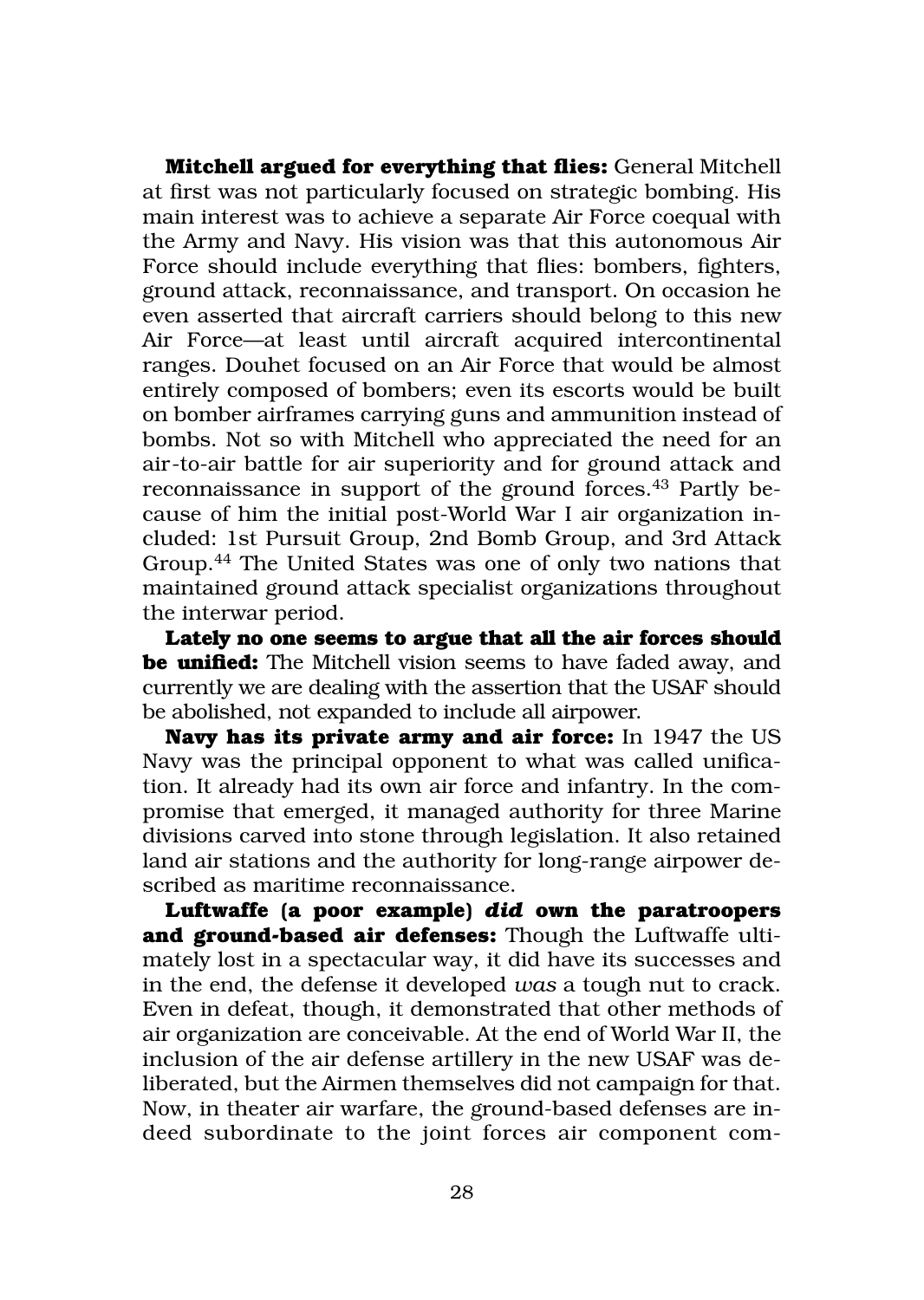mander for operational purposes though administratively they remain a part of the Army. The original reason for that was that branch's officers rightly feared that the new Air Force would be dominated by pilots, and they desired to remain with the Army.45 That is far in the past now, and one has not heard an argument for reconsidering that question for many decades.



**Figure 9. The Messerschmitt 262 was one of the things that made the Luftwaffe a tough nut to crack, but it came too late to reverse the outcomes**.

**Army has rebuilt its Air Corps and owns ground air defense:** By law in 1947, CAS for the Army and tactical airlift were to be functions of the new United States Air Force. In fact the Tactical Air Command (TAC) was created in spite of the tradition of the centralized GHQ Air Force *precisely to reassure the soldiers those missions would not be ignored by the airmen in favor of long- range strike*. For many years the C-130s and C‑119s were not a part of the Military Air Transport Service or Military Airlift Command, but rather belonged to TAC. Now the tactical airlifters have migrated to the Air Mobility Command and the COCOMS, and TAC merged into Air Combat Command. Meanwhile, the Army has rebuilt an organic CAS and tactical airlift capability under other names in its rotary wing units, and made a stab at returning to fixed-wing tactical airlift with its Joint Cargo Aircraft program. These Army moves certainly have not stimulated the passionate opposition among the Airmen that they had provoked in the 1950s.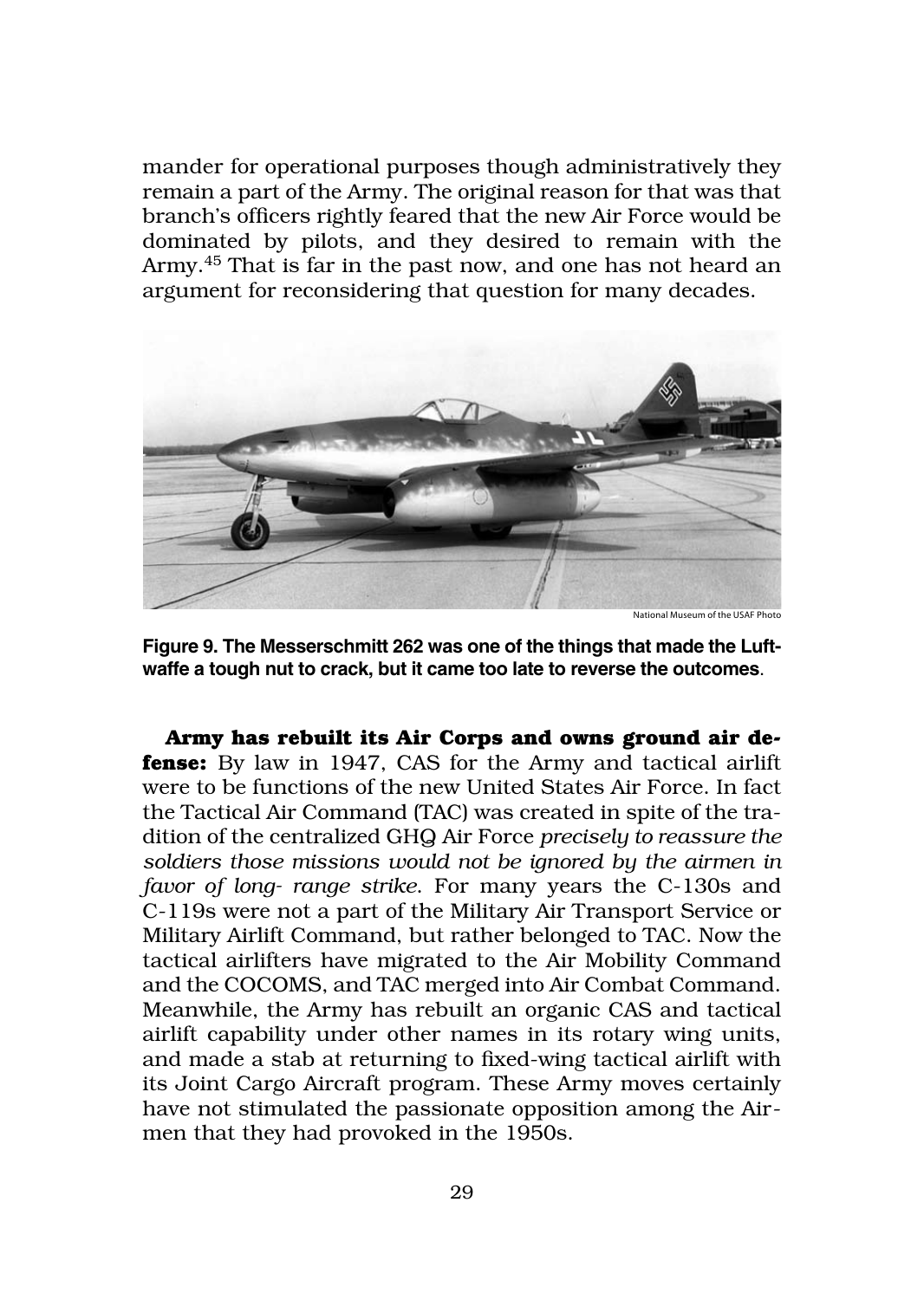**Was 1947 more a disunification act than not?** The current moves to debate the further disintegration of Mitchell's vision of a unified air force do not seem to appreciate that there are additional airpower futures conceivable in the other direction—toward a resurrection of that vision and the consolidation of all airpower in a single service. (That is not recommended here, but it is conceivable.)

**Futures other than abolition of USAF are possible?** The leadership should consider whether the current suggestions that the USAF be transformed back into the Air Corps are a bad case of "presentism." Has the scarcity of military experience and the shortness of memories among journalists and young Congressional staffers made them forget that futures of war other than COIN *are conceivable*? Is there any way of reminding them that an excessive focus on COIN will stimulate a search among potential adversaries for other asymmetric ways to overcome the US advantages? Are there ways to remind them that crises usually have not come alone—that when we get deeply preoccupied with the current threat, other enemies of another kind might well see the opportunity to advance their interests while we are distracted? Would the Japanese have struck Pearl Harbor if the Nazis had not been rattling the gates of Moscow at that very moment? Should we therefore cultivate generalized airpower capable of reacting to local crises in places like Iraq and Afghanistan or, if need be, to new troubles in the "Global Commons"?

#### **Should the armed services be unified?**

If the USAF is to rejoin the Army, why not include the USMC in the Army as well? Should the ideal of unified armed forces be revisited? Should the goal be unified national security forces? Should a sleeping dog be disturbed?

#### **Conclusions**

**The USAF's job is to control the air, which it has done ever since the spring of 1944 at the latest:** The Germans planned the Battle of the Bulge to commence at the beginning of a forecasted poor weather period, grounding both air forces.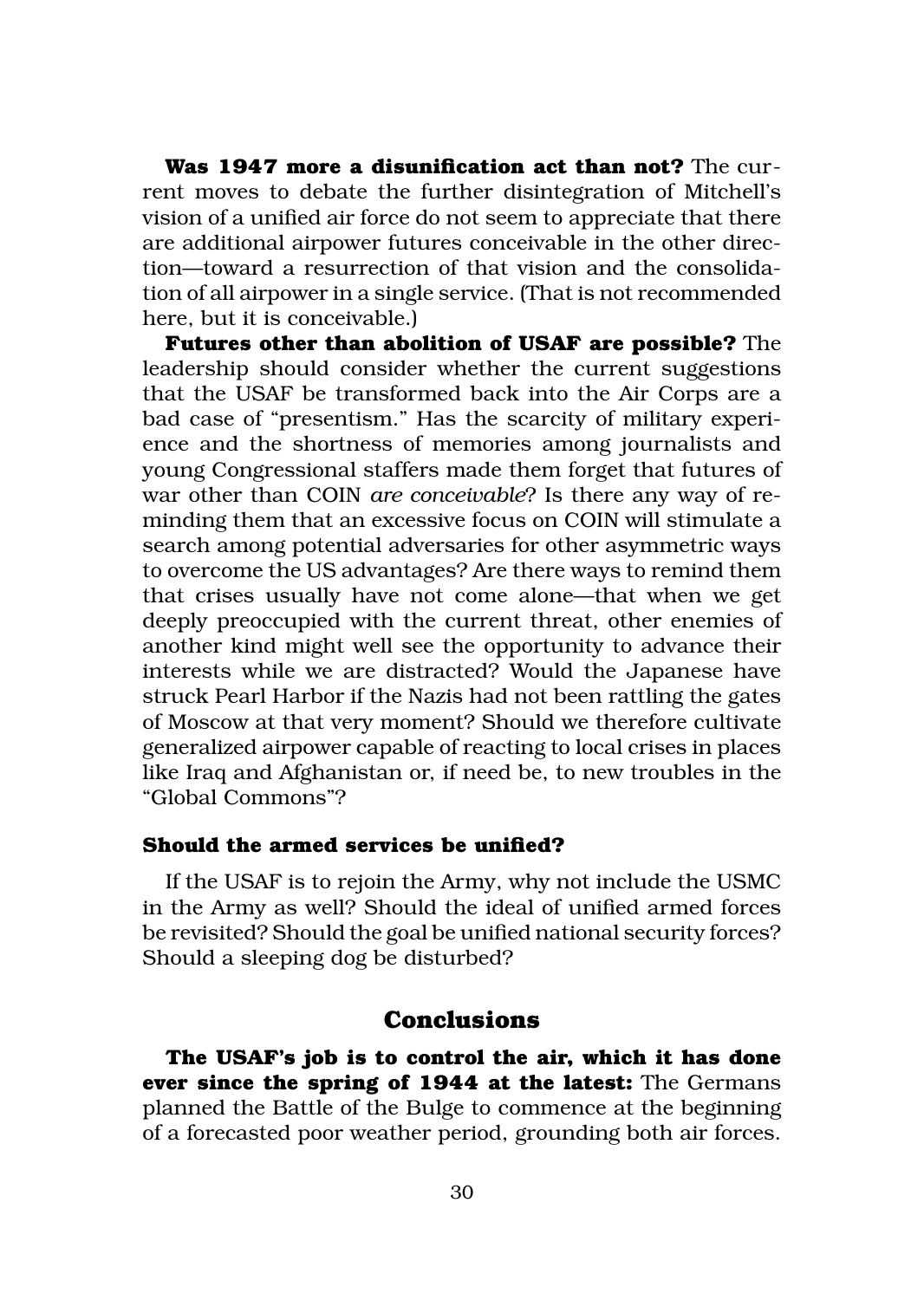They knew that once the weather lifted, Allied airpower would decimate their ground forces—which is what happened. In Korea, it is true that a few ground troops were killed by enemy air power—bombs dropped at night from open cockpit biplanes doing harassment missions. The losses over North Vietnam were grievous but the enemy was never able to prevent attacks on their capital; the command of the air over South Vietnam was complete. The same was true over Iraq in 1991 and 2003 as well as over Afghanistan in 2001.

**Eliot Cohen argued that no one has nor will have the rapid Global Reach the USAF provides**. He asserted that the air bridge more than halfway around the world and the sustainment of the attack there with tankers could not soon be duplicated. No other power has the human, technical, and economic resources to duplicate the feat and will not for a long time to come.46

**For all the hand wringing over it, the United States does lead the rest of the world in space and the Air Force is a large part of that—Global Vigilance unmatched:** Many are rightly concerned about this, not because of our weaknesses but rather our strength. Space yields such a disproportionate advantage that any adversary must consider ways to overcome it, and intelligent enemies will strive to have an answer before undertaking offensive action.



USAF Photo

**Figure 10. Predator, and other remotely piloted aircraft are also a part of Global Vigilance. Though some of its operators and those of the space systems are not physically in the combat theater, that does not mean that they are not in the fight**.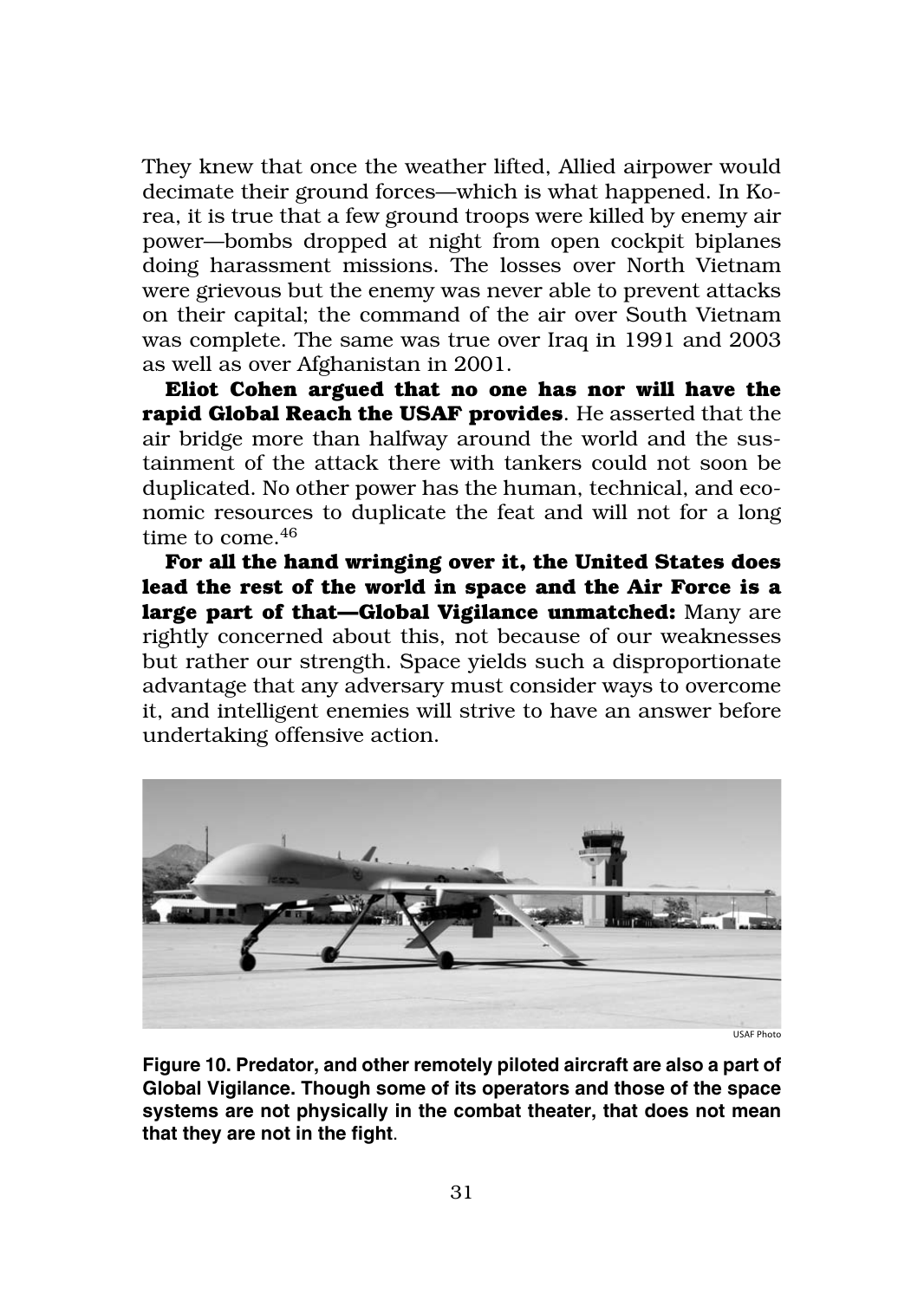**All admit that military force does not answer all problems, but the longrange strike of the USAF is unmatched and has both visible and invisible effects—Global Power:** Whatever the limitations of global strike, it is worth remembering that the major goals in World War II were to stamp out German and Japanese militarism. Since 1945, no two developed powers have been more given to pacifism than Japan and Germany. Deterrence is hard to prove because it involves inaction on the part of a potential adversary. But despite several serious international crises,



**Figure 11. Gen Curtis LeMay, one of the grandfathers of Global Strike**.

no world war has erupted since 1939. It may well be that American long-range strike capability is precisely what has kept limited wars limited.

**Because Airmen do not die as often as do Marines and Soldiers in Iraq/Afghanistan does not mean they are not there. The great soldier George Patton said expiring for one's country is not the goal:** Without the air superiority, mobility, strike, and information provided by the USAF, how well would the ground forces have done in the Middle East? In the Balkan wars of the 1990s, the ground forces argued that even when they were not at-risk participants, nonetheless it was the fear of their possible engagement that made the likes of [Slobodan] Milosevic give way. If that was true then, why is it not true also in Iraq and Afghanistan where the Airmen are not dying in as many numbers as Soldiers and Marines? Is it not conceivable that the airpower threat tends to prevent enemies from massing for an attack?

**In any event, OIF and Operation Enduring Freedom will presently be the "last war" which the military is often ac-**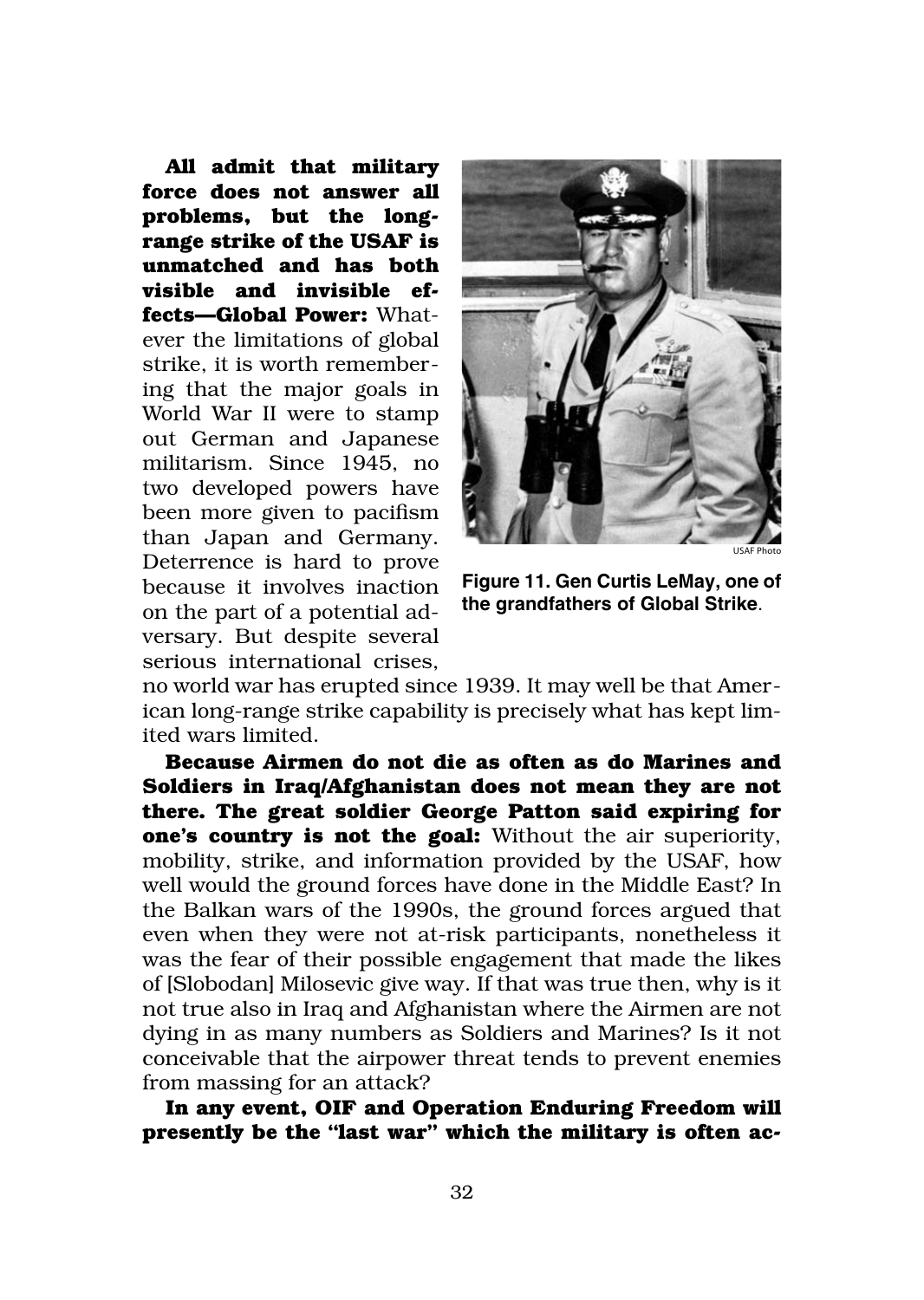**cused of preparing for and perhaps we are suffering from too much "presentism."** It is true that military history is not a reliable guide to the future of war. But is it possible that it is the *only* guide? It is composed of continuities and discontinuities. Professional historians generally agree that history does not repeat itself; it does not prove anything. Yet it can suggest possibilities and add to perspectives. Some of the "lessons" of Iraq and Afghanistan will apply, and others will be false beacons. Thus Overy's notion that generalized airpower is essential in order to meet the challenges arising from "lessons" emerging from those false beacons.

#### **The Army's job has been to take and hold territory, and the USAF can help with that and provide other benefits for national security as well.**

#### **Notes**

1. According to "tankmastergunner," the actual George Patton quote was: ". . . No bast--- ever won a war by dying for his country. He won it by making the other poor dumb bast--- die for his country. . . ." http://www.tankmaster gunner.com/quotes-patton.htm (accessed 12 August 2009).

2. For a good summary of Giulio Douhet's ideas, see Bernard Brodie, *Strategy in the Missile Age* (Princeton, NJ: Princeton University, 1959, 1965), 71–105; on William Mitchell's views, see Mark A. Clodfelter, "Molding Airpower Convictions: Development and Legacy of William Mitchell's Strategic Thought," in Phillip S. Meilinger, ed. *Paths of Heaven* (Maxwell AFB, AL: Air University Press, 1998), 79–114; on Hugh Trenchard, see Meilinger, "Trenchard, Slessor, and Royal Air Force Doctrine before World War II," also in *Paths of Heaven*, 41–78.

3. Paul Fussell, *Thank God for the Atom Bomb, and Other Essays* (New York, NY: Summit Books, 1988) stimulated a good deal of debate on the subject.

4. Phillip S. Meiliger, "Trenchard and Morale Bombing: The Evolution of the Royal Air Force Before World War II," *The Journal of Military History*, April, 1996, 243–70.

5. Henry H. Arnold, *Global Mission* (New York, NY: Norton, 1949) 77–78, 87, 160.

6. Robert F. Futrell, *Ideas, Concepts, Doctrine: Basic Thinking in the United States Air Force, 1907–1960*, vol. 1 (Maxwell AFB, AL: Air University Press, 1989), 32.

7. Brig Gen William Mitchell, *Winged Defense* (1925; repr., New York, NY: Dover Books, 1988), 215.

8. Peter R. Faber, "Interwar US Army Aviation and the Air Corps Tactical School: Incubators of American Airpower," in Meilinger, *Paths of Heaven*, 183–238; Robert T. Finney, *History of the Air Corps Tactical School, 1920–*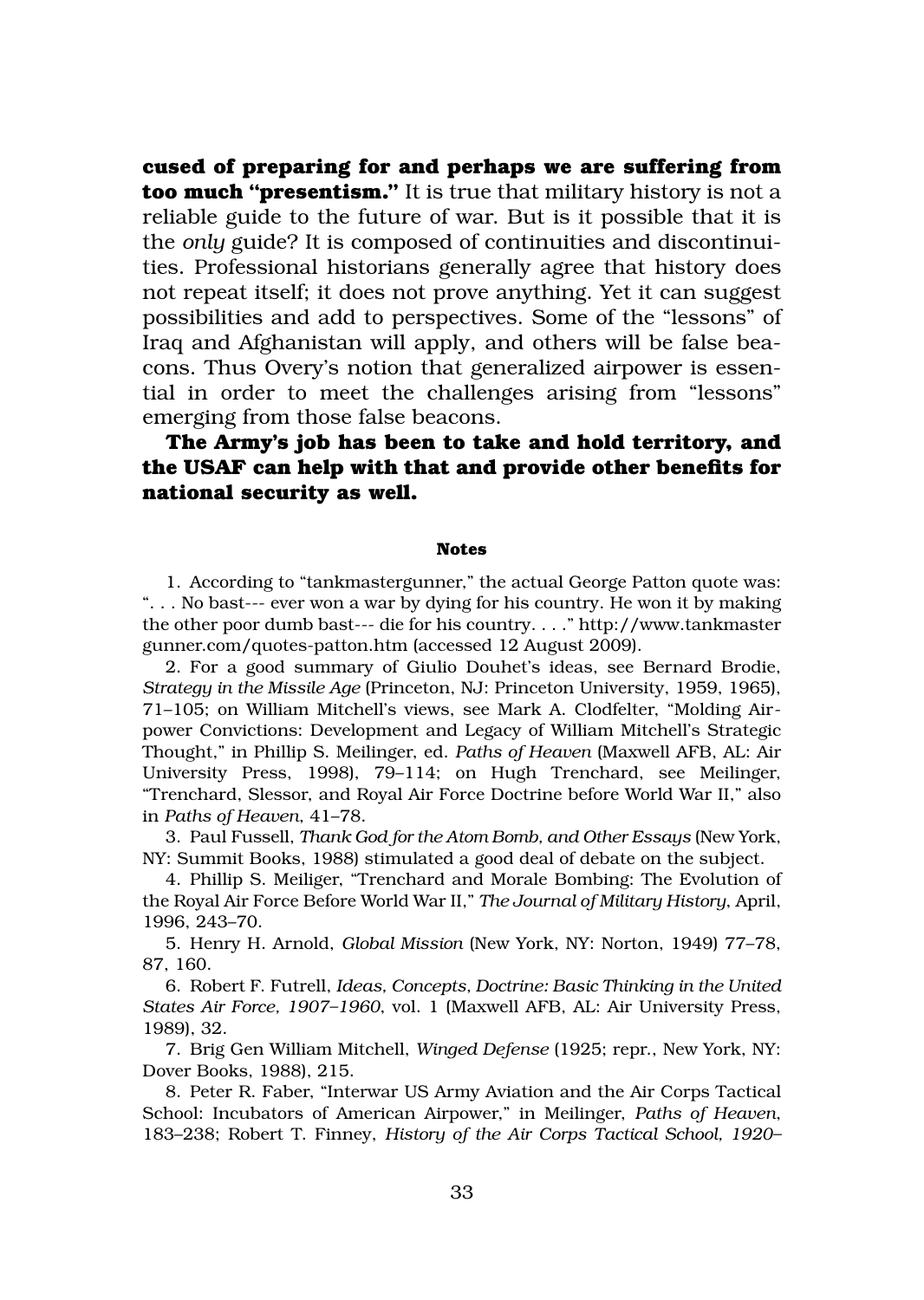*1940* (new imprint, Washington, DC: Air Force History and Museums Program, 1998) 56–59.

9. Maurice Matloff, *The United States Army in World War II, Strategic Planning for Coalition Warfare, 1943–1944*, (Washington, DC: Department of the Army, 1959), 408; Matloff, "90 Division Gamble," 70th Infantry Division Association, http://www.trailblazersww2.org/history\_gamble.htm.

10. James P. Tate, *The Army and its Air Corps: Army Policy Toward Aviation, 1919–1941* (Maxwell AFB, AL: Air University Press, 1998), 163–75.

11. Wesley Frank Craven and James Lea Cate, eds., *The Army Air Forces in World War II*, vol. 5, *The Pacific: Matterhorn to Nagasaki* (new imprint, Washington, DC: Office of Air Force History), 737–42.

12. Bernard Brodie, *Strategy in the Missile Age*, (Princeton, NJ: Princeton University, 1959, 1965), 105.

13. Herman S. Wolk, *Planning and Organizing the Postwar Air Force 1943– 1947* (Washington, DC: Office of Air Force History, 1982), 31–44.

14. Wesley Frank Craven and James Lea Cate, eds., *The Army Air Forces in World War II*, vol. 6, *Men and Planes* (new imprint, Washington, DC: Office of Air Force History, 1983), 243–46. The 4,360 number represents the piston displacement, not the horsepower.

15. Futrell, *Ideas, Concepts, Doctrine*, 168–69; Wolk, *Planning and Organizing*, 215.

16. Vladimir I. Lenin, *Imperialism: The Highest Stage of Capitalism* (New York, NY: International Publishers, 1917, 1939).

17. Wolk, *Planning and Organizing*, 215.

18. Kenneth Crawford (*Newsweek* journalist), interview with author, Washington, DC, 4 August 1982.

19. Gen James H. Doolittle, interview with author, Washington, DC, 19 May 1982.

20. Senator James W. Wadsworth, Jr., (New York); George M. Watson, Jr., The Office of the Secretary of the Air Force, (Washington, DC: Center for Air Force History, 1993), 3,882.

21. Robert H. Ferrell, ed., *The Eisenhower Diaries* (New York, NY: Norton Publishers, 1981), 134–35.

22. Mrs. Carl A. Spaatz, interview with author, Washington, DC, 25 March 1982 and 12 April 1984.

23. Phillip S. Meilinger and Hoyt S. Vandenberg, *The Life of a General* (new imprint, Washington, DC: Air Force History and Museums Program, 1989), 92. First published in March 1989 by Indiana University Press, Bloomington, Indiana.

24. Ibid., 82–84.

25. Clark G. Reynolds, *Admiral John H. Towers: The Struggle for Naval Air Supremacy* (Annapolis, MD: Naval Institute, 1991), 257, 370–71, and Chapter 17; Keith D. McFarland and David L. Roll, *Louis Johnson and the Arming of America* (Bloomington, Indiana: Indiana University Press, 2005), 185.

26. Henry H. Arnold, *Global Mission* (New York, NY: Harper and Brothers Publishers, 1949), 145, 148-49.

27. Tate, *Army and Its Air Corps*, 1.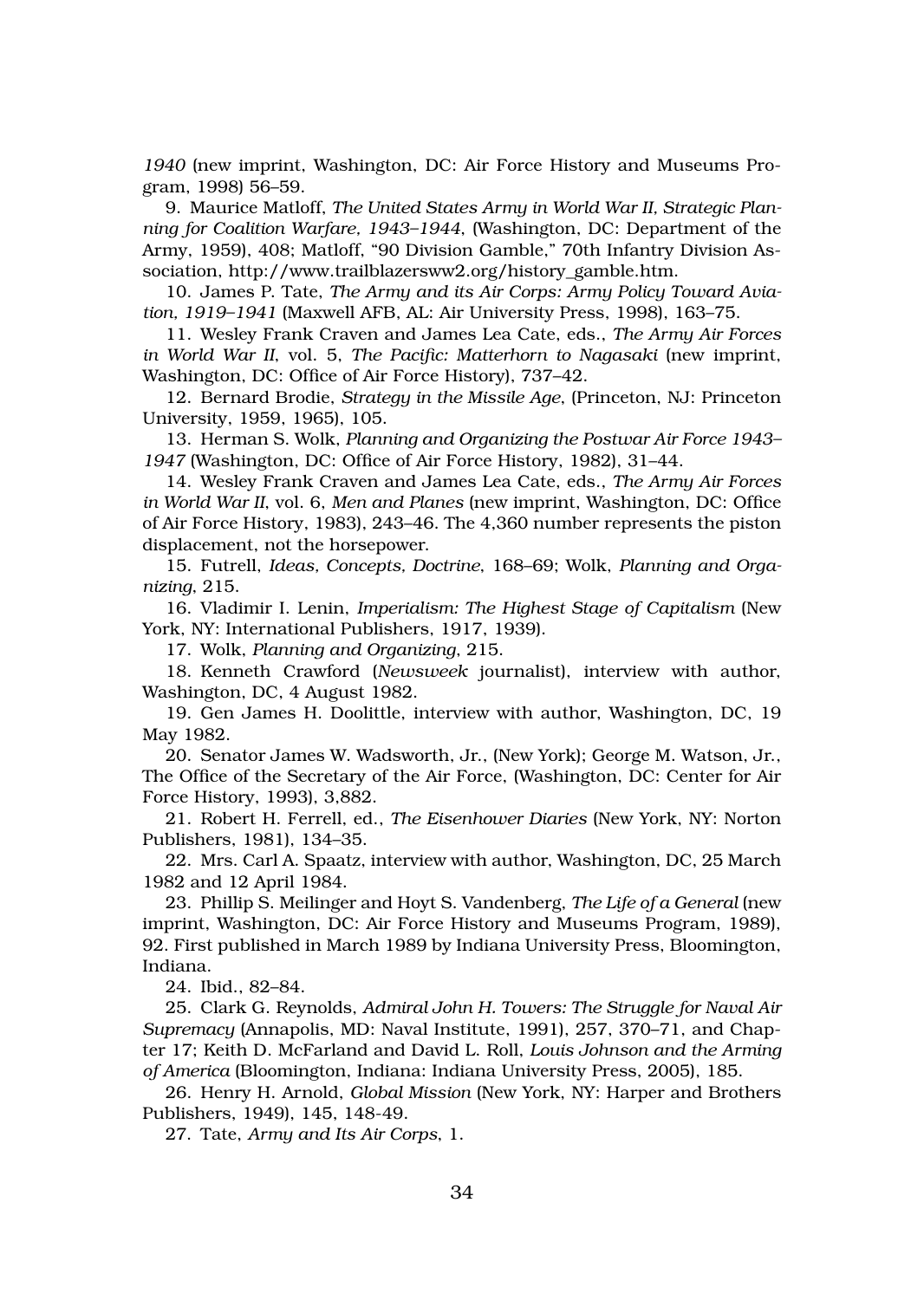28. Ibid., 89.

29. Theodore Taylor, *The Magnificent Mitscher* (New York, NY: Norton Publishers, 1954), 88–89, shows that Admiral Mitscher himself was not immune to those feelings.

30. Futrell, *Ideas, Concepts, Doctrine*, 90. Henry Arnold who was assistant chief at the time succeeded Gen Oscar Westover.

31. Wesley Frank Craven and James Lea Cate, *The Army Air Forces in World War II*, vol. 2, *Europe: Torch to Pointblank, August, 1942 To December 1943* (new imprint, Washington, DC: Office of Air Force History, 1983), 635; DeWitt S. Copp, "Frank M. Andrews: Marshall's Airman." in *Makers of the United States Air Force*, ed. John L. Frisbee (Washington, DC: Office of Air Force History, 1987), 69–71.

32. Gerald F. Selb, "The Decline of Veterans in Washington," *Capitol Journal, Wall Street Journal*, 25 May 2009, http://ac360.blogs.cnn.com/2009/ 05/25/the-decline-of-veterans-in-washington (accessed 11 August 2009).

33. US Department of Energy, Office of History and Heritage Resources, "First Steps Toward International Control," http://www.cfo.doe.gov/me70/ manhattan/international\_control-1.htm (accessed 11 August 2009). Churchill had also used the "Miracle of Deliverance" term in 1940 in connection with the Dunkirk evacuation.

34. Selb, "The Decline of Veterans in Washington," reported that in the current Congress there are 121 Members who have been in the military whereas in the Congress serving from 1969–71 there were 398.

35. James S. Corum and Wray R. Johnson, *Airpower in Small Wars: Fighting Insurgents and Terrorists* (Lawrence, KS: University Press of Kansas, 2003), 437.

36. I recognize there is some current literature arguing that Americans are willing to accept casualties if the object is deemed worthy and practical. However, the Japanese General Staff, Ho Chi Minh, and Saddam Hussein all assumed that the United States was highly sensitive to personnel losses, and our affinity for precision guided munitions and unmanned aircraft systems seems to support the latter interpretation. Clearly, if it is a matter of survival, as it seemed to be in the total war era, then the case is different.

37. Capt Charity Winters, "Not Home Yet…" *US Naval Institute Proceedings Magazine*, December 2007, http://www.usni.org/magazines/proceedings/ archive/story.asp?STORY\_ID=1204 (accessed 11 August 2009).

38. Howard D. Belote, *Once in a Blue Moon: Airmen in Theater Command* (Maxwell AFB, AL: Air University Press, 2000).

39. Carl H. Builder, *The Masks of War: American Military Styles in Strategy and Analysis* (Baltimore, MD: Johns Hopkins, 1989).

40. R. J. Overy, *The Air War: 1939–1945*, (New York, NY: Stein and Day, 1980), 261–62.

41. Hon. Eric E. Shinseki, secretary of Veterans Affairs, "Investing in Veterans," *Huffington Post*, 12 August 2009, http://ebird.osd.mil/ebfiles/ e20090814696023.html (accessed 14 August 2009).

42. Senator W. Stuart Symington, interview with author, Camden, Maine, 4 August 1982.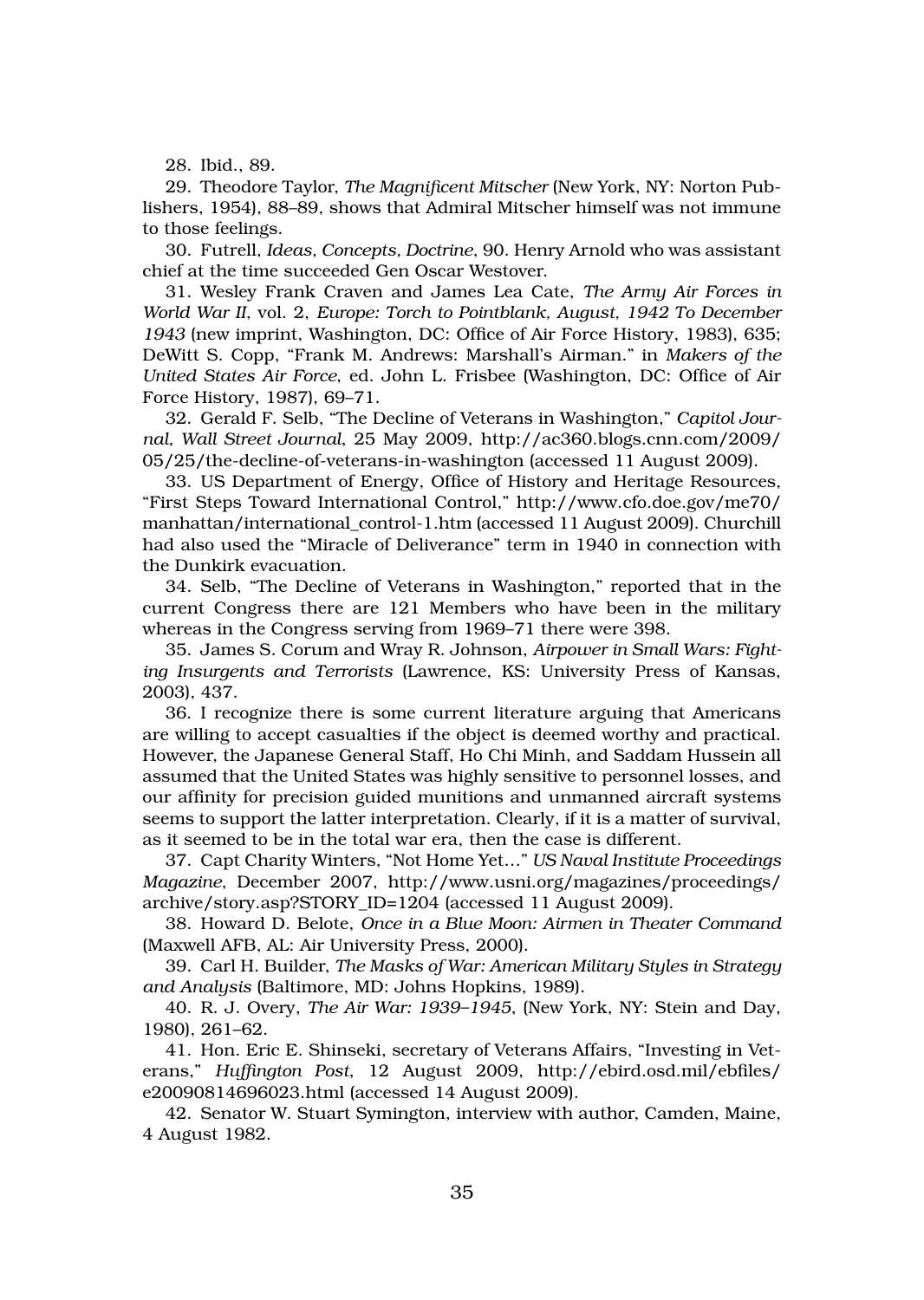43. Brig Gen William Mitchell, "Tactical Application of Military Aeronautics" (lecture, Army War College, Carlisle Barracks, PA, 1921). Copy on file 97–10, Army War College Curricular Archives, Military History Institute, Carlisle Barracks, PA, 1–2.

44. Mitchell, *Winged Defense*. Page 171 cites "Attack" as the third great branch of aviation. The "Attack" term was used to describe ground support operations until World War II, when gradually "Tactical" replaced it to describe flight operations in support of the ground battle.

45. Wolk, *Planning and Organizing*, 105–08.

46. Thomas A. Keaney and Eliot A. Cohen, *Revolution in Warfare? Air Power in the Persian Gulf* (Annapolis, MD: Naval Institute Press, 1995), 220.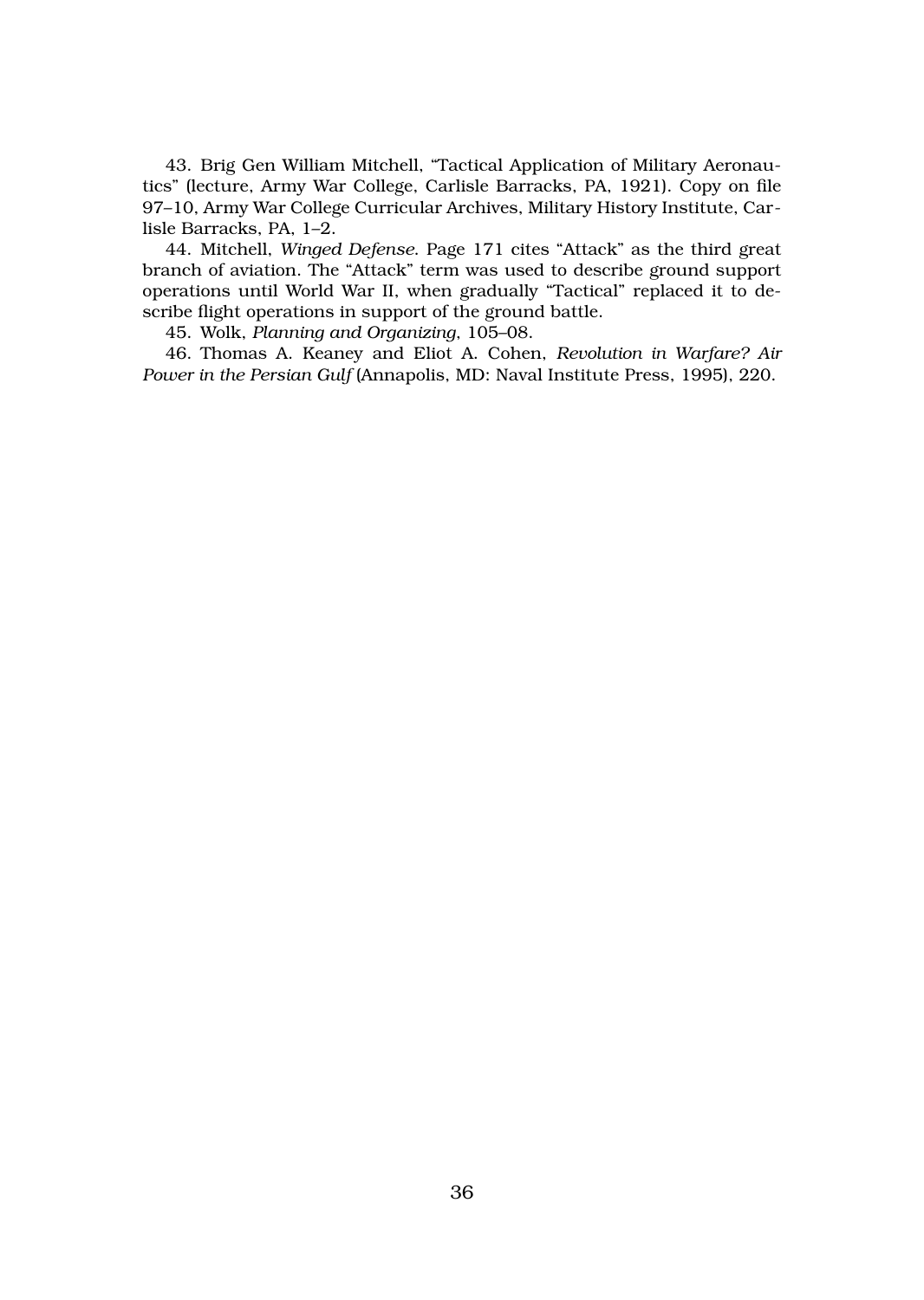## **Research Feedback**

Air University is working hard to keep its research focused on interests important to the Air Force and to the nation. After you have read the research paper, please give us your frank opinion on the contents. All comments, large and small, complimentary or caustic, will be appreciated.

AFRI/DE Dean, Air Force Research Institute 155 N. Twining St., Bldg 693 Maxwell AFB AL 36112-6026

**Title of Paper:** Reflections of a Middling Cold Warrior: Should the Army Air Corps Be Resurrected?

**Author:** Dr. David R. Mets

| Please use the scale below to answer these important questions: |         |         |         |                                                                                                          |
|-----------------------------------------------------------------|---------|---------|---------|----------------------------------------------------------------------------------------------------------|
| 1. Fail                                                         | 2. Poor | 3. Fair | 4. Good | 5. Excellent                                                                                             |
| 1. Is the subject matter relevant to the Air Force?             |         |         |         |                                                                                                          |
| 2. How would you rate the readability of this paper?            |         |         |         | $\begin{array}{ ccc } 1 & 2 & 3 & 4 & 5 \\ \hline 1 & 2 & 3 & 4 & 5 \\ 1 & 2 & 3 & 4 & 5 \\ \end{array}$ |
| 3. How useful is this research to you and your organization?    |         |         |         |                                                                                                          |

Or note comments:

Thank you for your assistance.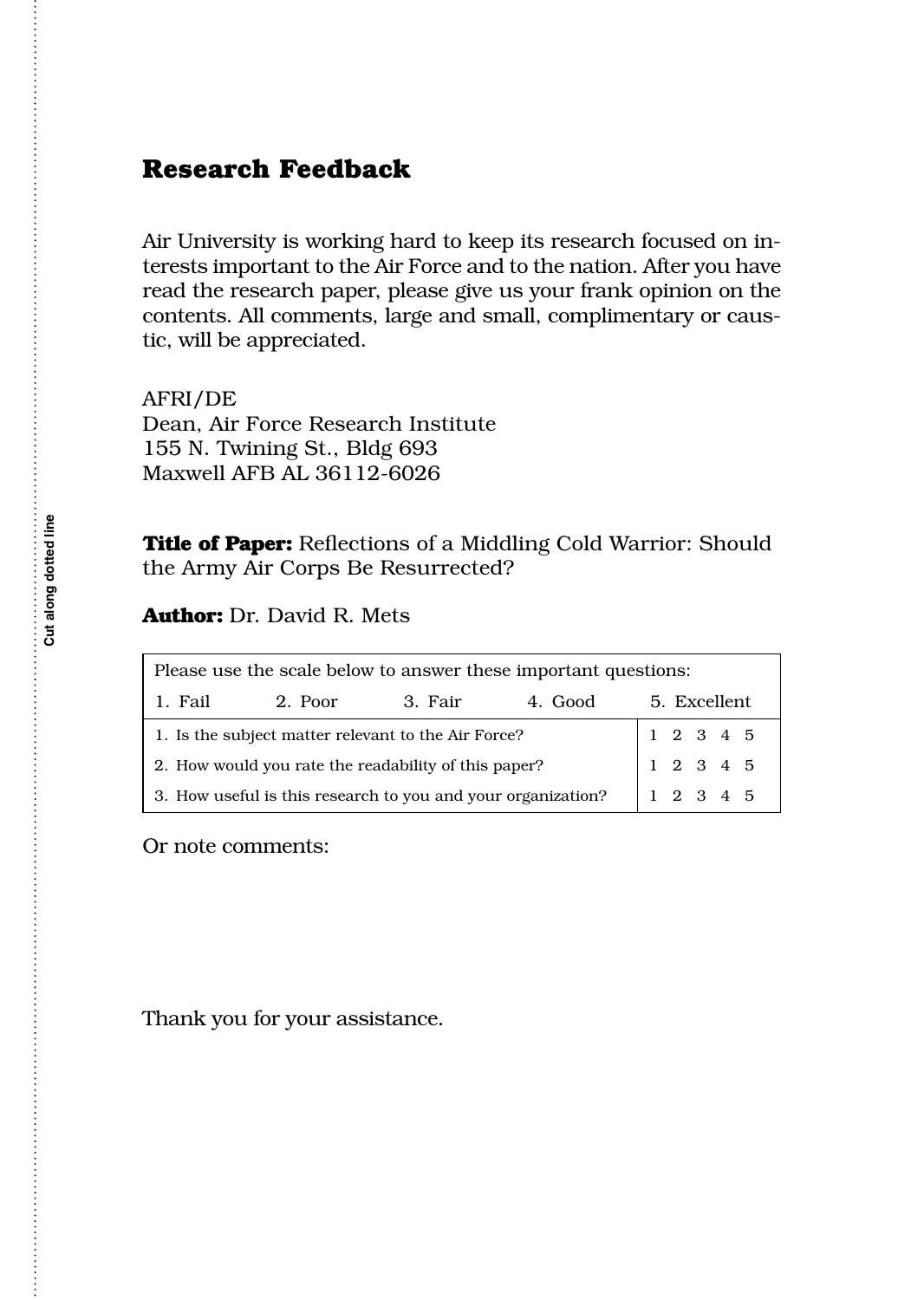FOLD HERE

<u>. . . . . . . . . . .</u>

Place Stamp Here

AFRI/DE Dean, Air Force Research Institute 155 N. Twining St., Bldg 693 Maxwell AFB AL 36112-6026